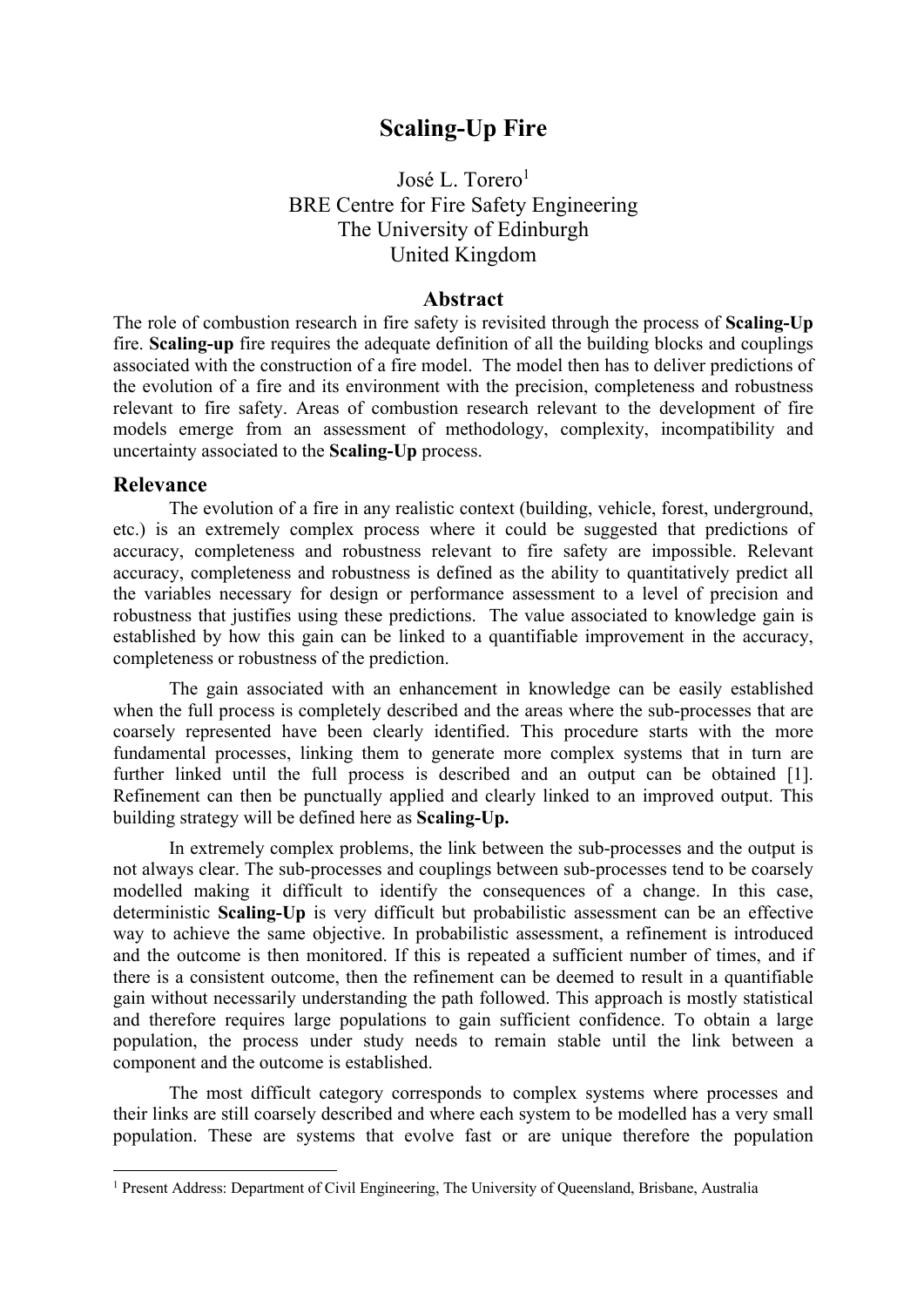available for study at any specific moment is always small. A general overview of the issues associated to the statistical treatment of these complex systems is provided by Neyman [2].

It has been suggested that fire problems belong to the last category [3, 4]. Our understanding of the processes involved in fire is very coarse, nevertheless, the outcome is extremely sensitive to multiple variables resulting in many cases in drastic bifurcations (ignition, extinction, flashover, backdraught, etc.) therefore most fundamental processes need to be refined and coupled in precise and complex manners. Unfortunately, many of the links and couplings between these processes are unknown, thus it is currently not possible to relate improvements in the understanding of the fundamental processes to benefits for the outcome. Thus, it can be claimed that deterministic **Scaling-Up** of fires is currently not possible.

When addressing the problem via probabilistic tools, the evolution of our habitat (e.g. novel construction materials such as phase change insulation, discontinuation of fire retardants, new construction systems such as curtain walls, etc.) is much faster than the evolution of the fundamental science associated to fire [5, 6]. This is in contrast to other disciplines such as medical research where the evolution of the subject, the human, is in the order of thousands of years. Thus, the problem in question will drastically evolve before science has been able to mature. Within the evolving habitat there is an infinite variation of specific scenarios making each overall process to be modelled unique. So, from the perspective of predictive capabilities, it can be claimed that each fire scenario has a population of one and the conclusions of one event cannot be used for a general assessment of benefit. Thus, statistical analysis as a **Scaling-up** method for fire predictions will inevitably result in a low confidence output.

It is therefore clear that the **relevance** of research leading to the refinement of a specific component is linked to our capability to **Scale-Up**. Nevertheless, **Scaling-up Fire** appears as the insurmountable challenge of fire safety. Combustion is one of the fundamental processes within the description of a fire and a component that could be refined by means of research. But given the difficulties associated to **Scaling-Up Fire**, the **relevance** of combustion research for fire safety seems questionable. This paper will discuss the **relevance** of combustion research in fire safety through a better understanding of the process of **Scaling-Up Fire**.

# **Scaling-Up Fire**

Fire safety involves a broad range of disciplines tied by a combustion process, "the fire" [7-14]. The combustion reaction will result in species and energy being released in an uncontrolled manner. The release of energy and species will negatively affect structures, people and the environment but will also activate countermeasures and result in human response (evacuation, intervention) intended to minimize the negative impact of the combustion process. A feedback loop exists by which the structure, people and countermeasures will also impact the combustion process. Therefore, fire safety can only be quantitatively assessed if the combustion process can be modelled within the context of its environment. The modelling of the combustion process within the context of its environment will be referred to here as "fire modelling."

Currently we have many models that attempt the **Scaling-Up** of fire [12, 15]. These models can be deterministic, probabilistic and in some cases system models [16]. These models provide outputs with a specific level of precision, completeness and robustness and in all cases they include a representation of the combustion processes involved.

The simplest form of fire models are prescriptive regulations. For certain environments that share common characteristics a specific design form has been studied and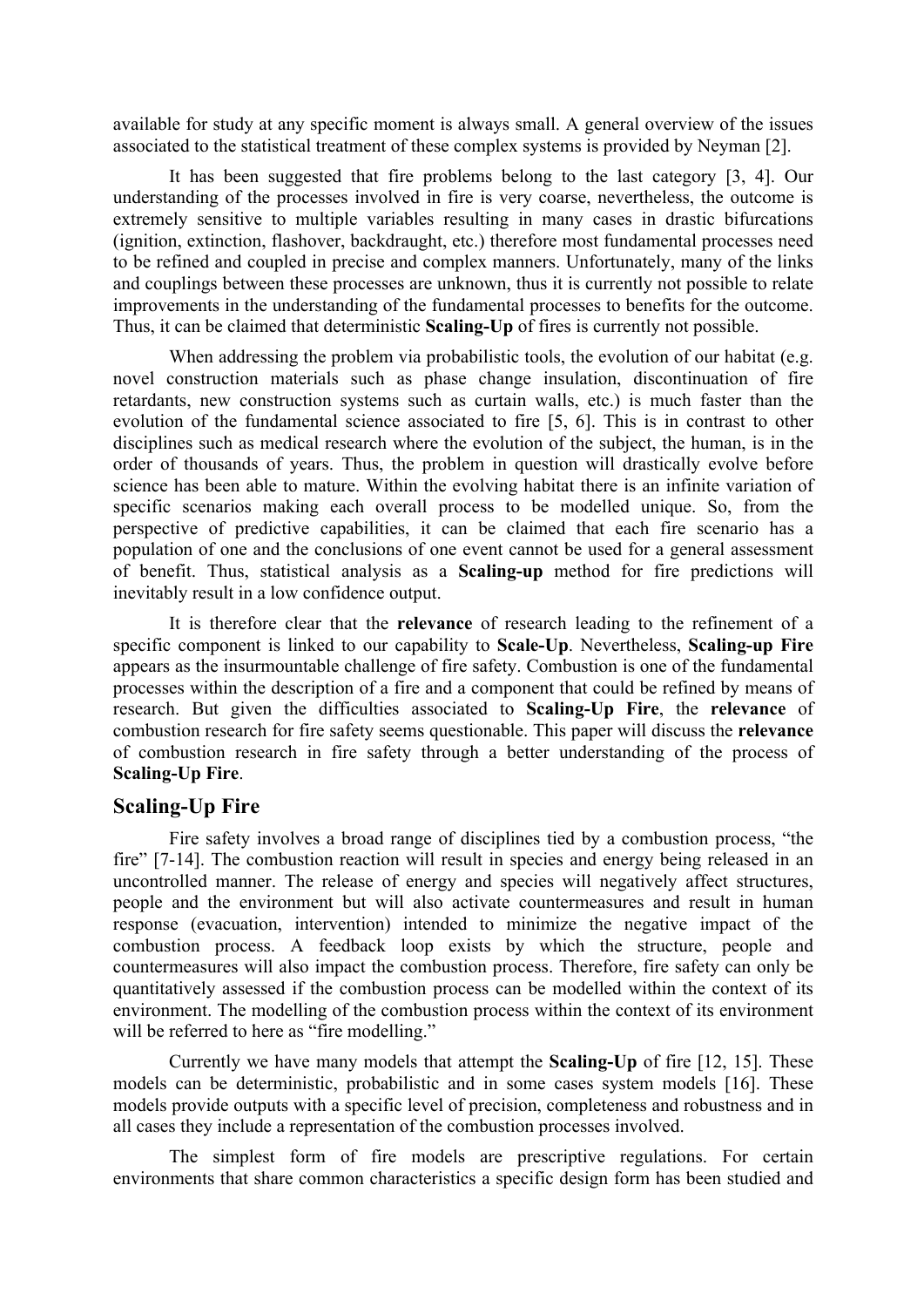its performance established and deemed acceptable. Different tools are then used to establish to what extent the context can be changed without exceeding the acceptable outcomes. Among these tools many incorporate combustion principles (classification of flammable liquids in relationship to ignition, hazard classification in relation to fire spread, sprinkler classification in relation to burning rates and heat of combustion, etc.). Once the potential context variation is defined then a classification emerges that provides the context bounds to which the solution can be applied. Therefore, the core of prescriptive design is the classification. If a designer follows a set of prescriptive rules that create the context where a solution is known to yield and adequate outcome then, another set of rules that implements the predefined solution guarantees performance. **Scaling-Up** is simply the extrapolation process that enables the use of the same solution in a context that lies within the bounds of the classification.

Fire models can also be explicit representations of the event and their outputs can be physical parameters such as velocities, temperatures, concentrations, stresses, strains, displacements, heat release rates etc. **Scaling-Up** becomes the explicit integration of all the fundamental processes involved. There is a very large body of literature focusing in the development of explicit fire models, their predictive capabilities and different validation strategies for many relevant fire scenarios [7-14, 17]. This paper does not intend to be a review of this literature instead a systemic view of the issues associated to fire models is presented.

A final set of models are the system models [16]. In system models the fire is also represented in an explicit manner but is only a small component of a scenario analysis. The focus is on the interrelation of the different components with the components described in very simple terms. Nevertheless, system models still rely on an explicit representation of each of the components. **Scaling-Up** remains the explicit integration of all the fundamental processes involved.

Independent of the model, the model output is used for the purpose of designing or assessing the performance of a fire safety strategy. Therefore, it is necessary to establish if the outputs are precise enough, complete enough and robust enough. If they are not precise, complete or robust enough then a compensation strategy needs to be implemented. The most common compensation strategy is the safety factor. The safety factor implies that during implementation, the calculated outputs will be exceeded to compensate for lack in precision, completeness or robustness. The poorer the quality of the output the larger the necessary safety factor, the safety factor can therefore be seen as wasteful use of resources thus a motivation for research.

In prescriptive design, the safety factor is implicit and cannot be quantified. It is embedded in the constraints associated to the definition of the classification and in the implementation of the solution. The implemented solution is deemed to carry a significant safety factor because it has to be robust to the variations permitted within the bounds of the classification. While prescriptive solutions will not be discussed any further, it is clear that research supports the improvement of prescriptive rules. Rules are (in principle) derived from knowledge, thus more knowledge has the potential for better rules, therefore the discussion below will also apply to the potential gain associated to the improvement of prescriptive rules. The nature of prescriptive rules and classifications inevitably imply constraints and large safety factors. Thus the explicit assessment of performance is seen as an effective alternative that enables the reduction of safety factors. Explicit performance assessment enables to break with the constraints imposed by the classification and can refine the safety factor to the specific scenario studied. In a world where sustainability is paramount, waste is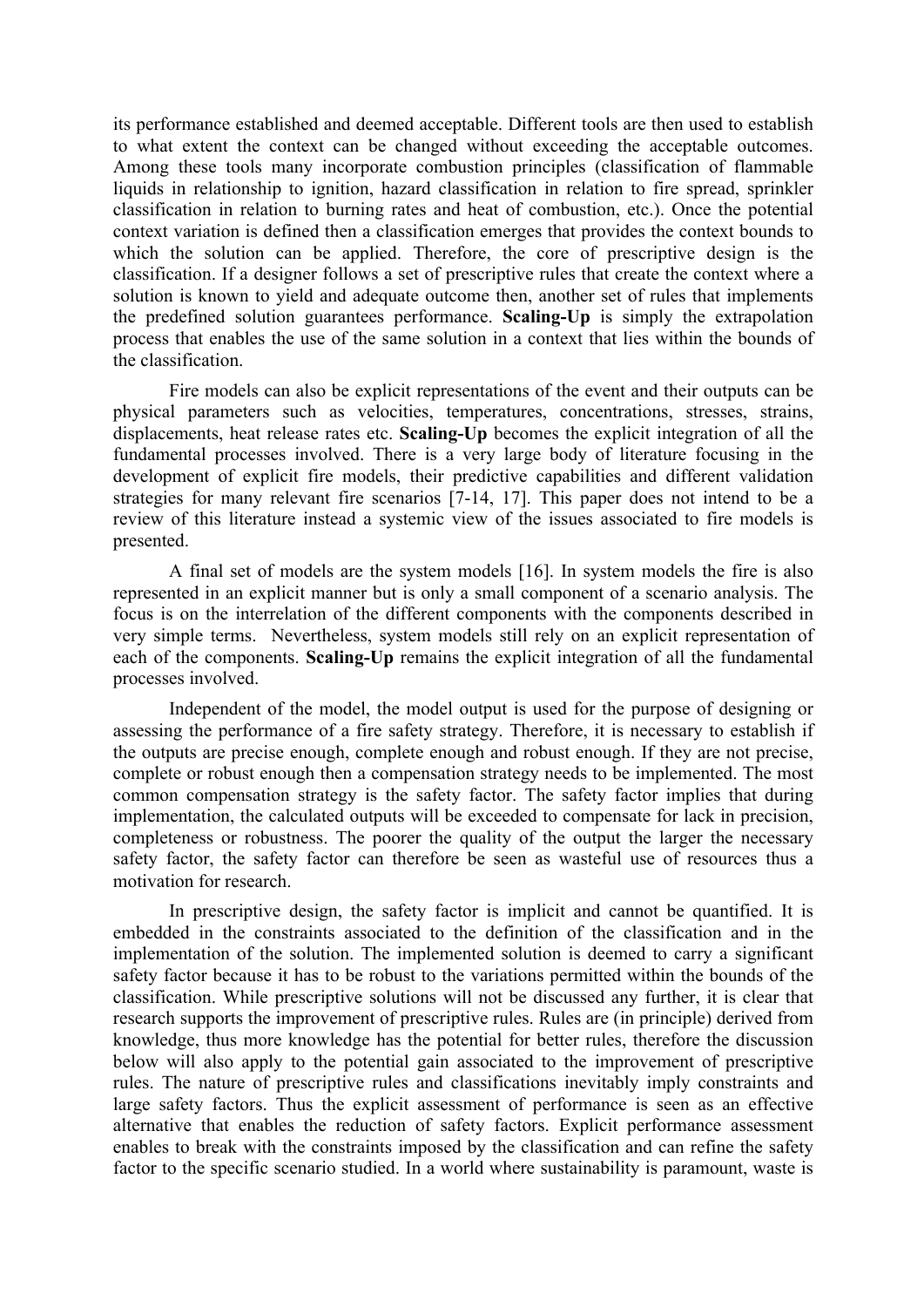unacceptable and explicit fire modelling represents the only viable option. The remaining sections of this paper will focus on explicit **Scaling-Up Fire**.

## **The Complexity of Explicit Fire Modelling**

Explicit fire modelling is by nature of great complexity because of the unavoidable relationship between the combustion phenomenon and its environment [12, 14, 18, 19]. The relationship between the combustion reaction and its environment introduces two major complexities. First, the environment imposes length and time scales that bound the problem while the underlying physical and chemical processes (that have their own natural length and time scales) still need to be resolved. For example, forest fires are defined by weather and terrain phenomena of kilometre length scales and underground smouldering fires by diffusion rates characterized by century long time scales nevertheless, in both cases the resolution of the fluid mechanics, heat transfer and chemistry associated to the combustion reaction still requires nanometre length scale and microsecond time scale precision [20, 21]. Extensive range and incompatibility of scales is an unavoidable complexity of explicit fire modelling. Second, within a fire, the mass and heat transfer environments result from a self-defined and uncontrolled combustion process that can be deeply affected by the context in which it occurs. The fire will provide the necessary energy to sustain its growth via the degradation of further combustible materials but also the energy to induce buoyancy driven flows that in most cases dominate the nature of fuel and oxygen supply to the combustion reaction [11, 13, 22-24]. Buoyancy defines the location and geometry of the flames, the aerodynamic characteristics of the flow and the kinetic structure of the reactions. The flames will then affect the environment in which the fire develops, which in turn can affect the nature of the combustion process (i.e. heat feedback). Context variables such as the nature and quantity of the combustible materials, the failure modes of structural elements, human behaviour and the activation of the different countermeasures introduce local and/or global changes that will have an obvious and potentially dramatic impact on the fire.

When **Scaling-Up** fire, processes such as chemistry, heat and mass transfer, fluid and solid mechanics are brought together within the context of a model to predict in a quantitative way the evolution of a fire and its impact (interaction) on (with) its environment. Even in this context, **Scaling-Up** does not have to be purely deterministic. Deterministic modelling can always be modulated by different forms of statistical treatment that enable addressing issues of uncertainty [25]. Other elements such as human behaviour and the physiological and psychological reaction of people to the fire are also of great importance and can be incorporated but will not be addressed here. The focus here will be in the non-human related aspects of the problem.

Despite the complexity of the problem, explicit fire models with different levels of detail have been constructed. The simplest models tend to neglect (and thus avoid describing) many processes of lesser importance [12], thus tend to be robust and require simple inputs but have narrow ranges of application and carry significant error bars. Furthermore, they tend to focus on individual processes and scales ignoring (or simplifying) the couplings between processes and the interactions between different scales. Entrainment correlations, relative flammability tests, statistical flame spread models all belong to this category [11, 12]. The application of simple closed form models tends to be restricted and when used for design purposes, merit large factors of safety.

For more than five decades analytical formulations and empirically based correlations have been used to **Scale-Up** fire. In the last thirty years computer models have entered fire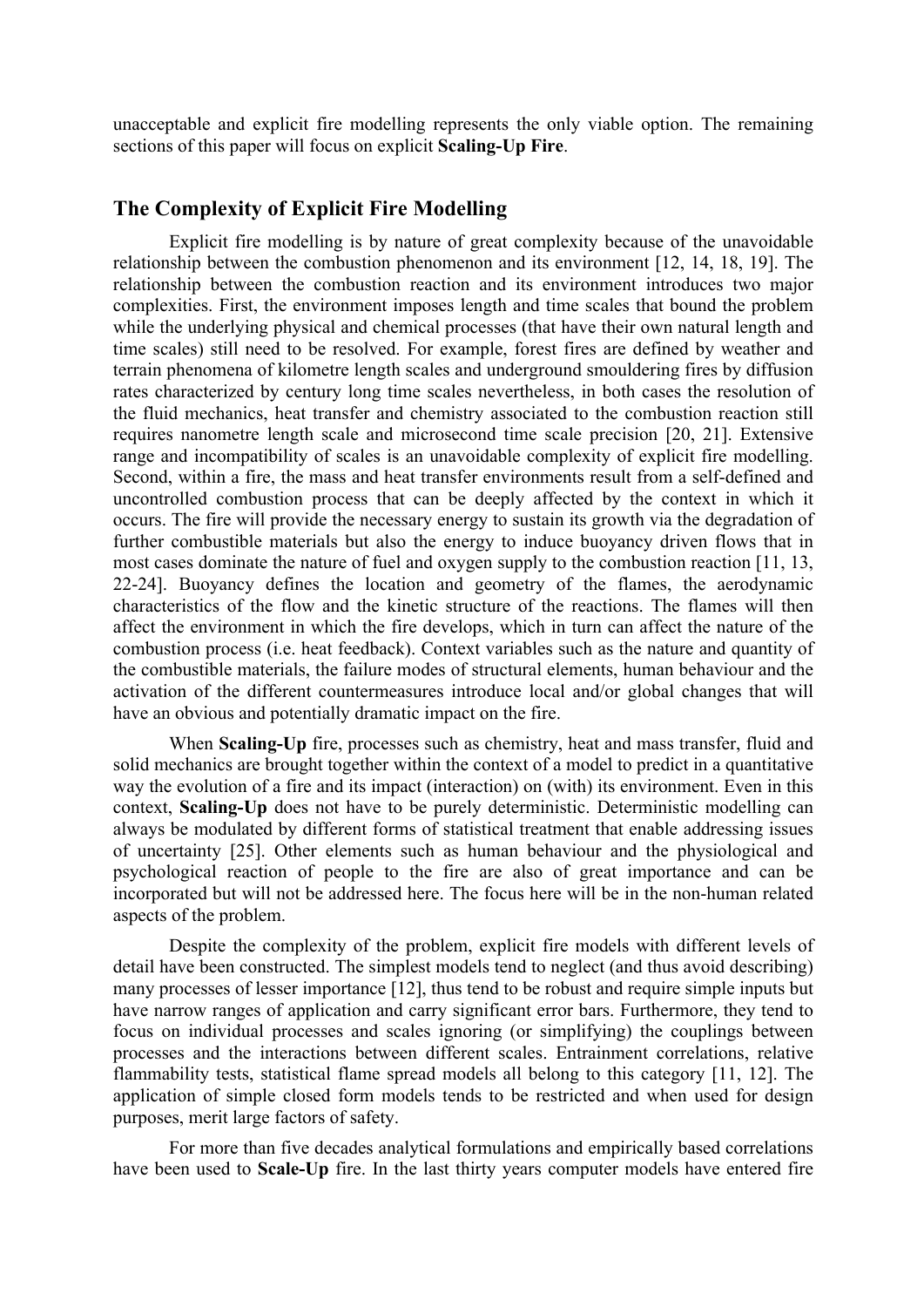safety, first as simple energy and mass conservation models (zone models), and later through different forms of computational fluid dynamics (CFD) [4, 18, 19]. The scientific literature is currently populated by studies that attempt to improve, verify or validate these models and the practise has made them of mainstream use. Notable to all these models is the Fire Dynamics Simulator (FDS) which currently is used, for the most diverse applications, by thousands of scientists and practitioners [26]. Other models that range from the general to the specific are also in use, both as alternative to FDS or for specific applications where their performance is deemed more relevant [15, 27-38].

More complex models incorporate a more complete description of the processes and the interactions involved. They tend to allow a broader utilization and a reduction of factors of safety. In contrast, complex models require more, and many times more complex, inputs and can only be as robust as the least robust process/interaction formulation. In fire, it is often the case that the complexity of the models to be used is not defined by the capability to mathematically formulate the process but by the impossibility to obtain the inputs required. The descriptions of combustible material degradation [39-45], soot formation [46] and radiative heat transfer [47-50] are among the most common processes where the complexity of the models used is limited by the availability of inputs.

Given the importance of the context in the modelling of fire, it is common to reach the conclusion that complex models are not justified because unavoidable scenario uncertainties lead to output variations much larger than those associated to errors induced by the simplifications introduced in simple models. Furthermore, countermeasures can be overdesigned in a manner such that their effect on the combustion process is so overwhelming that detailed modelling of the interaction between the fire and the countermeasure can only be justified when seeking a reduction in the factor of safety [51].

When designing or assessing the performance of a fire safety strategy in an explicit manner, fire models are incorporated in tools intended to enable the quantification of safety. Combustion research, in the context of fire safety, is thus only justified if it can be demonstrated that enhancements in the understanding of relevant combustion process can lead to subsequent improvements in fire modelling and ultimately if the tools, in which fire models are embedded, can deliver a more effective fire safety strategy.

# **The Fire Safety Strategy**

Despite the numerous fire modelling alternatives and the fact that there is always room for improvement, it is important to address if existing fire modelling tools can be improved to deliver a gain that justifies the investment. The gain has to be linked to a more effective fire safety strategy and has to remain even in the presence of the unavoidable scenario uncertainties. If safer environments can be demonstrated or current safety factors can be significantly reduced by gaining precision, completeness and robustness then improvement is justified.

A fire safety strategy consists of numerous components that deliver a fire safe environment. These components are structured around life safety, property protection and business continuity. People in contact with the fire event need to be protected or delivered to areas of safety (life safety), the impact of the fire on its environment needs to be minimized (property and environmental protection) and the fastest return to its original condition needs to be guaranteed (minimization of business interruption). For this purpose a fire safety strategy is put in place. This applies to public and industrial buildings as well as wild land or wild land urban interfaces (WUI). In the absence of a fire safety strategy, life loss will most likely occur and potentially unacceptable property losses and business interruption will result.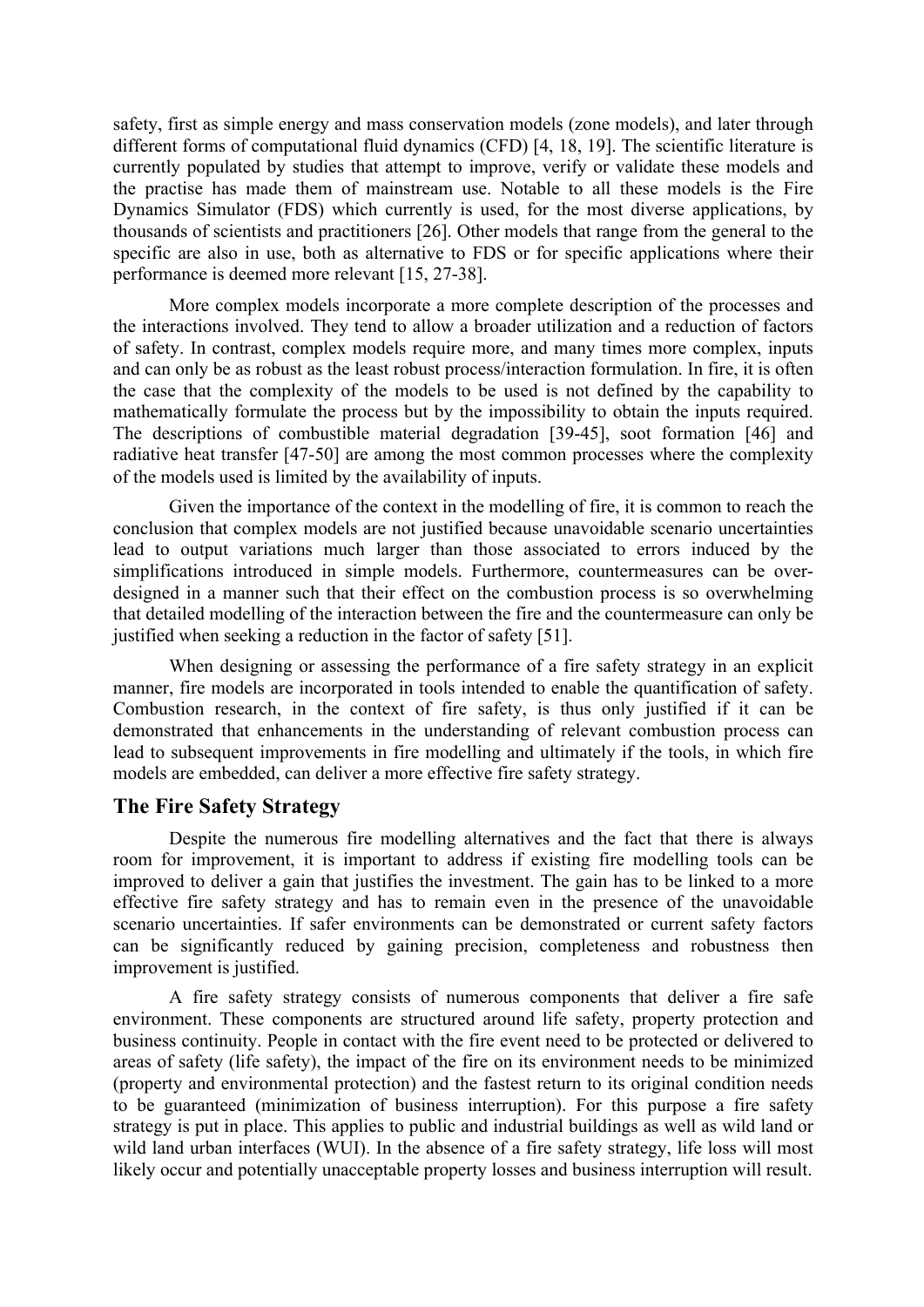In explicit terms, the fire strategy intends to affect the evolution of the fire, reduce the interaction of people with the heat and combustion products and define the environment in a manner that the impact of the fire is reduced to a level where the integral cost of failure is much smaller than the investment on protection.

Fire growth can be controlled in a passive manner by compartmentalizing the space introducing physical barriers that can contain the fire and smoke. These barriers can be fire doors and windows, fire resistant walls and floors as well as non-flammable claddings. The fire can also be affected in an active manner by means of suppression systems (water, gas, powder, etc.) that introduce heat sinks and chemical inhibitors that will negatively impact the combustion processes. The fire service can be considered a mode of active fire suppression.

The interaction of people with the heat and products of combustion is also minimized by means of compartmentalization and fire suppression. The barriers will not only prevent the fire from migrating outside the compartment of origin but will also reduce the dispersion of smoke. Fire suppression will limit the size of the fire, thus the release of heat and combustion products. A complement to these elements of the fire strategy is detection and alarm. Heat, products of combustion, electromagnetic waves or visible images can be used to identify the presence of a fire and provide an alarm so that people can initiate displacement away from the fire. This applies to buildings as well as external environments where evacuation procedures associated to forest fires or large external fires can displace entire communities away from the event [52].

An effective way of managing the interactions between people, heat and products of combustion is by inducing flows that will prevent smoke from reaching certain areas (pressurization of stairwells, downward flow for clean rooms, smoke fans for tunnels, etc.) or by extracting the smoke away from occupied areas or areas to be protected.

Infrastructure can be designed in such a manner that its response to the fire is optimized. Structural systems can be designed and protected to minimize unwanted behaviour (large deformations, progressive collapse, connection failure, breach of compartmentalization, etc.) and building materials can be selected to prevent or reduce fire spread (wall linings, external cladding, roofing materials, etc.). In some cases, such as industrial facilities, structural systems can even be designed to fail prematurely to guarantee the evacuation of smoke and heat. The evacuation of the smoke minimizes the areas affected by the fire and facilitates fire fighting.

In summary, the Fire Safety Strategy is a compendium of measures that are designed to achieve a socially acceptable outcome in the event of any possible fire. The evolution of the fire, the behaviour of structural systems, the response of countermeasures and the migration of people will all evolve in time, thus the evaluation of a fire safety strategy needs to be done within the context of a timeline. Predictions therefore need to be made as a function of time and performance can be established as a relative function of time (Required Safe Egress Time (RSET) vs. Available Safe Egress Time (ASET), RSET vs. Structural Fire Resistance (SFR), detector activation times vs. time to flashover, etc.) [53]. Given that all the components of the strategy are either activated or affected by the fire, to be able to quantify the outcome in an explicit way, the first step is to be able to understand the time evolution of the fire within the context of its environment, thus the "Fire Dynamics" [11, 54].

# **A Short History of Fire Dynamics**

When defining a fire strategy it is essential to be able to characterize the time evolution of the fire and the associated outputs that are to be used to assess performance. For example, to define detection it is necessary to establish the velocity profiles in the vicinity of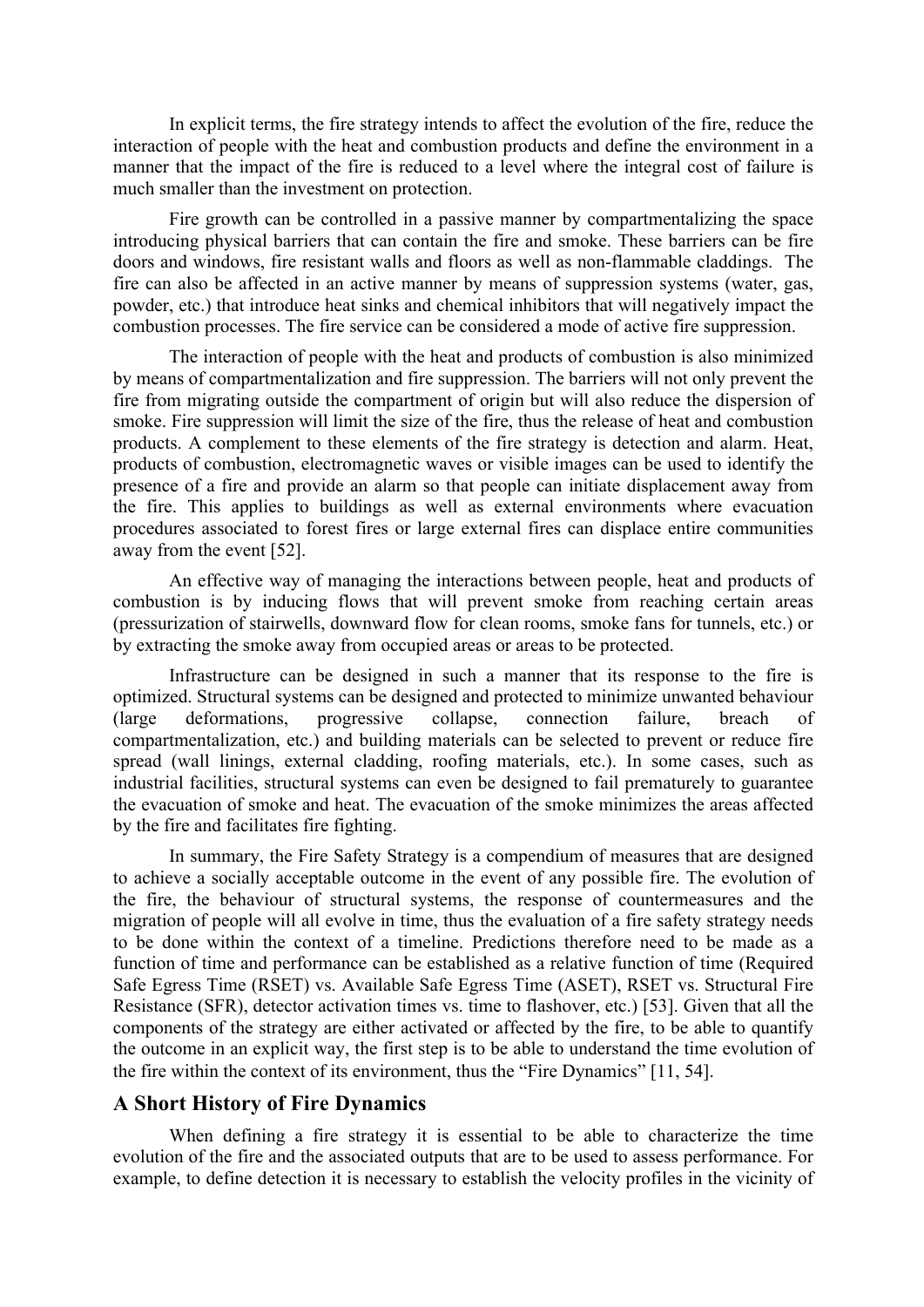the detectors as well as the different species concentrations that are required to activate the detector [55, 56]. When addressing sprinkler performance, velocity and temperature distributions in the immediate region of the sprinkler head are required to calculate the activation time [12], the capability of a water spray to extinguish or control the fire is defined by the trajectory and evaporation rates of the droplets [57-59], the interaction between the droplets and combustible and non-combustible surfaces is necessary to quantify the heat exchange that enables flame spread and the interaction between the water droplets, pyrolyzing surfaces and flames is required to assess the fate of the combustion process. To establish the evolution of structural components detailed heat transfer calculations between the gas and solid phase are necessary. All the parameters associated with convective and radiative heat transfer are required to establish the thermal boundary condition used by structural engineers as input to conduction heat transfer and solid mechanics models [14, 60, 61]. It is clear that none of these outputs can be obtained if the fire cannot be modelled with enough precision and robustness and in a manner that delivers the complete set of data required.

As seen through the examples, for each aspect of the fire strategy there are a multiplicity of aspects that need to be evaluated to establish if the modelling outputs have the required precision, completeness and robustness. In general, transport processes, combustion chemistry and the technology used as a countermeasure are all intimately coupled thus it is impossible to look at each aspect in isolation. Nevertheless, for the purpose of illustration, it is useful to concentrate on some specific aspects of the problem. This paper will only focus on the modelling of the fire.

### *The Standard Fire*

The history of explicit fire modelling is not very old with the first attempts done at the beginning of the 20th century but only formalized in the 1960's and 70's [62]. Probably the first descriptions of the fire are associated to fire resistance and attempts to guarantee adequate structural behaviour. In the absence of most of the fundamental knowledge of combustion, heat and mass transfer, the fire was modelled by attempting to reproduce reality within a furnace [63]. A combustion reaction was sustained within a realistic scale compartment in which the structural element was introduced. Heat transfer was bypassed by measuring directly the temperature of the structural element and the fire was generalized by attempting a "worst case" condition. The worst case condition was generated by reproducing the fastest possible temperature rise to the highest possible temperature. This "worst case" fire was formalized as the "standard fire" and the "standard fire" gave birth to the "structural temperature vs. time" concept. The "standard fire" could then be reproduced in a furnace according to a pre-defined "temperature vs. time" and structural systems tested within that furnace. No real fire could produce a faster temperature rise nor attain the temperatures obtained in the furnace. The exposure time was defined on the basis of attaining burn-out of the estimated fuel load, thus no real fire could last longer. The time required for burn-out was labelled the required structural fire resistance rating. While this "worst case" scenario allowed for confident extrapolation, it is clear that an important safety factor was embedded in this primitive form of fire modelling.

Understanding of structural behaviour at high temperatures was limited to the characterization of the material properties as a function of temperature. Typical safety factors for structural design established how far the loss of mechanical properties could be tolerated. This loss of mechanical properties was then correlated with a temperature resulting in a failure temperature criterion. The time necessary for the structural element to attain this critical temperature in the furnace was then established as the failure time. If the failure time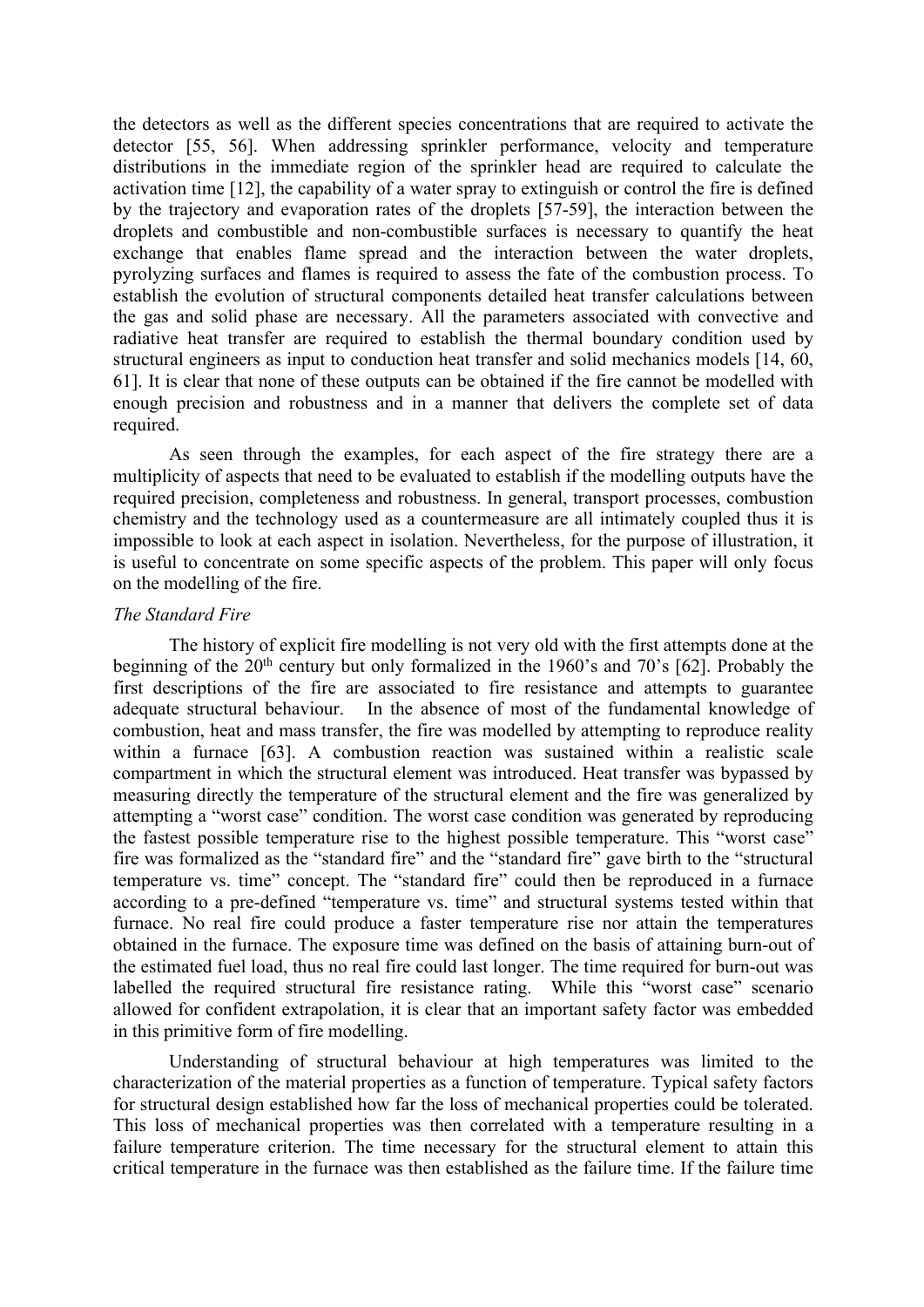was greater than the required fire resistance rating then the structural element could be used without any thermal protection, if not, thermal protection should be added in quantities that enabled the time to attain the failure temperature to exceed the required fire resistance rating [9, 12].

An important concept associated to the extrapolation between thermal behaviour in the furnace and real fire behaviour was the compartment size. While there was no clear understanding of the role of compartmentalization, it was inferred that extrapolation could only be robust if the conditions of burning were similar. Furthermore, accepting that single element behaviour, based only on material properties, could be extrapolated to real scale structural behaviour could only be tolerated heating was localized. If a zone of comparable size to the furnace was the only heated area, then the surrounding structure will remain cold and maintain its strength. Any stresses generated in the heated area could then be transferred (redistributed) to the rest of the building and will be of lesser magnitude than those tolerable by the cold structure. In modern terms this represents a requirement of mechanical restraint that is guaranteed by effective compartmentalization. As a consequence, very restrictive compartmentalization requirements were imposed by building codes of the time.

A similar analysis can be done with life safety, where compartmentalization was used to restrict the progress of the fire and combustion products to guarantee the safe egress of occupants. Sprinklers were introduced at the end of the 19<sup>th</sup> century using a modelling approach very similar to the standard fire. Sprinkler performance was tested using a "worst case" fire within a compartment consistent with the application. Complex industrial conditions where compartmentalization was not possible were addressed by reproducing the environment in a laboratory and testing the sprinklers at the real scale. When the water supply was sufficient to control the fire and maintain it at a manageable size the sprinklers were deemed to perform adequately [64]. For sprinkler and structural performance fire modelling was mostly a trial and error process.

Combustion science progressed through the  $20<sup>th</sup>$  century nevertheless these issues will not be revisited until the 1960's. Advancement in the understanding of fluid mechanics, heat transfer and combustion did not permeate into fire modelling because the complex problem of fire could not be effectively linked to fundamental knowledge in any of these areas. **Scaling-Up** fire from fundamental principles was not possible, the gain was not evident and the existing design methods seemed to provide satisfactory results. At the time excessive safety factors were not a matter of consideration.

### *Compartment Fire Dynamics*

The 1960's brought two fundamental changes to the construction industry, (1) the relaxation of compartmentalization and (2) the introduction of plastic materials. In the past, "worst case" fires were defined on the basis of burning wood and were limited to a compartment of a size and characteristics regulated by building codes. As buildings became more complex and features such as ventilation ducts and false ceilings were introduced, it became unclear how to maintain compartmentalization. Given that the link between compartmentalization and fire safety performance had not been established on the basis of fundamental principles, it was difficult to establish the implications of the changes associated to new forms of construction. The loss of some level of compartmentalization occurred unnoticed. The consequences of losing compartmentalization were made evident in several tragic fires [64]. In a similar manner, the migration towards plastics introduced novel failure modes induced by physical phenomena such as melting or dripping. These failure modes resulted in burning conditions that were different to those defined by the burning of cellulosic materials (e.g. wood). The need to better **Scale-Up** fire by incorporating these new features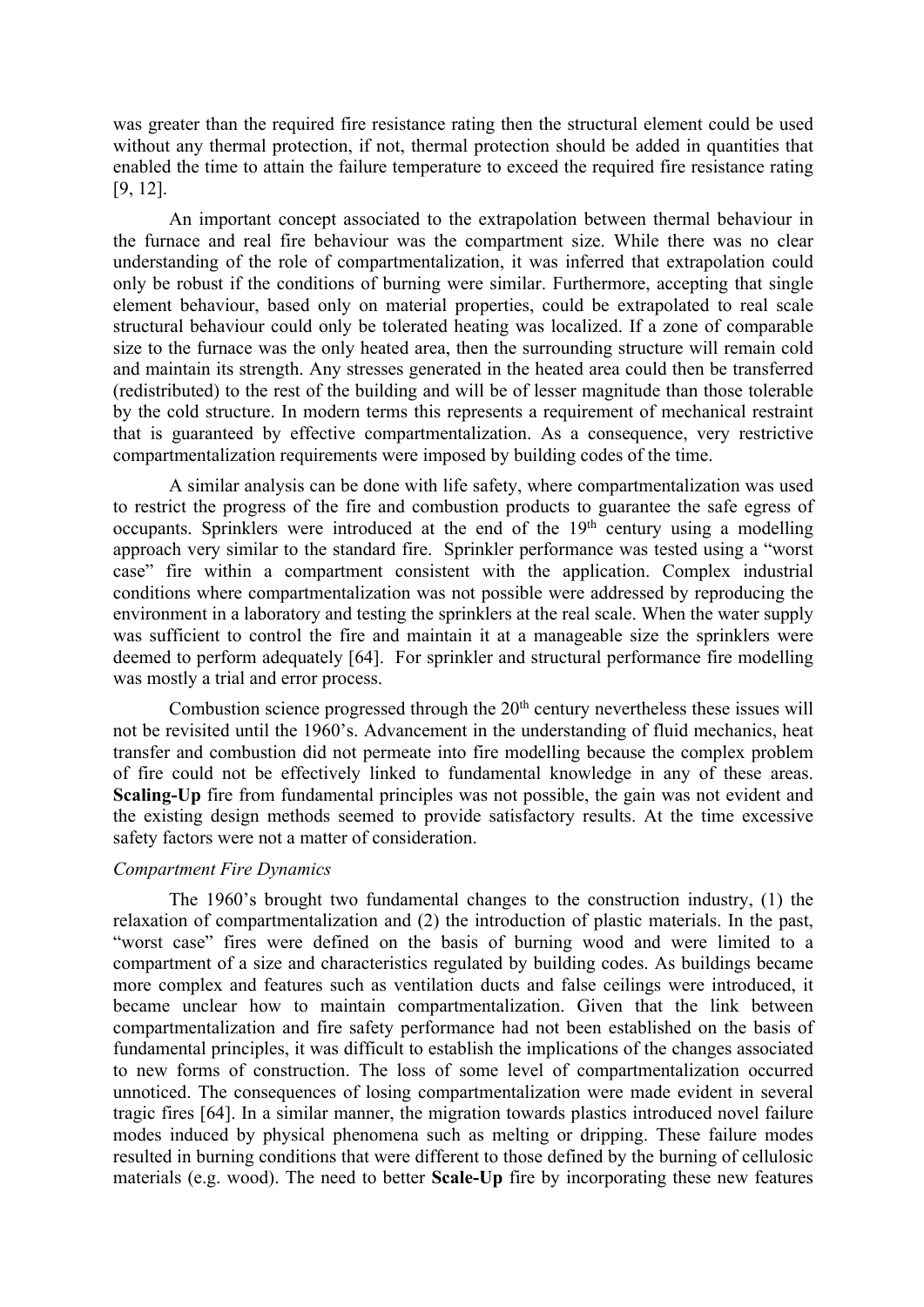became the driver to a significant research effort that for the first time brought combustion knowledge into fire safety [64].

In an attempt to describe the complexity of the fire in combustion terms, the problem was broken down into numerous components. The interaction between the compartment and the combustion reaction was named compartment/enclosure fire dynamics [65]. The link between the fire and stoichiometry was established by quantifying buoyant flows that serve to supply oxygen to the pyrolyzing fuel (entrainment). The compartment itself was also linked to stoichiometry by quantifying heat transfer from the fire to the walls and from the walls to the fire (feedback). As the fire heats the walls, radiative feedback to the fuel increases leading to an increasing supply of gaseous fuel to the compartment. The global stoichiometry of the compartment then drifts from the lean to the rich and the transition results in the migration of the flames from the interior of the compartments towards the openings. Terminology such as flashover, oxygen limited and fuel limited fires were introduced to describe these phenomena  $[66-72]$ .

#### *Smoke Management*

Through the study of compartment fires it was observed that in the fuel limited regime (early stages of the fire) the energy produced by the fire is controlled by the amount of fuel produced. Buoyant entrainment can deliver enough oxygen to the flames to maintain the global stoichiometry lean. The energy released and the mass of combustion products is controlled by the fuel supply [66] but the amount of smoke produced by buoyant entrainment of air [12, 13, 73-75]. In the fuel limited regime the objective is to establish how long would it take for the compartment to fill with smoke and how much smoke will be spilled into areas surrounding the burning compartment. Simple two zone models [65] were developed for this purpose computing variables such as smoke temperature and time to flashover. After flashover the compartment, and not the fire, becomes the source for buoyant entrainment and heat feedback from the hot gases to the fuel determines the burning rate. Similar expressions for temperatures, air and smoke flows were developed [66-73]. The qualitative nature of the fuel rich post-flashover combustion could not be resolved by these models, thus empirical yields were used to **Scale-Up** species production. With this information, the absence of compartmentalization could be quantitatively addressed. Buoyant entrainment, energy release rate and species yields became the sub-processes introduced into models and used to **Scale-Up** the fire and deliver temperatures and the quantity and composition of the smoke. With these tools smoke management was introduced as a strategy to increase the available egress time (ASET) in non-compartmentalized environments. Smoke management enabled the construction of modern shopping centres, hotel atria and numerous other architectural features that are now common. Furthermore, it allowed improving building codes to enforce compartmentalization when smoke could not be managed. The acquired knowledge resulted in a clear gain that could be directly linked to the understanding brought by the application of combustion principles [76].

## *Material Flammability*

An even more important gain was established when quantifying the energy released by the pyrolyzing fuel. In the lean regime, energy release is associated to the consumption of the fuel. Thus the nature of the fuel is of preeminent importance. The introduction of plastic materials required a better understanding of the differences associated to different materials used in the built environment. Flammability tests had existed for many years nevertheless they were only simplified and reduced representations of reality [12]. Combustion principles allowed to separate the different processes involved in the production of fuel and the release of energy. The formalization of the transport mechanisms by which the flame transfers heat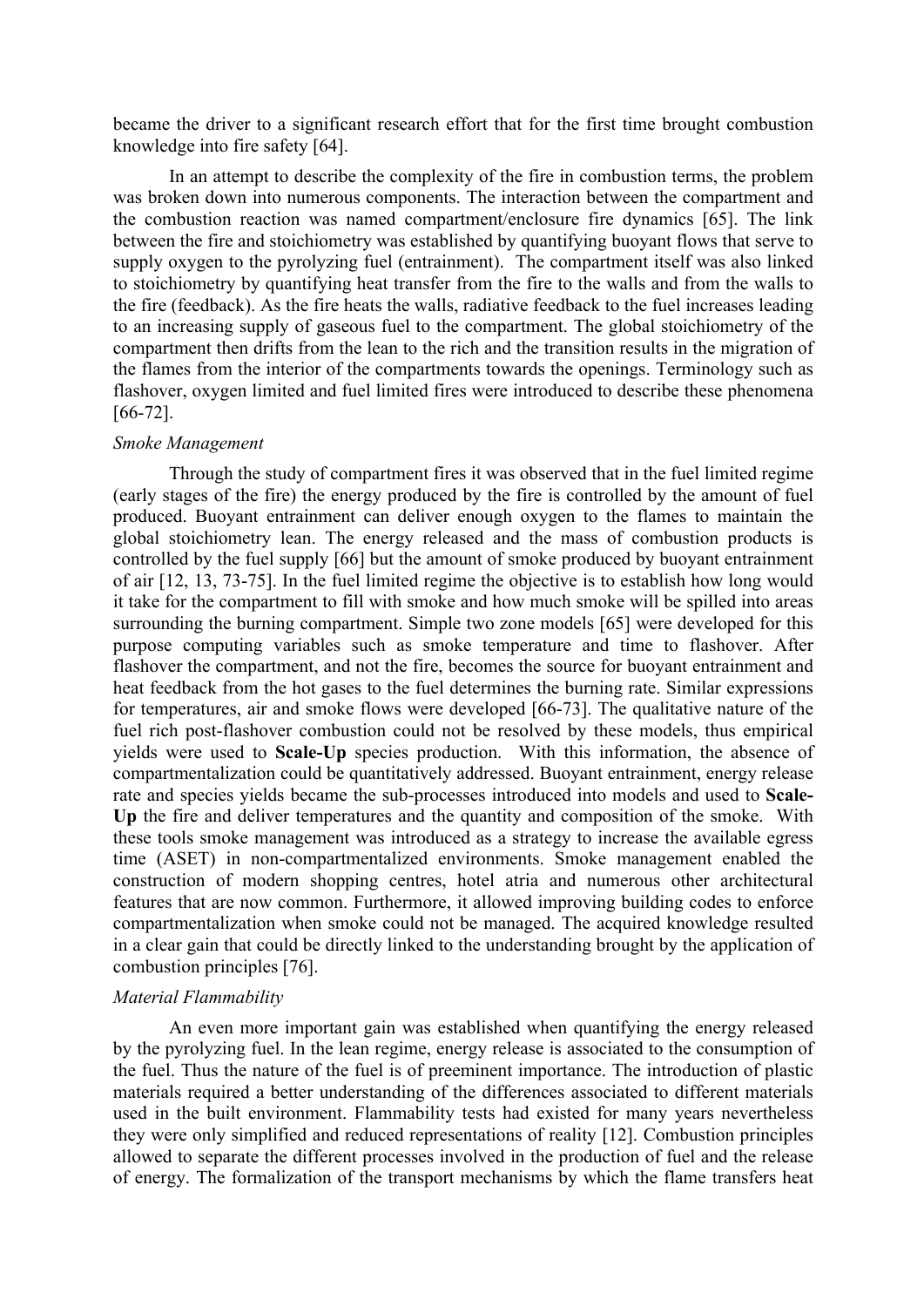to non-burning fuel lead to the first definitions of flame spread. Numerous studies established the nature of flame spread and linked it to concepts such as gas phase ignition and extinction [77]. It was identified that flame spread was strongly dependent on the magnitude and nature of the buoyantly induced air flows, therefore, the understanding of the role of complex buoyancy induced flows and turbulence in heat transfer, completeness of combustion, soot production and extinction set hard limits to the **Scale-Up** process. The size of the fire could only be established if the effect of buoyancy could be incorporated into fire models [78]. At this stage, two fundamental approaches were followed, the first was to introduce buoyancy induced flows by means of empirical correlations and the second was the development of computational fluid dynamics models.

It is at this stage that flammability tests acquire a different meaning. Before combustion principles were introduced, flammability tests were simplified representations of reality that allow to rank materials of very similar nature (mostly cellulosic) on the basis of variables that were explicitly related to the application scenarios. Once combustion principles were incorporated, flammability tests could be used to extract "global material properties" that could be incorporated in fire models to define the size of a fire and the energy being released. For example, the Lateral Ignition and Flame Spread Test provided a thermal inertia ( $k\rho C$ ), and ignition temperature  $(T_{ig})$  and a flame spread parameter ( $\phi$ ) describing heat transfer from the flame to the fuel that could be directly incorporated into a mathematical formulation that allowed the calculation of flames spread velocities [79, 80]. While this formulation can be seen as oversimplified, it appeared consistent with more fundamental studies on flame spread that serve to support the simplifications embedded in the flammability tests [81]. Oxygen consumption calorimetry [82, 83] was derived from the fundamental fuel oxidation principles developed by Thornton [84] and adapted by Hugget [85] delivering from a test the energy release rate per unit area of burning fuel (mostly known as the Heat Release Rate per Unit Area  $(\dot{Q}^{\prime\prime})$  that could then be incorporated directly into entrainment models to deliver the mass of smoke produced. These tests were directed to deliver the parameters that could feed empirical correlations and zone models.

Equation (1) summarizes the process by which the Heat Release Rate  $(\dot{Q})$  is defined on the basis of properties extracted from flammability tests.

$$
\dot{Q} = A.\,\dot{Q}''\tag{1}
$$

The heat release rate per unit area is obtained directly from oxygen consumption calorimetry and multiplied by the burning area (*A*). The burning area is a function of the flame spread rate (*VS*), thus it can be represented as a function of the flame spread rate and time (*t*). While this function is complex and dependent on fuel geometry and flow field it can be argued that a worst case scenario could be represented by radial spread over a fuel surface where the area is equal to the area of a circle of radius  $r(A=\pi r^2)$ . Then the radius is a linear function of the flame spread velocity and time  $(r=V<sub>st</sub>)$  that when substituted into Equation (1) results in a simple expression for the heat release rate

$$
\dot{Q} = A \cdot \dot{Q}^{\prime\prime} = \pi V_S^2 t^2 \dot{Q}^{\prime\prime} = \alpha t^2 \tag{2}
$$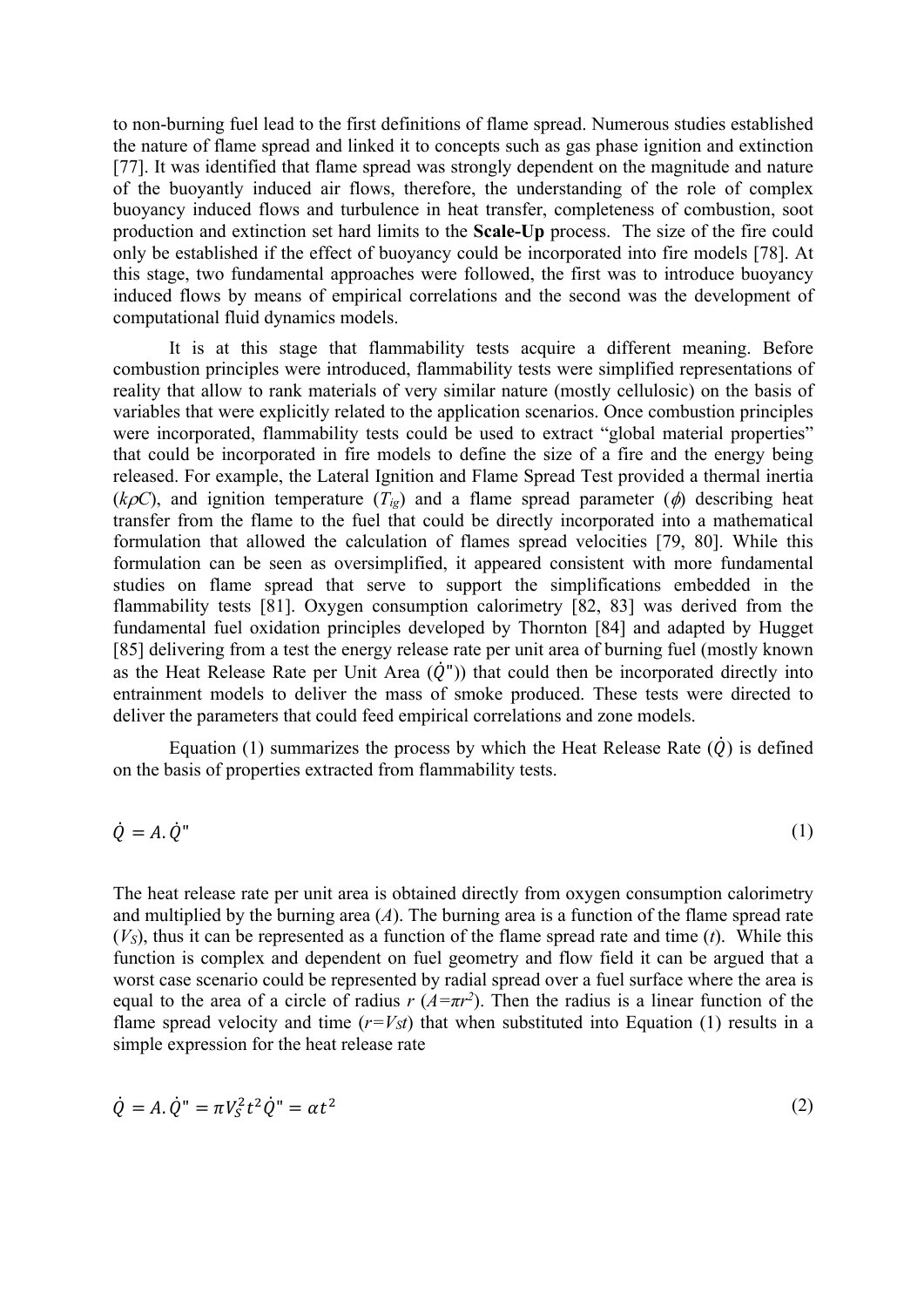where the parameter  $\alpha = \pi V_s^2 \dot{Q}$ " and the flame spread velocity (*V<sub>S</sub>*) and energy release rate per unit area  $(\dot{Q}^{\prime\prime})$  could be obtained from the flammability tests. Thus the tests could be summarized into a single criterion  $\alpha$ ) that within Equation (2) provides the evolution in time of the heat release rate. This is a practical means by which designers could incorporate the heat release rates into fire models and smoke management calculations [12].

The formalization of material flammability fed smoke management models but also allowed a more comprehensive classification of materials that enable capturing specific features of complex materials such as plastics. The plastics industry adopted the heat release rate per unit area  $(\dot{Q}^{\prime\prime})$  as a direct target for the design of fire retardant formulations opening the market to numerous products [86]. While the gain is evident, once again, the full resolution of the induced buoyant flow disabled the **Scale-Up** process by which the fire models, with inputs from the test, could be used to predict the behaviour of the real event.

Using test results as inputs for fire models is complex because the test themselves are influenced by buoyant flows, thus the interpretation of the tests required detailed modelling of the gas phase. This was not recognized at the time and tests were only conceived on the basis of providing realistic, reproducible, simplified and standardized conditions. Flammability tests were not analyzed or instrumented to truly separate the solid from the gas phase. As a result, all properties extracted from the tests remain hybrids that blend flow and material characteristics. While many attempts have been made to use test properties to **Scale-Up** fire from first principles [87, 88], success has never been truly achieved and the potential gain associated to this effort remains uncertain.

### *Fully-Developed Compartment Fire*

In the oxygen limited regime, the stoichiometry is rich, thus excess fuel is being produced and combustion is limited by the oxygen supply induced by buoyancy through the compartment openings. Buoyancy induced flows are displaced from the fire and calculated at the vents and the energy source is directly linked to the consumption of the available oxygen. The temperature of the compartment is then established by balancing the energy generated by combustion of the incoming buoyant flow, the energy lost by the combustion products leaving the compartment and heat transfer through the compartment boundaries [67-72].

The focus of the oxygen limited regime was to calculate the gas phase temperatures of the compartment and the duration of the fire. The objective was twofold, (1) to calculate the mass of smoke spilling into the adjacent compartments once the fire had reached the oxygen limited condition in the compartment of origin, (2) it aimed to establish a set of more realistic conditions (temperature vs. time) curves that could allow the assessment of structural behaviour in fire [89]. While the first objective had a clear gain associated to smoke management and was almost immediately formulated to engineer smoke extraction systems, the second was of restricted application [76].

The determination of more realistic temperature vs. time fire curves seems to be a very direct way of reducing unrealistic safety factors without violating the principles of a "worst case" scenario and design for fuel burnout. Nevertheless, the acceptance of this approach encountered much resistance. The bridge between structural and fire safety engineering is the standard furnace [90]. Structural engineers were not educated to understand – or even be aware of- the differences between the standard fires and the more realistic descriptions of the fire. Nor are architects who are typically the people assigned to prescribe the required insulation.

The first attempt to compare the standard fire with a realistic fire dates as early as Ingberg [63] who defined the concept of time equivalency. Time equivalency is based on a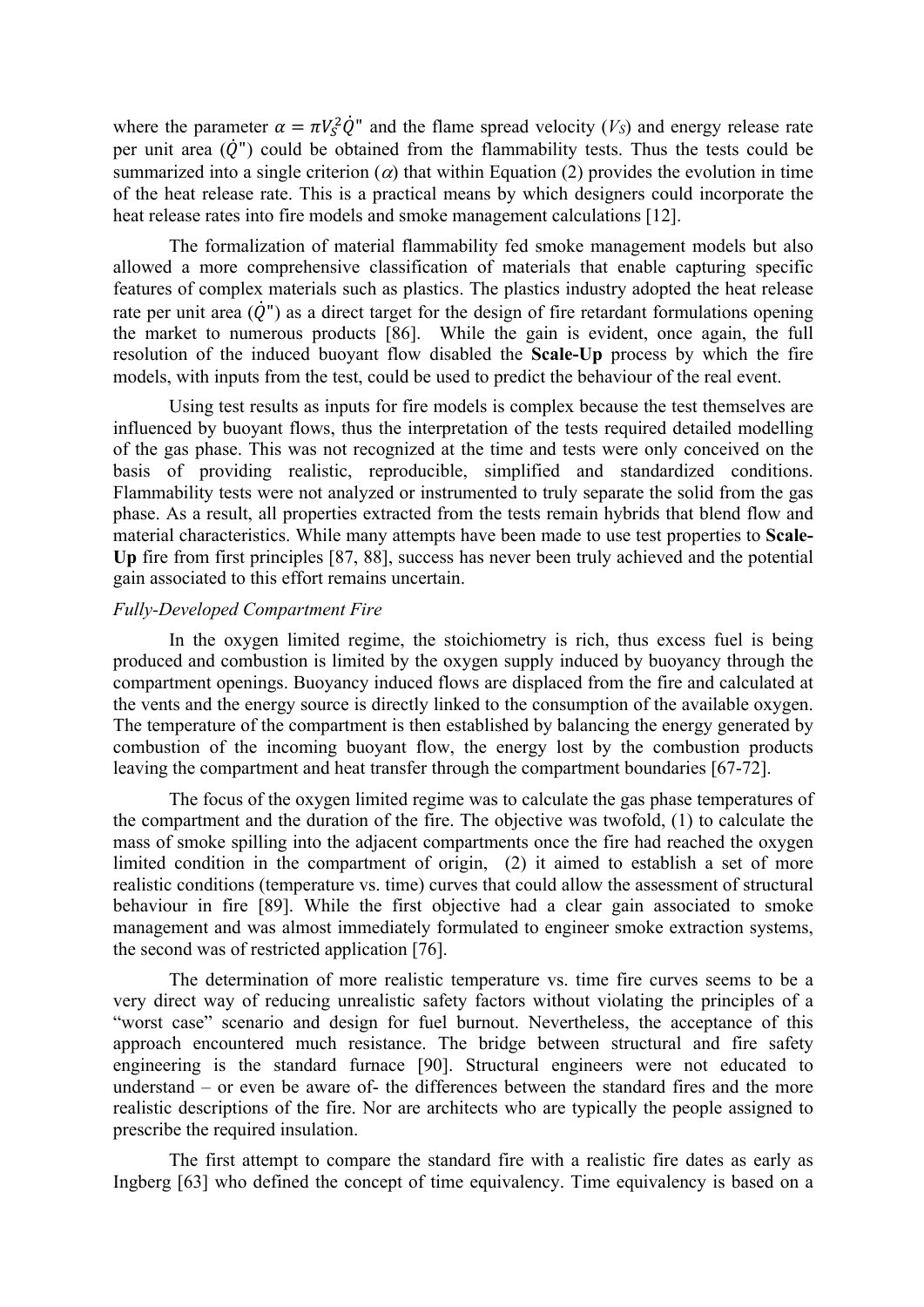simplified linearization of heat transfer that allows defining the "fire load" as the integral of the temperature vs. time curve. The concept of equal areas under the temperature vs. time curve implying equal fires builds a bridge between the furnace test and real fires. Nevertheless, the first true application of this concept dates only to the design of the Georges Pompidou Centre in Paris where Margaret Law demonstrated that the external structure could be designed without any fire proofing [76]. The energy transferred from the fire to the external steel structure until burnout of the fuel was much less than the energy transferred by the furnace for the required rating therefore fireproofing could be eliminated exposing the structure as requested by the architects. Following this application, the realistic curves developed by Pettersson et al [89] where formalized in the Eurocodes [91] as the "parametric curves." These curves offer an array of temperature vs. time curves obtained for different fuel loads and ventilation conditions that define a more realistic temperature vs. time formulation.

There are several weaknesses to the "parametric curves" approach: (1) while the "parametric curves" are extracted from experimental data and the gas phase temperatures can be deemed as realistic, the heat transfer between the fire and the structures is not fully resolved, (2) the "parametric curves" represent a fire within a specific compartment size and are not easy to extrapolate to spaces with different dimensions [92] and (3) the critical structural temperature (resulting from a material property) concept depends on the unrealistic assumption that compartmentalization and load transfer to adjacent cold structural elements allow to extrapolate global structural behaviour from single element behaviour [9, 93]. Time equivalency, as a methodology to **Scale-Up** the influence of the fire on the structure, remained incomplete. Robustness, precision and completeness of the model could not be demonstrated and therefore the value of the refinement remained questionable.

Despite the limitations of the tools conceived in this period, it was clear that the calculation methods developed made possible a significant reduction of safety factors and enabled many architectural solutions that would not otherwise be permitted by the existing prescriptive framework. The understanding of fire dynamics established how context variables affected the combustion processes making every environment unique. The result was not only the continuous evolution of building codes, but more fundamentally, the breakdown of the classification framework. Infrastructure did not have to be classified so that a standardized solution could be prescribed by a building code, but it could be treated as a unique problem whose performance could be quantitatively assessed. As a result many building codes incorporated a performance based design clause that enabled the use of engineering tools to demonstrate if a design met an acceptable level of performance [94].

In parallel to the development of tools directly linked to the application, a better understanding of many combustion processes associated to fire was achieved. But despite the quality and fundamental nature of most of this work it has found very little **relevance** within the context of the definition of a fire safety strategy. Eventually, it was impossible to demonstrate the gain associated with these fundamental combustion studies and the links between combustion and fire modelling weakened bringing us to ask if a better understanding of combustion still has a place in the **Scaling-up** of fire?

# **Computational Models**

The last decade has seen how traditional fire tools such as empirical correlations, experimental data, zone models, etc. have been substituted by Computational Fluid Dynamics (CFD). Tools of general use such as smoke management calculations and large scale experiments are being replaced by CFD. Classic smoke management calculations are based on entrainment correlations that are limited by simple geometries and tend to use worst case entrainment scenarios. The result is very large extraction flows and significant questions on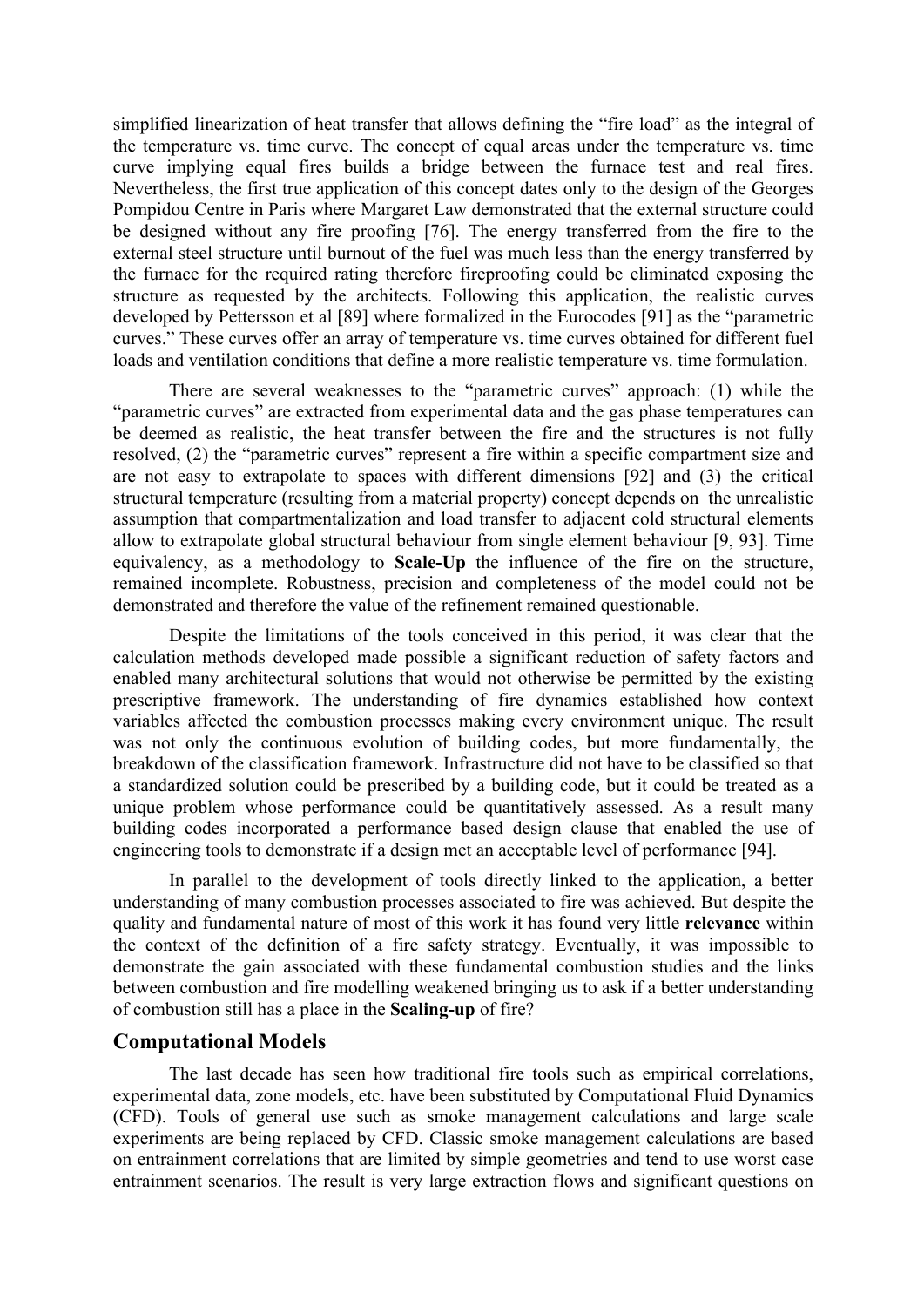the universality of the results. In contrast CFD can deliver computations for specific scenarios that can potentially optimize smoke extraction rates. In a similar manner, sprinkler performance is commonly established on the basis of large scale testing but these tests are an expensive and inefficient process that will always leave the question of how far the tests can be extrapolated. Computational tools have the potential to provide this assessment in a cost effective and efficient way, but most important, they allow an explicit extrapolation of a much reduced number of test results to any scenario that is deemed within the bounds of validity of the models. A similar case can be made for most elements of the fire strategy, where three dimensional and temporal resolution of the transport equations can quantify all the variables required to assess the performance of complex scenarios or novel technologies in a manner that no other tool can achieve.

One of the most dramatic shifts in the methods used to establish a fire safety strategy is the evolution of the performance assessment of structural systems. The last decade has seen a dramatic evolution of our understanding of the behaviour of structures in fire [9, 93, 95]. The evolution of Finite Element Modelling (FEM) has allowed the analysis of complex structural systems showing that critical structural failure temperatures cannot be established simply on the basis of material properties. For most real building systems, the failure temperatures depend much more on the interaction of the different structural systems within a full structure than on the specific material properties of the building's constituents. For a given structural system, features such as restraint and load redistribution can deliver considerable additional load carrying capacity even at very high temperatures [60, 93, 95]. Thermal expansion results in deformations that enable the use of the compressive and/or tensile membrane action established in composite slabs resulting in failure temperatures that far exceed those linked to the degradation of material properties or to the performance of similar elements tested in furnaces. Other structural systems such as long span beams or light weight trusses can potentially introduce failure mechanisms that appear at temperatures significantly below those established from the decay of the material properties. Furthermore, temperature gradients and heating rates have significant impact on composite systems, where high thermal conductivity materials such as steel work in a composite manner with low thermal conductivity materials such as concrete and thermal insulation. Given the evolution of the heat transfer within the structural systems, deformations will change resulting in different load distributions and thus different failure mechanisms. The refinement of structural modelling for fire requires a higher resolution of the fire and the heat transfer that cannot be delivered by any of the conventional "temperature vs. time curves." CFD is the only mechanism by which temporal and spatial resolution of the heat flow from the fire to the structure can be attained, thus the gain associated to using these methods to **Scale-Up** seems significant [14, 61]. This paper will not discuss FEM models because the combustion **relevance** to these models relies within the definition of the thermal boundary condition provided by the CFD models.

As defined above, the use of CFD as a basis for the **Scaling-up** of fire has a very clear gain and therefore there is a strong motivation for the development and improvement of these tools. Classic tools, while still relevant, will be limited to the simpler and more conventional applications leaving little motivation for further refinement. There are numerous CFD tools available, some of general use and some specific to fire. They all have advantages and disadvantages and a detail discussion of the tools is not the subject of this paper. What is central to this paper is establishing if there is a gain in the further refinement of existing CFD tools. CFD tools are broadly used in the practise of fire safety thus there is a clear perception of their adequacy and a sentiment that further refinement will deliver little to no gain.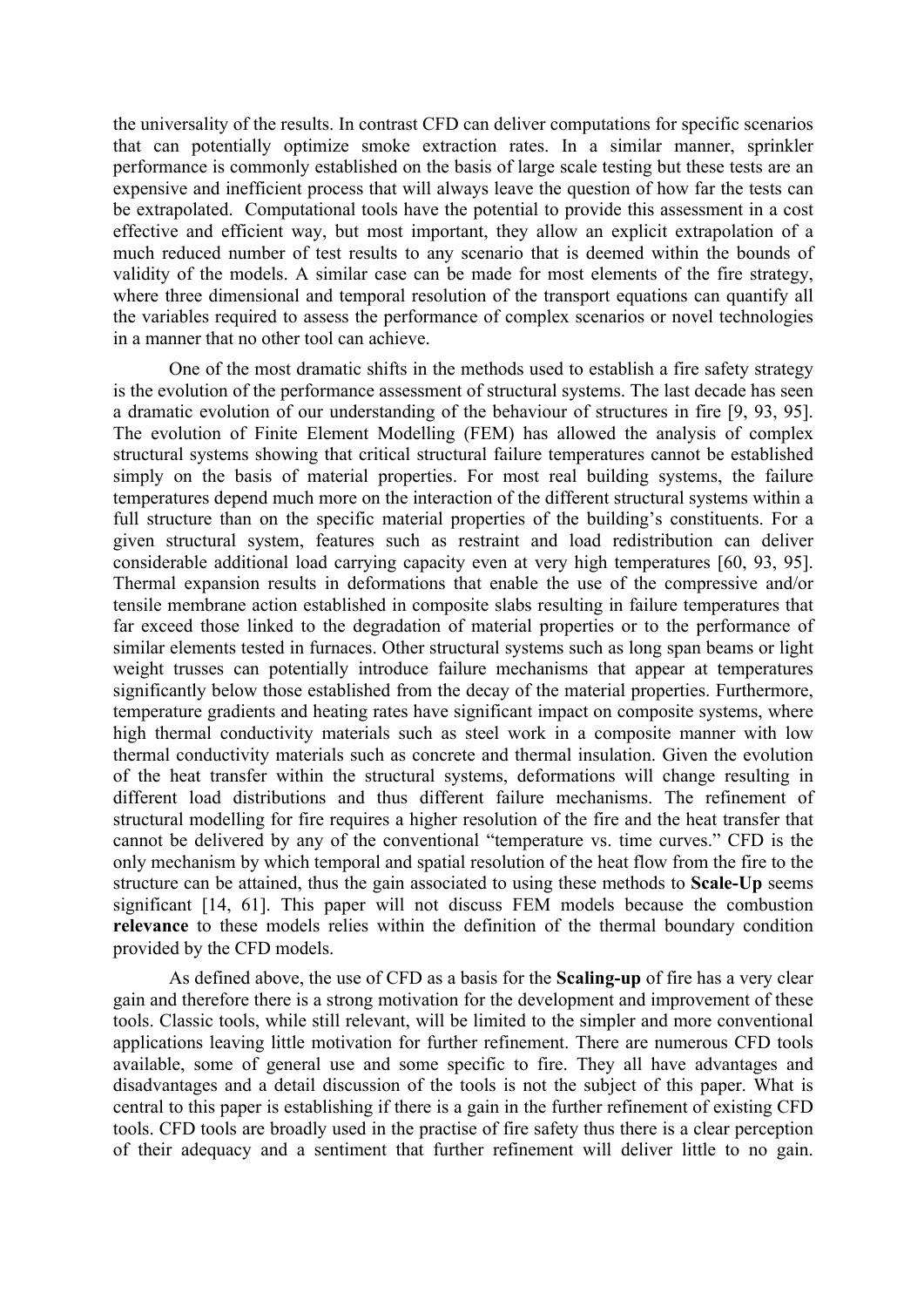Nevertheless, it is not clear that our current CFD tools provide a set of outputs that is precise, robust and complete enough.

# **Performance Assessment of CFD Fire Models**

The fundamental premise behind the development of fire related CFD tools is to be able to reproduce reactive flow fields where buoyancy plays a significant (and many times dominant) role. Furthermore, the models need to be able to include interactions between the combustion process and its environment; the environment being a test, a building, terrain or weather conditions. CFD fire model development focused initially on the gas phase, first as a means to calculate transport of heat and species with an imposed energy source term and only later resolving combustion. These first generation models incorporated extensive knowledge on turbulent flow formulations as well as effective numerical schemes but treated the environmental context only as an imposed boundary condition. It was only much later that CFD models begun to incorporate reactive condensed phase boundaries and to carefully resolve heat and mass transfer at the boundaries. These developments attempted to provide a better definition of the fuel generating boundaries for the CFD. With the incorporation the implementation of turbulent combustion formulations, pyrolysis models, and the refinement of heat transfer within the gas phase and with the boundaries that CFD evolved to become a fire model.

Many exercises of validation and verification have been presented showing different levels of agreement between experimental data and model predictions for many of the variables required as inputs for a fire safety strategy [17, 26]. Despite the extensive effort devoted to these exercises, in most cases, it has been difficult to establish, from the experimental data, the elements of the CFD models that were providing precise enough computations and those who were introducing observed output errors. An exhaustive analysis of all verification and validation studies that establishes the achievements and limitations of individual fire models is yet not available. While the NRC-NIST [17] study is the closest attempt to do this, it still does not analyze in sufficient detail the experiments used and the model output to establish the link between output and model component that will allow establishing where refinement will lead to gain. This is not a criticism to the work because there are two fundamental reasons that disable these verification and validation studies to achieve the full objective, them being:

- Most of the experimental data base used was not developed for the purpose of validation and verification of CFD models. Experiments used were mostly developed to either validate analytical formulations or zone models [96] or as forensic representations of particular scenarios [60]. Thus the resolution and type of data obtained is not targeted for the purpose and in general is too coarse or incomplete to conduct an analysis with the required level of detail.
- Given that a fire model needs to be assessed within the context of its environment, the experimental and numerical burden is very high, thus concessions on grid resolution, modelling detail, experimental control, repeatability and measurements need to be made, creating unavoidable limits to what can be concluded.

Once more the issue of **relevance** appears. Fire tests that are specifically designed for the validation and verification of CFD fire models that are of a scale and complexity that enables an adequate assessment of the performance of the model within the context of its environment seem necessary. Nevertheless, it is not clear if it is **relevant** to conduct large scale tests. Large scale tests introduce several complex issues: (1) the number of tests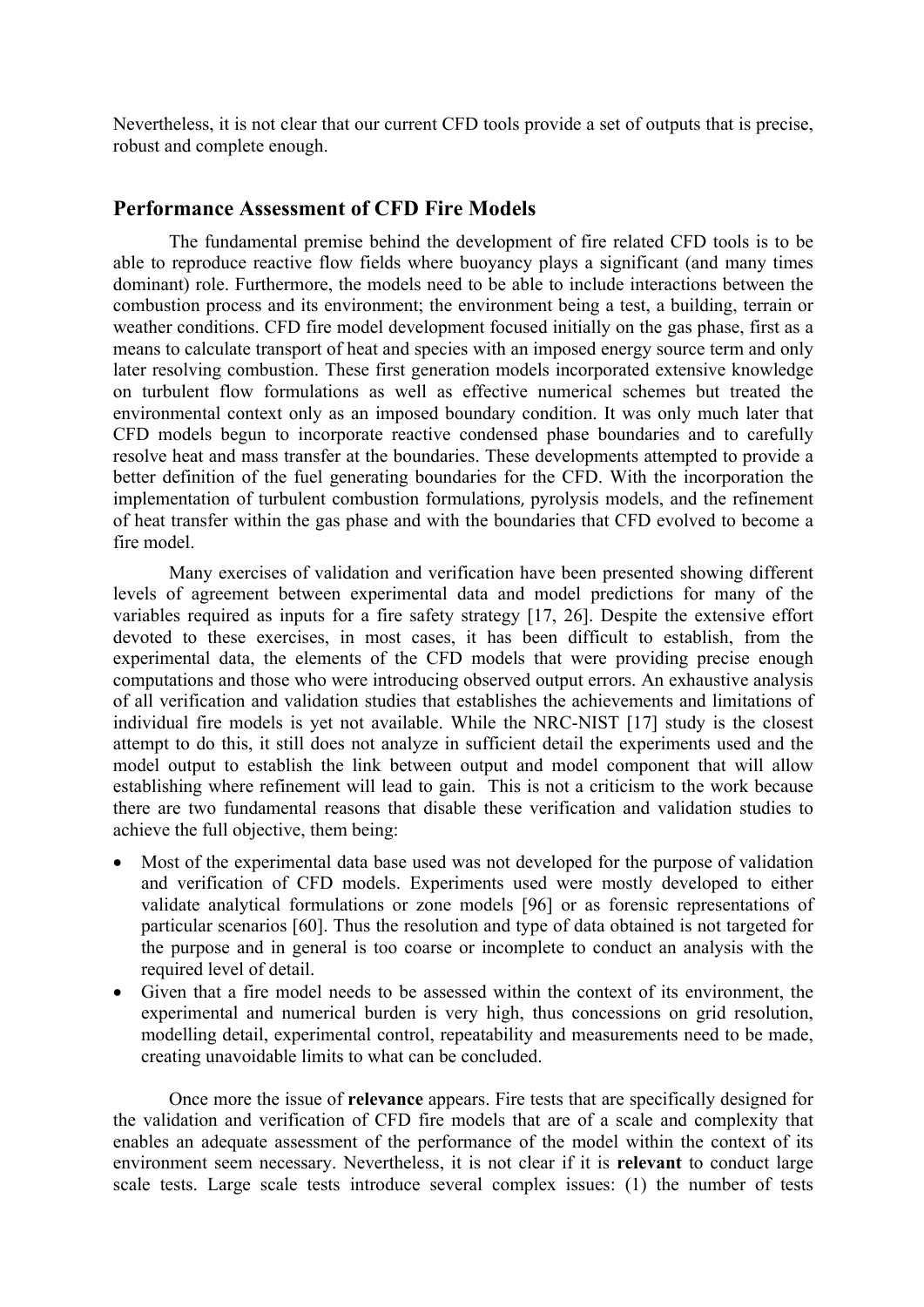required to ensure repeatability, (2) the implementation of diagnostics that can produce the necessary data and (3) the magnitude of the test that guarantees that all necessary model/environmental context interactions required are present. Large scale fire tests are only **relevant** to the validation and verification of CFD models if they can deliver adequate repeatability, the correct data at the correct level of precision and if they can test a scenario that includes the necessary level of interaction between the reactive flow and the environment. Otherwise, the tests will remain simply demonstrations where repeatability, data and scenario can always be questioned. Currently, it can be said with confidence that no large scale fire test has fully delivered a set of data that satisfies all these three conditions. A striking contrast can be established when comparing the needs of fire models with turbulent combustion models where experimental studies such as the Sandia flames [97, 98] provided the correct experiments for the validation and verification of combustion turbulence and chemistry models [99, 100].

In parallel to the development of the CFD framework there has been extensive work within the combustion community to understand specific components of fire models. These studies have targeted the development of sub-components for fire models but also used combustion CFD models for the better understanding of the different sub-processes present in a fire model. Extensive work has focused on specific scenarios where idealized conditions have been defined to understand the key phenomenological features of some individual subcomponents of fire models without the complexity introduced when incorporating the full context. An excellent example of these type of studies is the work conducted in micro-gravity combustion and that is summarized by Ross [101]. Here buoyancy was removed allowing analysing fire related processes with a flow field that could be varied in a controlled manner. It is difficult to establish how much of that work has permeated into fire models, but it is clear that the development of fire models is strongly influenced by some of that work. What is not clear is how much more of this detailed work can ever make its way into fire models once the extensive constraints of the environmental context are incorporated. The issue of **relevance** becomes once more an important aspect that needs to be understood. Is it **relevant** to further develop the understanding of fundamental processes if these understanding can never be transported in to a fire model? Is it **relevant** to extrapolate idealized scenarios to a fire model if the added complexity invalidates the extrapolation?

A final issue that needs to be addressed is the robustness of the model. Robust models will deliver results that are invariant when aspects of the modelling process that are extrinsic are changed. This statement can generally be directed towards the user of the model but it could also refer to the computational hardware and software (compilation, platform, etc.). Issues such as robustness to computational hardware and software are generally simple to address and are part of the standard model development procedures, issues associated with the user are more complex. In the case of the user, with a robust model competent users will always reach the same conclusion regarding the manner in which a specific scenario should be addressed (i.e. grid resolution to obtain a grid independent result, input values such as heats of combustion, heats of pyrolysis, thermal properties, etc., constants such as turbulent invariants, laws of the wall, etc. or boundaries). At the end it will be expected that outputs obtained varying these extrinsic aspects should be similar and their variance will define the robustness of the model. As models evolve, a continuous assessment of robustness is always **relevant** because it directly establishes the validity of the output.

# **The Dalmarnock Fire Tests**

The previous section discusses in general terms the **relevance** of large scale tests and sub-process analysis to the development, validation and verification of CFD fire models. This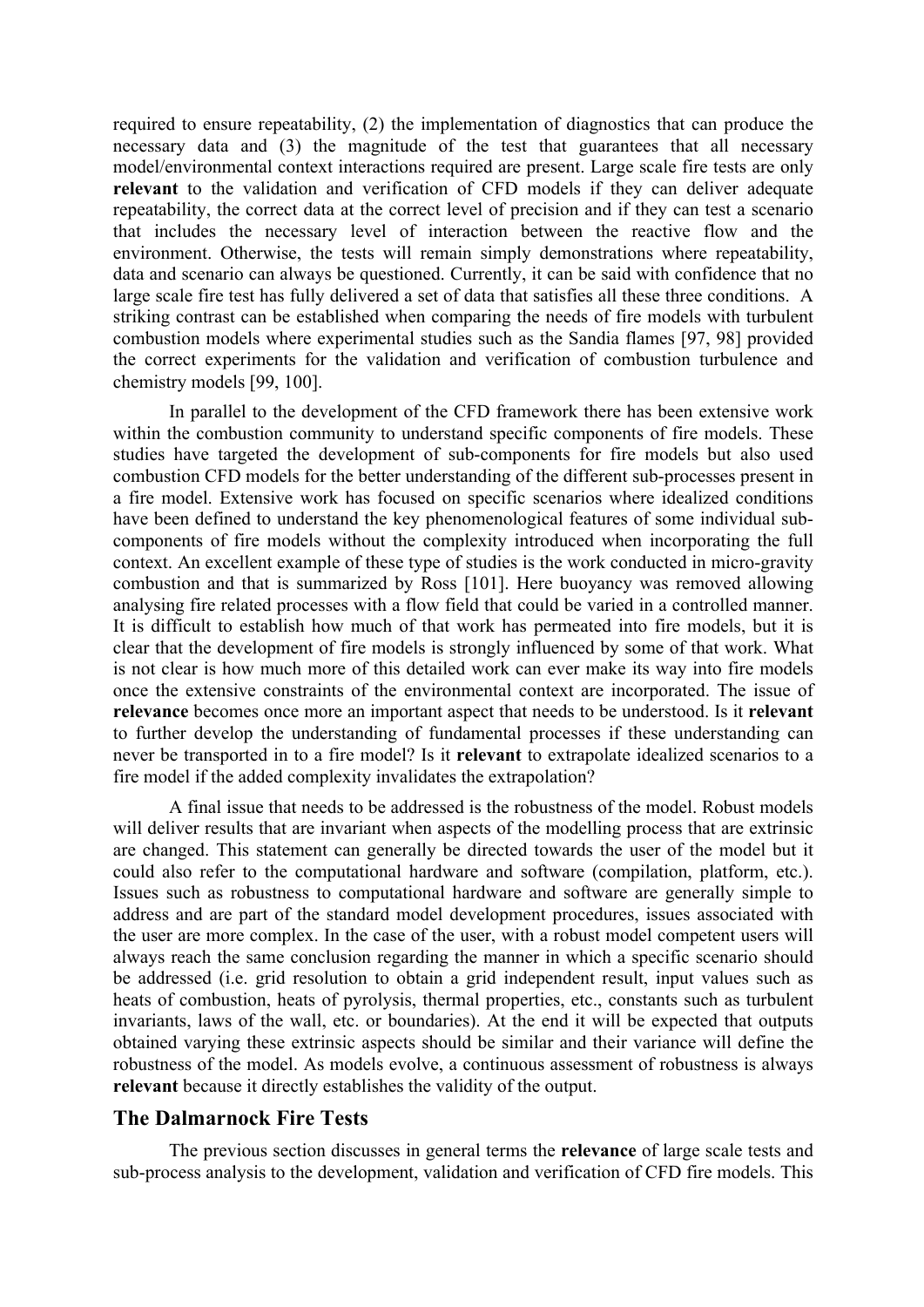section considers a specific scenario to illustrate the different issues that emerge when attempting to create a scenario that fulfils all of the necessary requirements for repeatability, data quality and density and environmental context.

The minimum cell that provides a realistic context for a fire model is the compartment. Here, the classic definition of compartment used in most classical studies is used. The compartment represents a small (approximately  $100 \text{ m}^3$ ), quasi-cubic space surrounded by non-flammable boundaries (walls) and with a small number of openings (i.e. doors, windows). While the classic compartment might be perceived as an over simplification it does provide the minimum level of complexity that a fire model should be able to reproduce, thus an ideal place to start. Other real scenarios such as large industrial volumes or atria might provide less (or more) of a challenge to the models; nevertheless, in the immediacy of the fire it is most likely that all the features of a compartment fire will be present. It is clear that many real scenarios will result in further challenges to the fire model, thus the compartment can only be treated as a minimum representation of the problem.

The issue of repeatability is a major concern because tests of this magnitude can only be conducted in a reduced number. Thus the luxury of repeating the test until the same result can be attained in a consistent manner is one that will never exist. For fire models a different approach is necessary. An alternative way of attaining repeatability is by designing a scenario where the importance of the dominant sub-process is emphasized. This process is then meticulously controlled in a manner that when tested independently (much smaller test) the results are consistent. As a means of establishing repeatability, the sub-process next in importance is then varied within an extreme range to establish the magnitude of the impact of this variation. While not ideal, this approach allows reducing the number of large scale tests to a minimum of two (extreme bounds of the secondary sub-process) but it is restricted to serve as a scenario that only validates or verifies the performance of the fire models when the specific sub-process dominates. It is obvious that more tests will always deliver a better sense of repeatability, nevertheless, under these conditions two tests does attain the objective of establishing consistency among the results.

Finally, there is the issue of quality and quantity of the data. Complex diagnostics in a fire environment are extremely difficult to implement. While there are excellent examples of the state of the art measurements made under difficult fire conditions, these examples are always limited to very specific scenarios. The problem is one of extracting the minimum amount of useful data relying on diagnostics that are viable within the context of the particular environment.

The Dalmarnock fire tests [102, 103] are probably one of the few scenarios that explicitly attempted to follow this strategy. Other tests have probably delivered the same results nevertheless they were not explicitly structured for this purpose. The detailed discussion of the large experimental data base available is avoided here only on the basis that the Dalmarnock fire tests explicitly acknowledge the purpose of their design and thus can be used as an example that helps illustrate the challenges associated to validation and verification of CFD fire models.

### *Description of the Tests*

Two tests were conducted in a derelict building in Dalmarnock (Glasgow, UK) in identical compartments. The tests were designed to the constraints typical of a classic compartment. The dimensions of the room where 2.45m high, 3.50m by 4.75m and the compartment included three vents; a window and two doors. The fuel corresponded to realistic office furniture and objects in quantities that would be typically found in any modern work environment. The most important features of the test were the sensor density and the fire that was designed for the test. Figure 1 shows two views of the compartment and Figure 2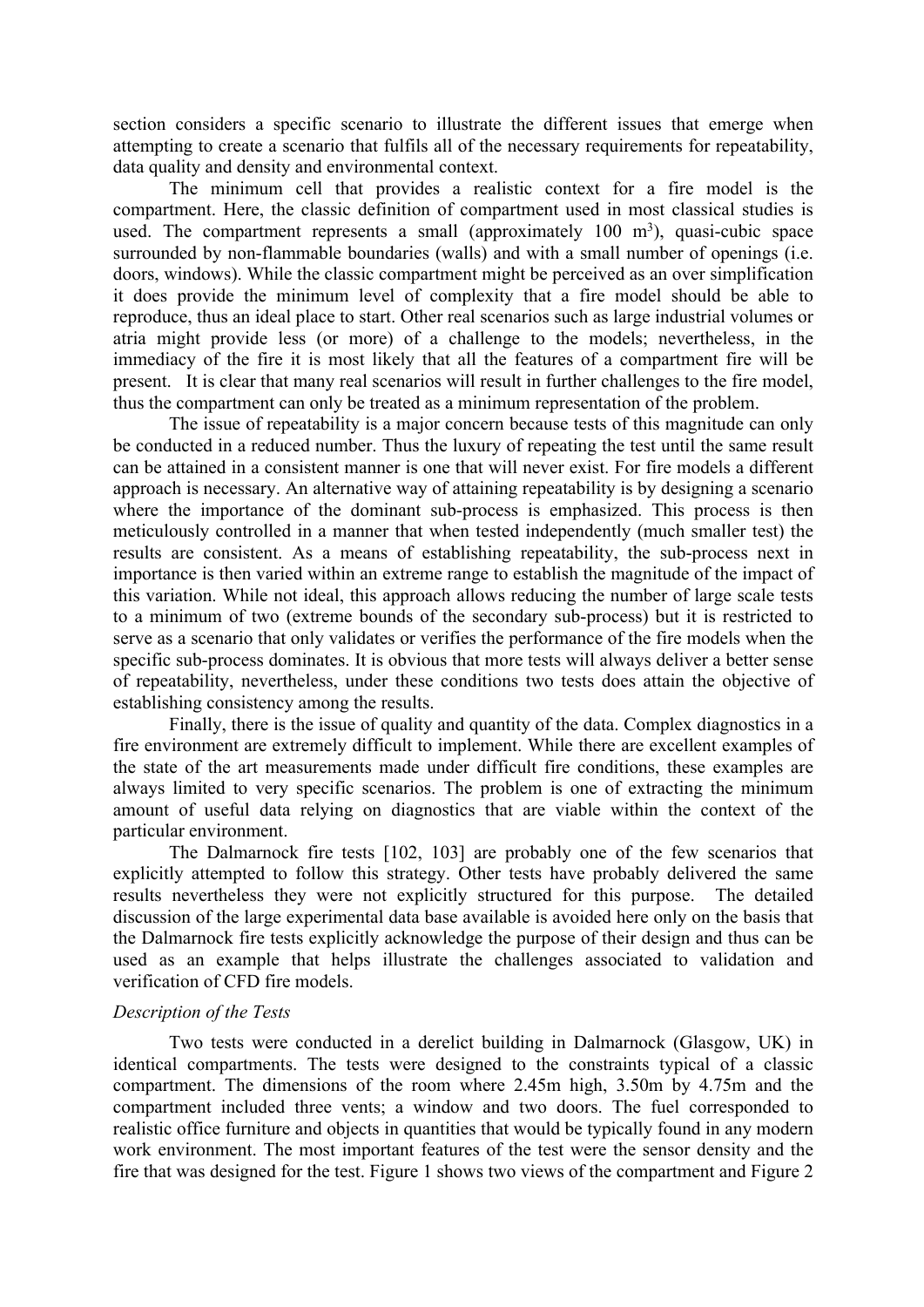a detailed legend for all sensors displayed within the compartment. The Dalmarnock fire tests are described in some detail by Rein et al. [104] and in greater detail in Abecassis-Empis et al. [102] and Rein et al. [103]. Here only a brief description that highlights the aspects best linked to the discussion will be presented.

Given that the objective of the test was to provide a data set that could be used for the purpose of validation, verification and improvement of CFD models it was considered that the type and resolution of the data had to be consistent with standard CFD model outputs and resolution. For this purpose four outputs were selected, temperatures, heat fluxes, light obscuration and velocity. Within the compartment 240 thermocouples were distributed (Figure 2) in as homogeneous a manner as possible. Similarly, 80 thermocouples were placed outside the window to reconstruct the fire plume. Nine thin-skin calorimeters were used to measure heat flux to the compartment ceiling and 16 heat flux gauges were mounted on the partition wall shared with the kitchen. Eight lasers used to measure light obscuration were set in emitter-receiver pairs, such that five were horizontally aligned and three were vertically aligned. Three bidirectional velocity flow probes, were placed in both the doorway leading to the flat corridor and in the doorway to the kitchen and a further eight probes were placed outside the compartment window. Six web-cameras were also used to monitor the fire growth and all data collected was time stamped, both camera and data logger clocks (for all other measurements) having been synchronised prior to ignition.

The thermocouples allowed producing three-dimensional isotherms as a function of time that could be directly compared to a CFD model at equal level of precision and resolution. The heat fluxes to a wall and the ceiling also provided two-dimensional contours of the heat flux as a function of time with a resolution and precision consistent with a CFD model. Light obscuration measurements could only be collected for a few points therefore only characteristic measurements were expected. Also, light obscuration is not a direct output from the model therefore path integration of the model output had to be conducted for comparison. The velocity measurements were a different form of compromise in that only one component of the velocity vector could be obtained for a much reduced number of locations all at the compartment boundaries. The choice of location was given by the performance of the probes but also because it was deemed important to be able to reconstruct a mass balance that established the global heat release rate of the fire. Here, a further assumption needed to be made, which is total consumption of all the oxygen entering the compartment. The global heat release rate is no longer a variable that is directly related to the CFD output, but CFD models are expected to be able to reproduce the time evolution of this variable. The most important limitation of the data was the absence of any gas analysis. This represents a real limitation that could not be resolved given the budget available and the constraints imposed by the test environment. As can be seen, the complexity of the environment not only limits the nature and quantity of the sensors but also introduces compromises on the nature of the measurements.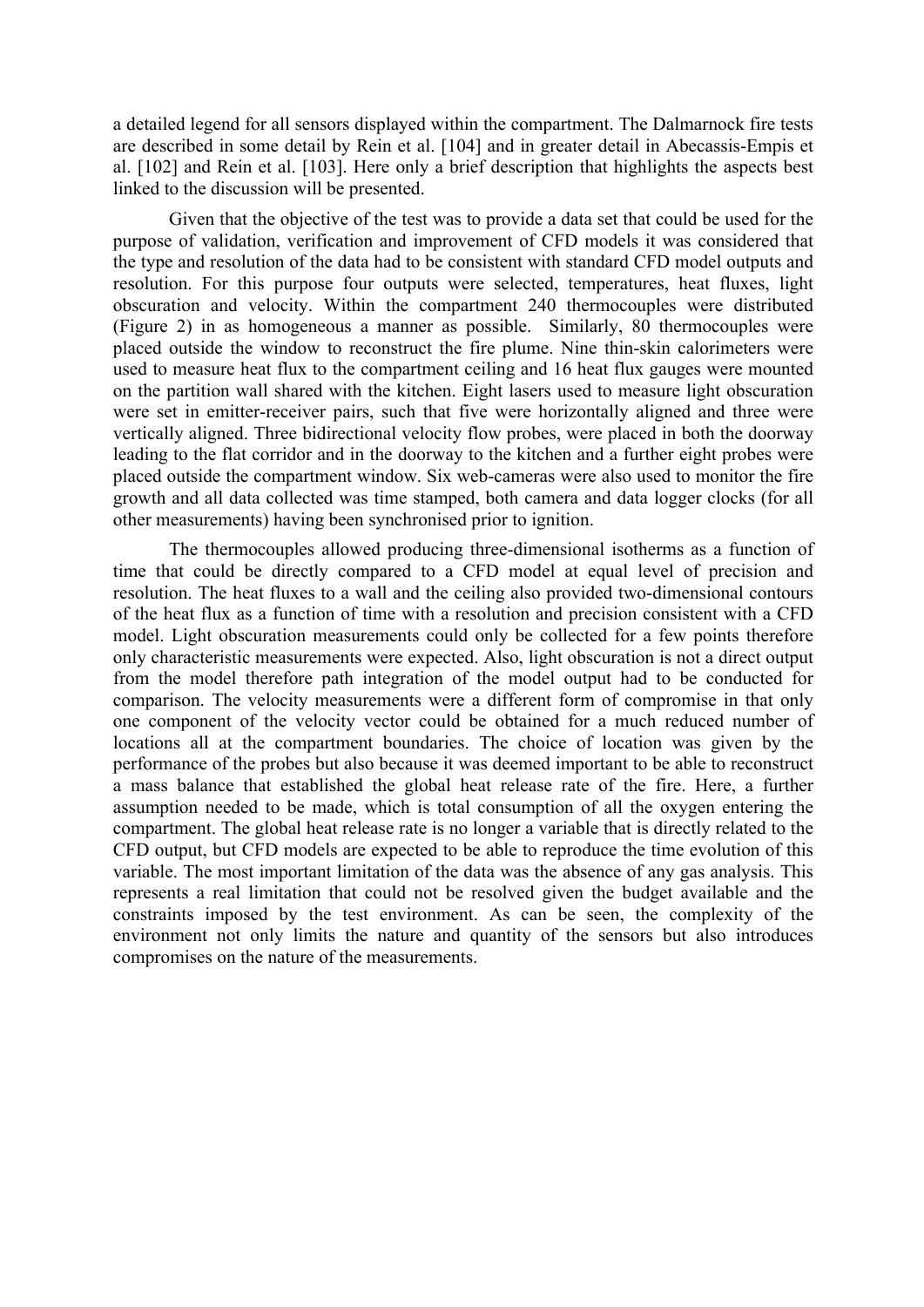

**Figure 1** Photographs of the Dalmarnock compartment (a) view of the front of the compartment towards the only window (b) view of the back of the compartment. (c) a view of the back of the compartment showing the two doors at the right hand side of the compartment. Figure 2 indicates the direction of the three views.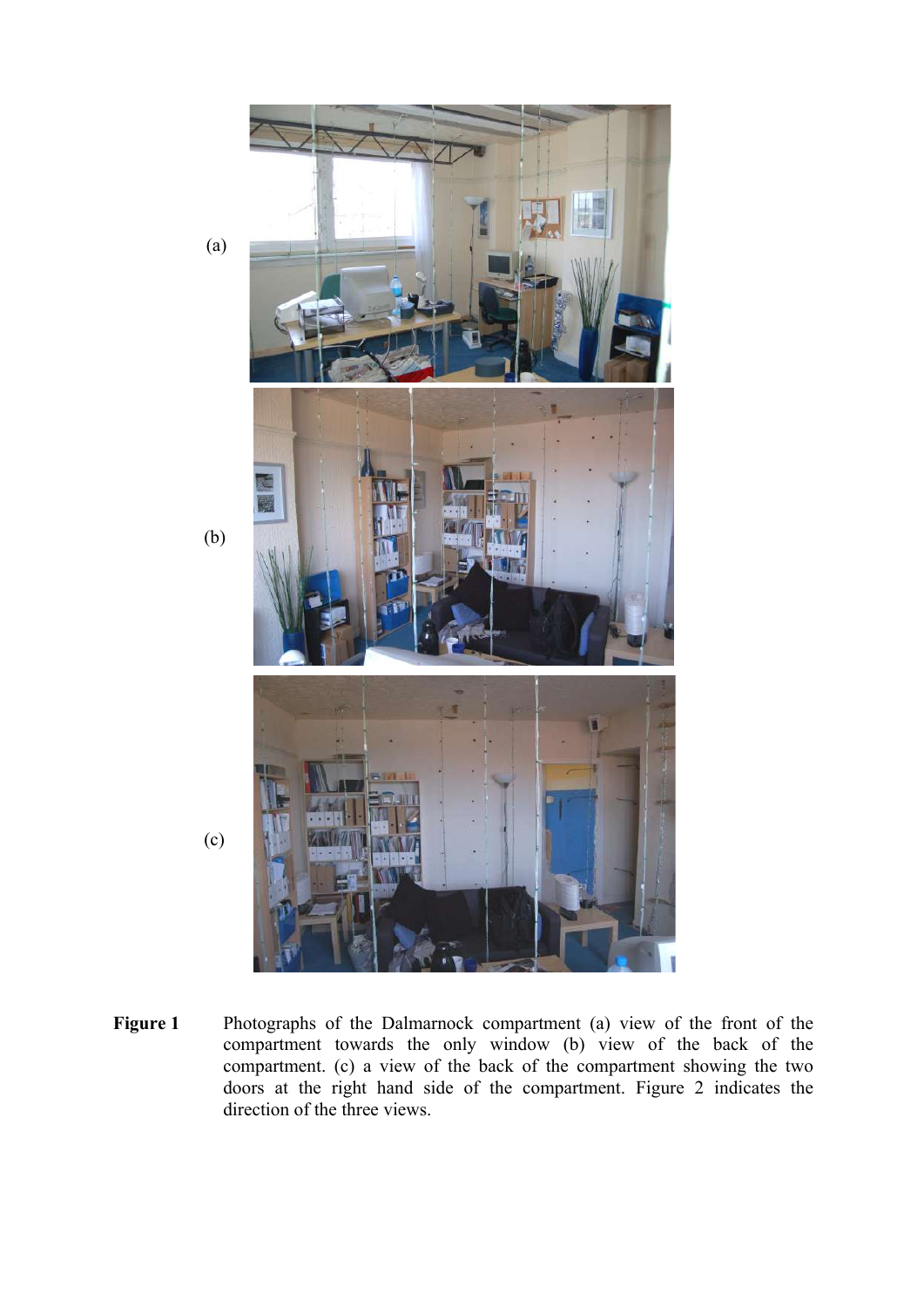A typical set of thermocouple data for a plane perpendicular to the window wall (3.10 m from the Bedroom 1 wall) is presented in Figure 3 showing the spatial distribution of isotherms for an individual plane at a specific point in time. As shown in Figure 3 these isotherms provided a level of resolution consistent with typical CFD fire models that resolve the combustion and smoke regions. Similar sets of data were constructed for other planes as well as for other times. Data sets for all other measured variables were also obtained with resolutions consistent to the limitations of each measurement. This resolution not only enables a clear understanding of the evolution of the fire but also allows a more detailed comparison with the CFD fire models. More complete sets of data can be found in Abecassis-Empis et al [102] and Rein et al [103, 104].

The boundaries of the compartment (walls and ceiling) were instrumented with thermocouples embedded in the concrete structure as well as strain gauges and displacement sensors. These measurements were intended for comparison with FEM models of heat transfer through the solid boundaries and of structural evolution. Furthermore, the measurements allowed establishing the integrity of the compartment so that the boundary conditions for a CFD model could be specified with certainty.

### *Repeatability*

The repeatability of the test was established by designing the fire in a manner that enabled as consistent of an outcome as possible. The principle behind the design of the fire was to address all major sources of uncertainty. The first source of uncertainty is the ignition protocol. The evolution of a fire can be defined by ignition, especially for a fuel of complex nature, such as furniture. Modern furniture is designed to minimize the potential for ignition, thus barriers are placed on the sides of the furniture protecting the cushions that are generally made of polyurethane covered with fire retarded fabric. Common ignition sources such as waste paper baskets will burn-out before penetrating the barriers thus preventing the flames from propagating towards the polyurethane cushions. Several tests were conducted prior to the test with identical pieces of furniture that allowed a consistent and repeatable ignition protocol that bypassed the barriers and resulted in an almost instantaneous ignition of the polyurethane [102, 103]. Under these conditions, the ignition delay time could be assumed as zero and the magnitude of the fire was large enough from the onset so that the subsequent propagation was observed to be repeatable.

The main piece of fuel was the sofa (Figure 1) which is labelled (i) in Figure 2. Ignition was induced on a waste paper basket filled with paper and a predefined quantity of heptane (labelled (vii) in Figure 2). While burning of the sofa had the potential to induce flashover within the compartment, spread rates will be dominated by many variables of which the inclination of the flame and heat feedback from the smoke and the ceiling were deemed to be the most important. Both variables introduce significant uncertainty given that they will be the result of the balance between the energy generated by the fire and the nature of the ventilation. By igniting the sofa on one end, the leading edge of the flame controlled flame spread (opposed flame spread), thus the influence of the inclination of the flame on propagation rates was minimized. The influence of heat feedback was reduced by inducing flashover before the upper layer temperature increased to a level where radiative feedback became significant. This was achieved by guaranteeing that the flames from the sofa tilted towards a second fuel package that could sustain fast upward flame spread.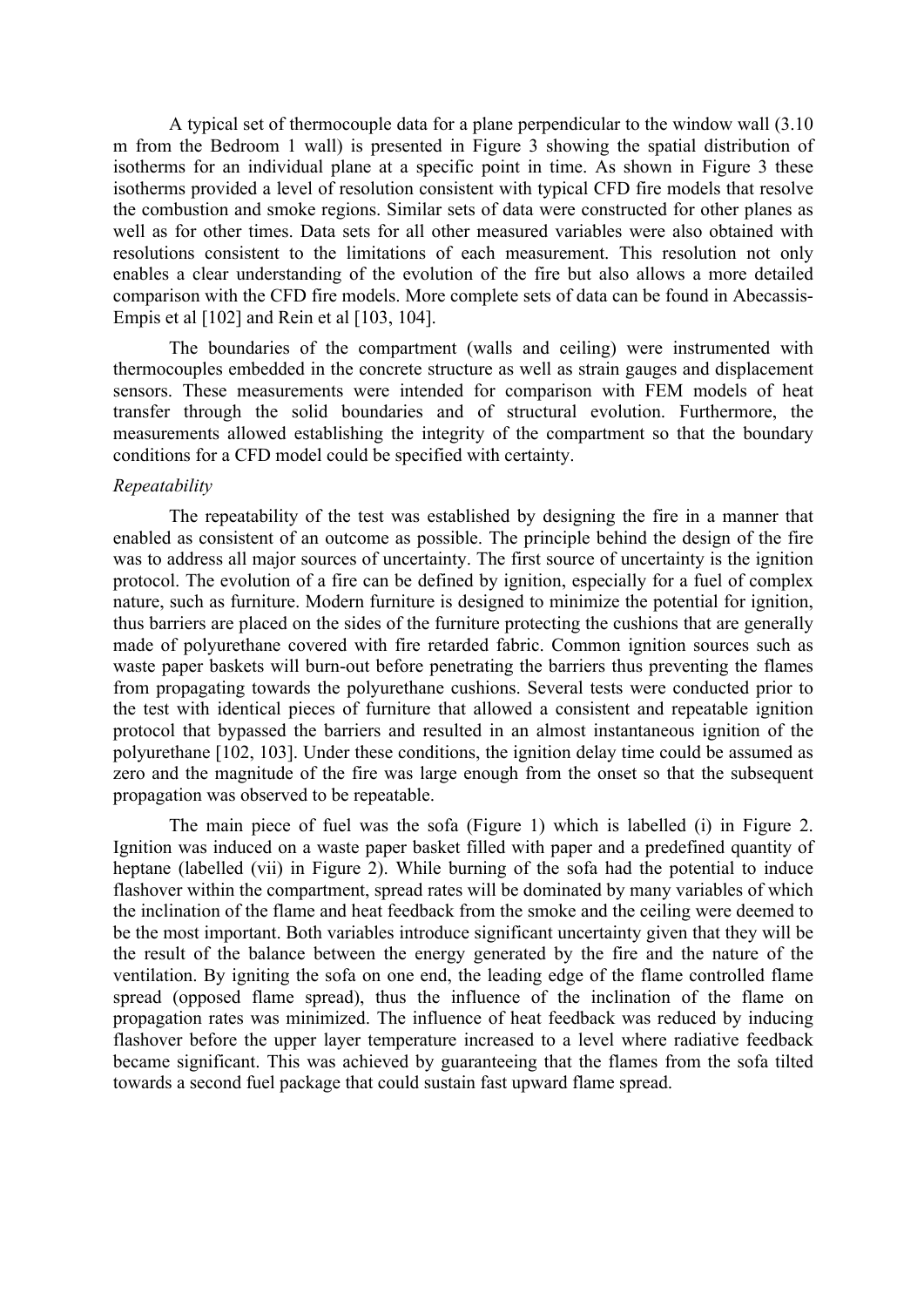

#### **SENSOR KEY**

- $8 +$ Thermocouple Tree
- $E3 +$ External Thermocouple Tree
- $E$   $\Box$ Heat Flux Gauge
- $\overline{a}$ Horizontal Obscuration Sensor
- Vertical Obscuration Sensor ₩
- Air Velocity Probe
- ₽ Camera

### FURNITURE KEY

- Sofa  $\rm i$
- $\rm ii$ Desk, Computer and Chair
- Bookcase  $\overline{\mathbf{iii}}$
- Cabinet  $\mathrm{i}\mathrm{v}$
- $C<sub>of</sub>Fee Table$  $\overline{V}$
- Tall Plastic Lamp vi
- Waste-paper Basket vii
- **Figure 2** Sensors distributed within the main compartment. The red arrow indicates the view corresponding to the image of Figure  $1(a)$ , the blue arrow corresponds to the image of Figure 1(b) and the green arrow to the image of Figure 1(c). The sensor key indicates the type of sensor and the symbol next to it corresponds to the nomenclature used.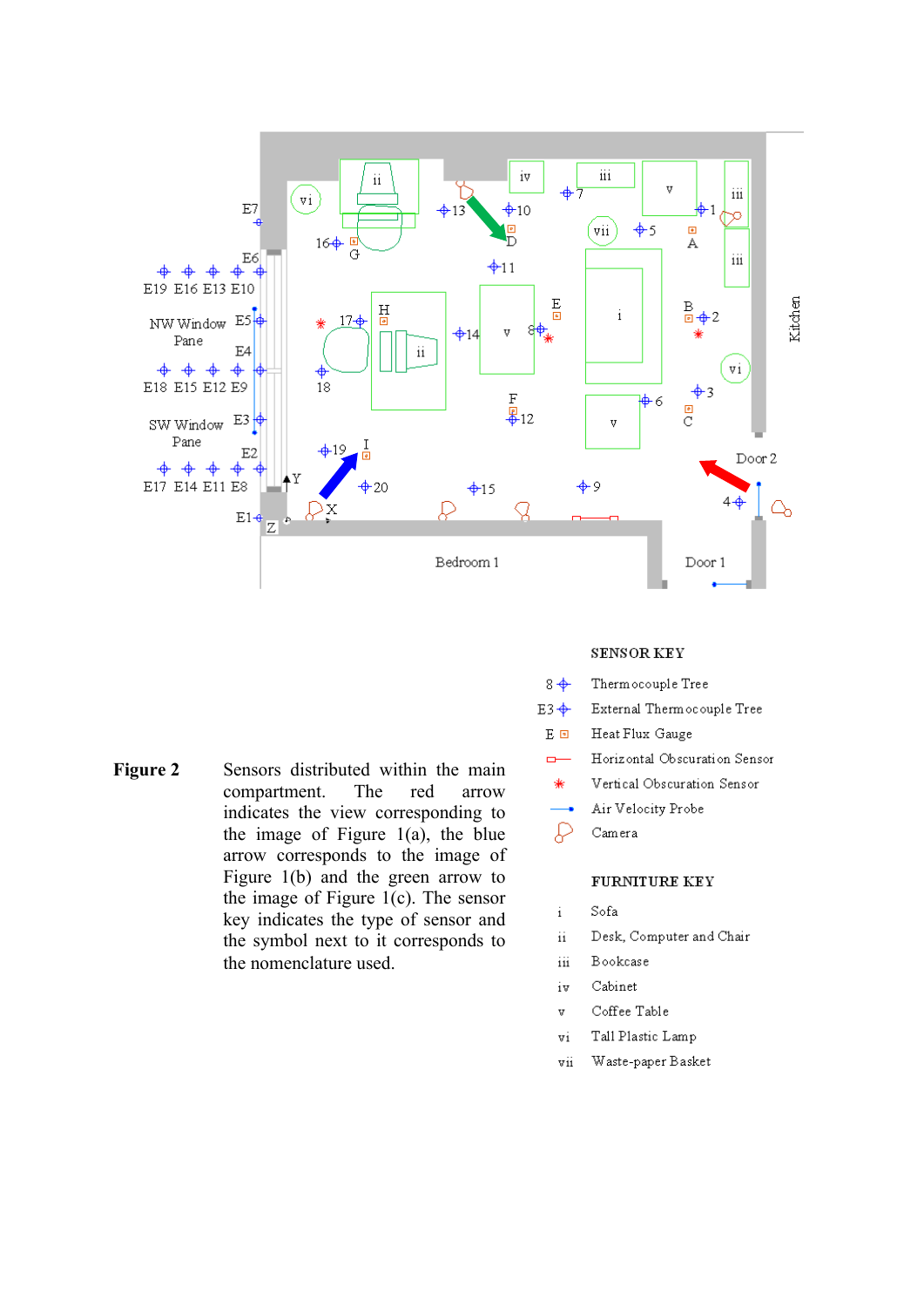Three bookshelves filled with loose paper and cardboard were used as the second fuel package. The bookshelves were placed strategically in a corner of the room (labelled (iii) in Figure 2 and visible in Figures 1(b) and 1(c)) with the sofa between the vents and the bookshelves. Individual testing of the bookshelves established that once ignited upward flame spread will engulf the entire bookshelf in a very short period of time  $(\sim 10$  seconds) generating sufficient energy to induce flashover in the compartment (>0.5 MW). So once the length of the sofa flame was enough to ignite the bookshelves flashover will be induced instantaneously and the fire will progress to a fully developed fire. It is clear that the present scenario emphasizes the sub-processes associated to secondary ignition (i.e. material properties of the fuel in the shelves, radiative and convective heat transfer from the primary flame, etc.).



**Figure 3** Temperature isotherm for a plane parallel to the side wall where  $x=0$  is the plane of the window and  $x=4,750$  mm the plane of the back wall. The plane is 400 mm away from the side wall and the data was taken 251 seconds after ignition. Data used for the plot was adapted from reference [103].

Once the fire had attained flashover and entered the fully developed phase ventilation becomes the controlling parameter. The two doors were left open and the window was broken at a pre-specified time eliminating the uncertainty of window breakage [103]. The doors were buffered from the environment by other rooms (kitchen and bedroom in Figure 2) and the widows were left open in both adjacent compartments. This allowed enough air to flow into the compartment but sufficient pressure drop to minimize the influence of outside flows. Figure 4 shows a sequence of events using an average compartment temperature as a reference. It can be seen that temperatures before flashover are very low  $(\leq 150^{\circ}C)$ minimizing radiative feedback, flashover occurs almost instantaneously and once the compartment reaches fully-developed conditions it attains an almost steady state until the window is broken (800 sec). After the window is broken, a second steady-state period is observed that eventually is terminated by the fire-fighters. It is important to note that the fire had almost consumed all the available fuel at this point.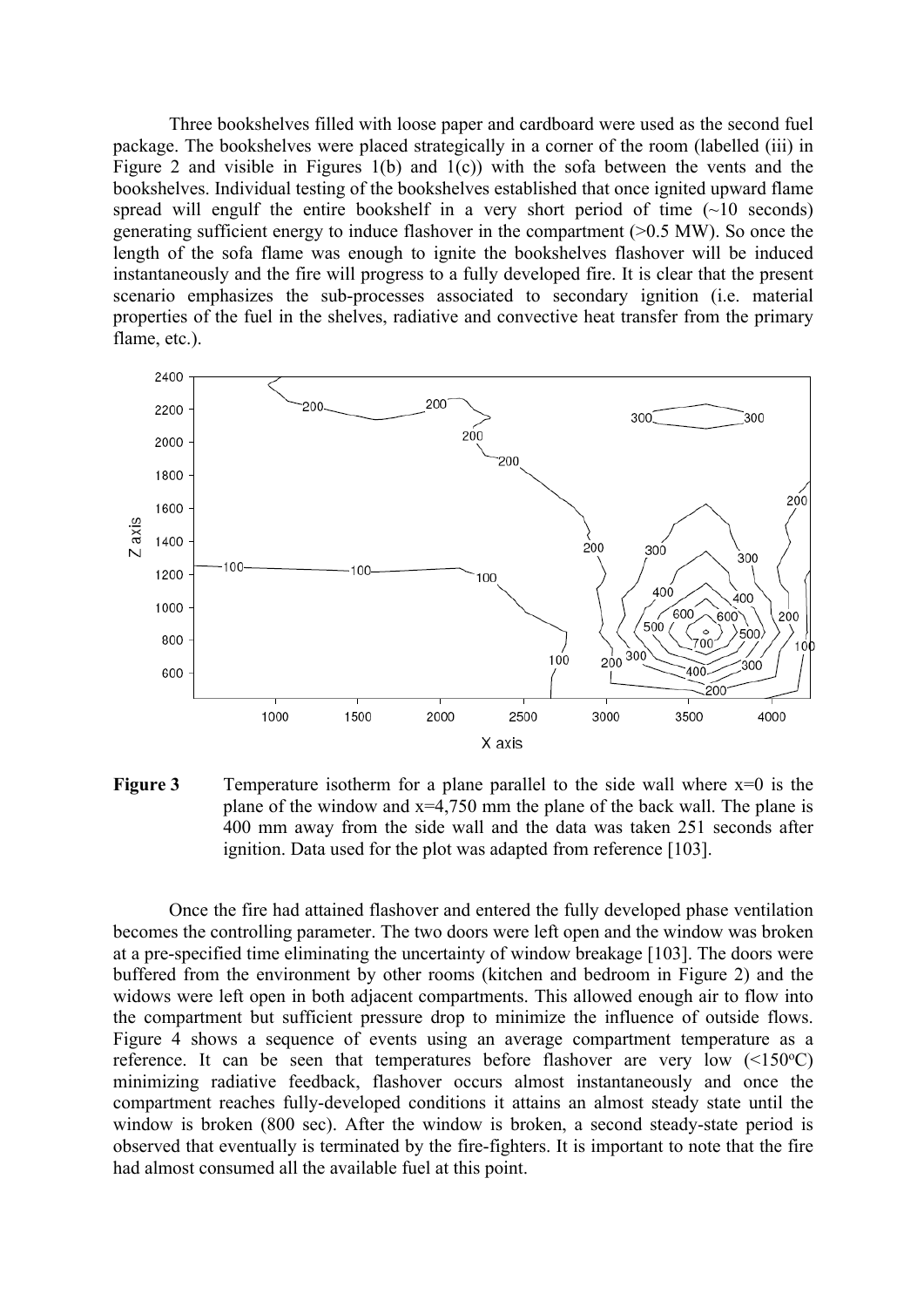

**Figure 4** Gas-phase average compartment temperature-time variation (thick line) with the standard deviation of temperature throughout the compartment (shaded). Vertical lines indicate times at which significant events occurred and times at which the data was analyzed spatially. Data for the plot was adapted from reference [103].

A second test was conducted to verify the repeatability of the results. The criteria chosen to establish consistency was time to flashover and the parameter varied was the ventilation. Ventilation will control the inclination of the flame and the temperature of the compartment, thus the radiative feedback. To enhance the ventilation the window was opened early in the test and a large perforation (1.2 m by 1.2 m) was made between the compartment and the bedroom allowing direct access of air from the window in the bedroom to the compartment. This represented a drastic departure from the first test imposing the greatest possible challenge to the repeatability of the test. Given the specific characteristics of the compartment there was no other change that could have a bigger impact. Establishing repeatability for the post flashover stage was not possible given the significant differences in ventilation, nevertheless it was considered that post-flashover conditions are more consistent if the fuel load, type and distribution remains the same. Thus Test 2 was extinguished after flashover was attained. It is clear that further tests could have been carried to guarantee repeatability of the post-flashover scenario. These would have fixed ventilation and vary fuel load and distribution. Nevertheless, once again constraints associated to large scale experimentation limited the number of tests possible. Figure 5 shows the comparison between the two tests. As expected, Test 2 shows lower temperatures throughout the entire preflashover period nevertheless flashover occurs almost at exactly the same time and following very similar characteristics. Comparison of video images shows that the evolution of the sofa flame in both tests is very similar and that flashover is, in both cases, induced by the ignition and rapid upwards flame spread of the bookshelf.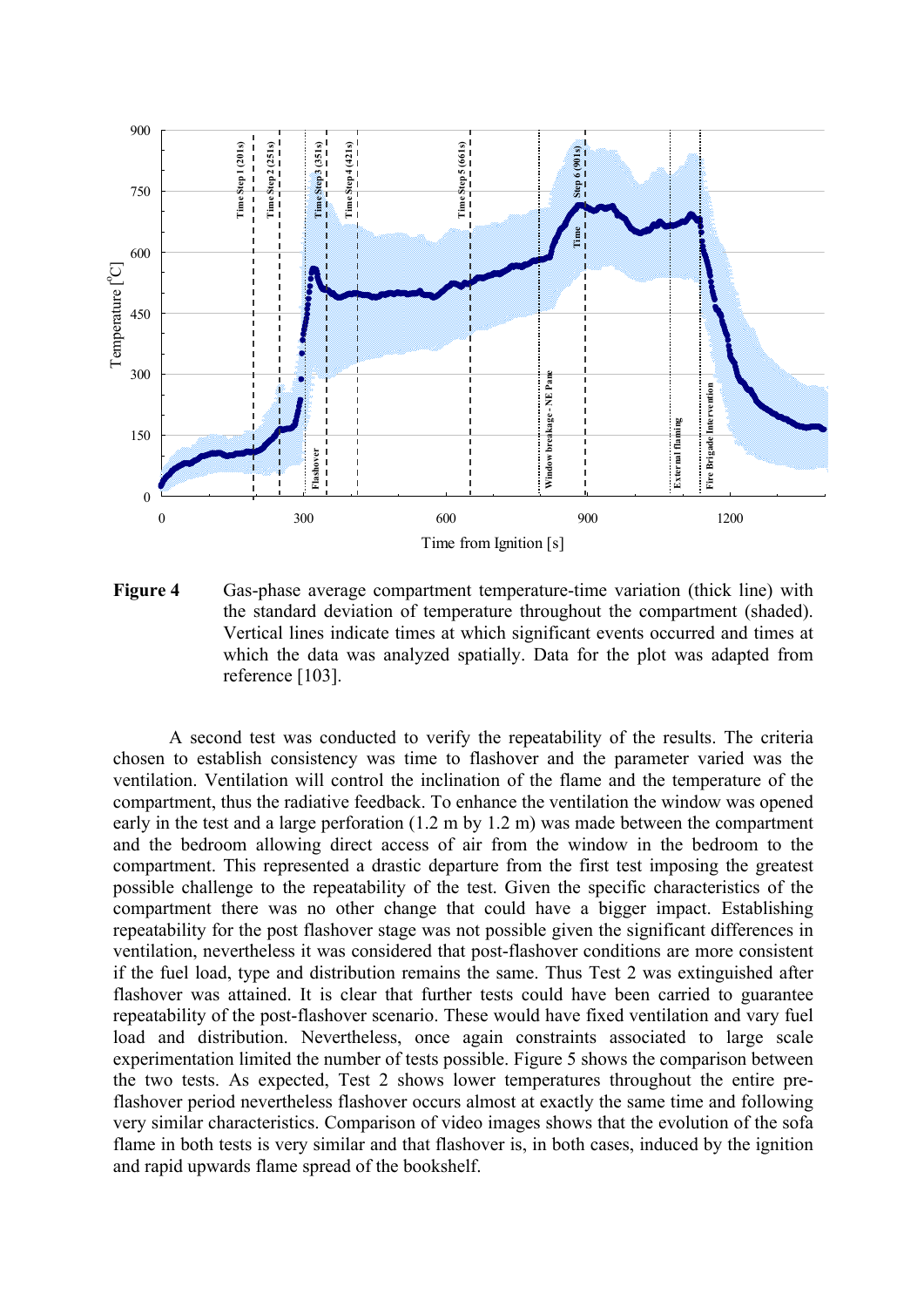#### *Summary*

The Dalmarnock fire tests represent a good example of the different measures necessary to achieve large scale tests that can be deemed as **relevant** to the validation and verification of CFD models. While in its minimum expression, these tests are of a scale and complexity that enables an adequate assessment of the performance of the model within the context of its environment. Every effort was made, within unavoidable limitations, to deliver the correct data at the correct level of precision and density. Finally, an adequate scheme was developed to deliver confidence on the repeatability of the tests. While many things could have been improved, and many criticisms can be made to many of the choices, these tests are important in that they represent an explicit attempt to provide data that is **relevant** to the validation and verification of CFD models.



**Figure 5** Comparison of the experimental average room temperature (°C) variation in time (s) of Test One and Test Two. Data is only presented until extinction of Test Two (400 seconds). Data for the plot adapted from reference [103].

# **Modelling Study**

Validation, verification and improvement of fire models require experiments and model output to be compared at many levels. Components of the fire model can be studied by conducting idealized experiments where individual processes or couplings are tested. Several studies of this nature are present in the literature; i.e. The capability of the numerical model to resolve the transport of energy and species can be studied by means of well defined burners where the flames are consistent in nature and buoyant entrainment can be modelled free of any other influences [105-108]; flame spread models can be studied by means of wind tunnels that establish well defined boundary layers where buoyancy is subdued to a forced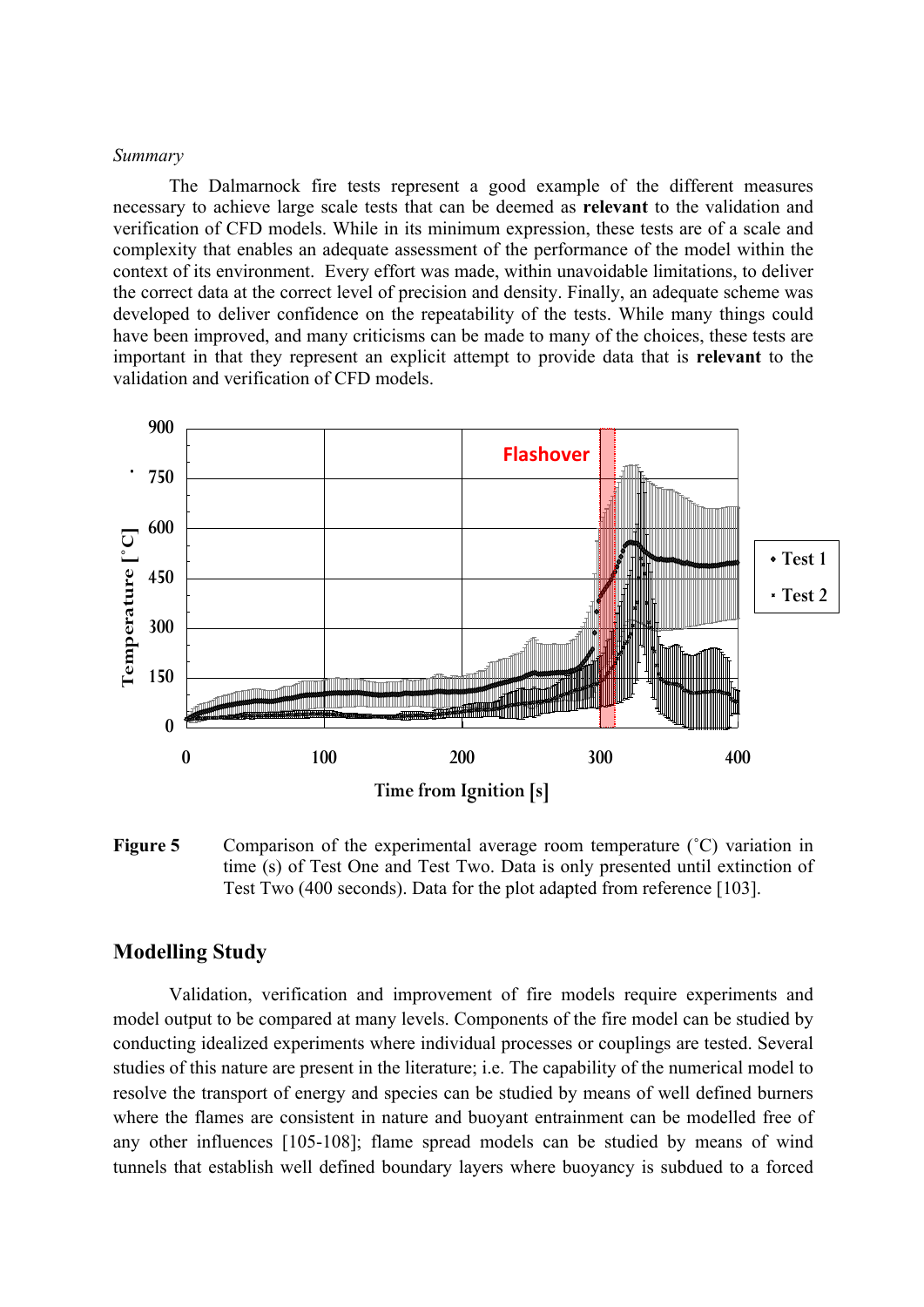flow [109-112] or the accuracy of pyrolysis models can be explored by means degradation experiments where combustion is prevented and substituted by a fixed heat flux [113-116].

The study of the coupling between the sub-processes and their interaction with their environment is then necessary to truly address the validity of a fire model. To achieve this, several approaches need to be explored. A first strategy consists to attempt reproducing existing data to identify sub-process or couplings that are properly modelled or that introduce significant departures from the model output, this is generally referred to as *a posterior* modelling. This can be difficult given the numerous sub-processes and couplings and it can therefore require several experiments. Experiments need to be designed with a clear objective and simplifications have to be introduced in a manner such that the effect of the sub-process or coupling on the output can be isolated. The literature has very few examples of fire experiments specifically designed for this purpose. The study of fire models has been conducted mostly using experimental data obtained in the past with very different objectives [26], thus the identification of target sub-processes and couplings is rarely possible. Instead, most studies of this nature conform themselves with establishing acceptable agreement but are not capable of addressing the reasons for the agreement or the weaknesses in the subprocesses or couplings that result in departures. With a problem that has such a large and complex parameter space, this exercise is like shooting in the dark where even if the target is reached it is impossible to define why.

A final exercise relates to the validation of the model and its robustness. Once subprocesses and couplings have been refined to a sufficient level it is important to conduct blind or *a priori* comparisons. The output of the model is obtained first and then the experiment is conducted to establish by means of a comparison of the relevant parameters the level of precision of the model output and the confidence on the modelling results. On a first instance a single model user should conduct the calculations followed by a Round Robin. The two studies will separate the model capabilities from the robustness of the model to the user. These protocols for validation, verification and improvement have been standardized and are presented in a much more rigorous manner in many publications [117], nevertheless it is important to reformulate them here in the context of fire models and the example presented.

### *The "A Priori" Round Robin*

A Round Robin study was organized in conjunction with the Dalmarnock fire tests [104]. The tests, as explained above, were deemed to be appropriate for this objective, nevertheless assumed that the models to be used already incorporated in an adequate manner all sub-processes required, all necessary couplings among the different sub-processes and with the environmental context and that single user validation had established that the models were capable to provide an output of **relevant** precision. In other words, the exercise assumed that fire models were ready to be used for their intended application. The fundamental driver behind this study was the verification that existing fire models were extensively used for scenarios very similar to the Dalmarnock fire tests (in most cases much more complex). Thus, the objective was simply to establish the robustness of the models to the user.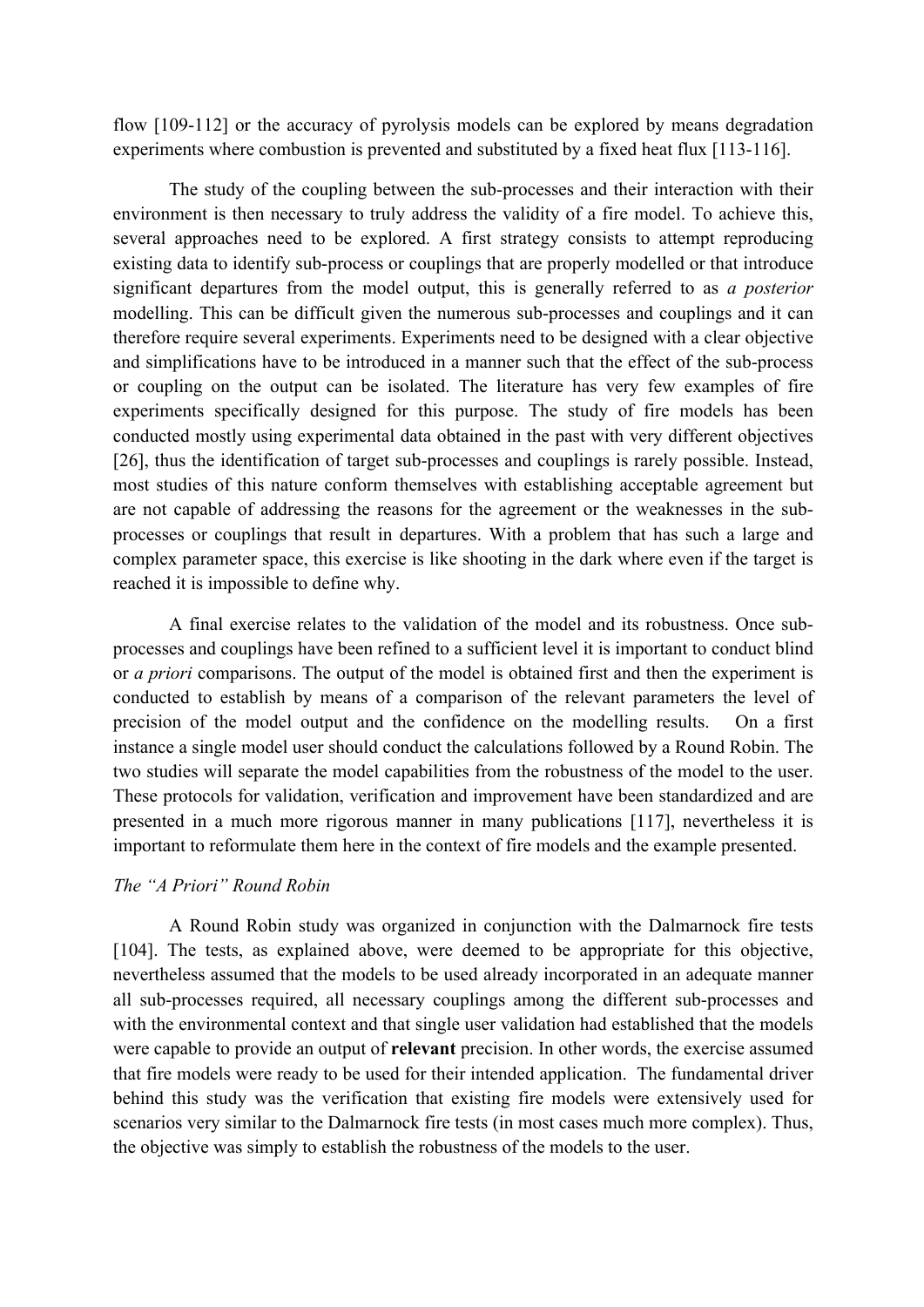

**Figure 6** Heat release rate in the whole compartment. Legend for the different curves; continuous line for CFD models, dashed line for zone models, and dots is for experimental data. Data adapted from reference [104]. A1 and C correspond to zone models and all the other data was obtained using CFD models.

The details of the Round Robin and the comparisons between the different submissions and the experimental results can be found in Rein et al. [104]. As an example the comparison corresponding to the heat release rate (HRR) is presented in Figure 6. The heat release rate is a global variable that fire models are expected to be able to predict, because it represents the source term to be used for any interaction between the compartment and the environment external to it. As can be seen in Figure 6, notable are the differences between experimental data and the model output, the differences between different model outputs and the fact that the output from CFD models blends with that of much simpler models (zone models). These observations are consistent among all variables measured with no specific model output being systematically better. While Figure 6 shows E1 as the result closest to the experiment, for other data a different set of predictions will take this role [104].

While the exercise is of great importance, it is not the results that matter, but what can be inferred from the results. Clearly, the objectives were not met and the model outputs did not deliver adequate predictions of the different variables **relevant** to fire safety. The authors of the Round Robin argue that the scatter and randomness in the outputs originated in the different assumptions introduced in the input parameters indicating that the large number of inputs and the variability observed in literature values associated to this inputs can lead to a large variance in the results. This is clearly a possibility but not the only one. It is also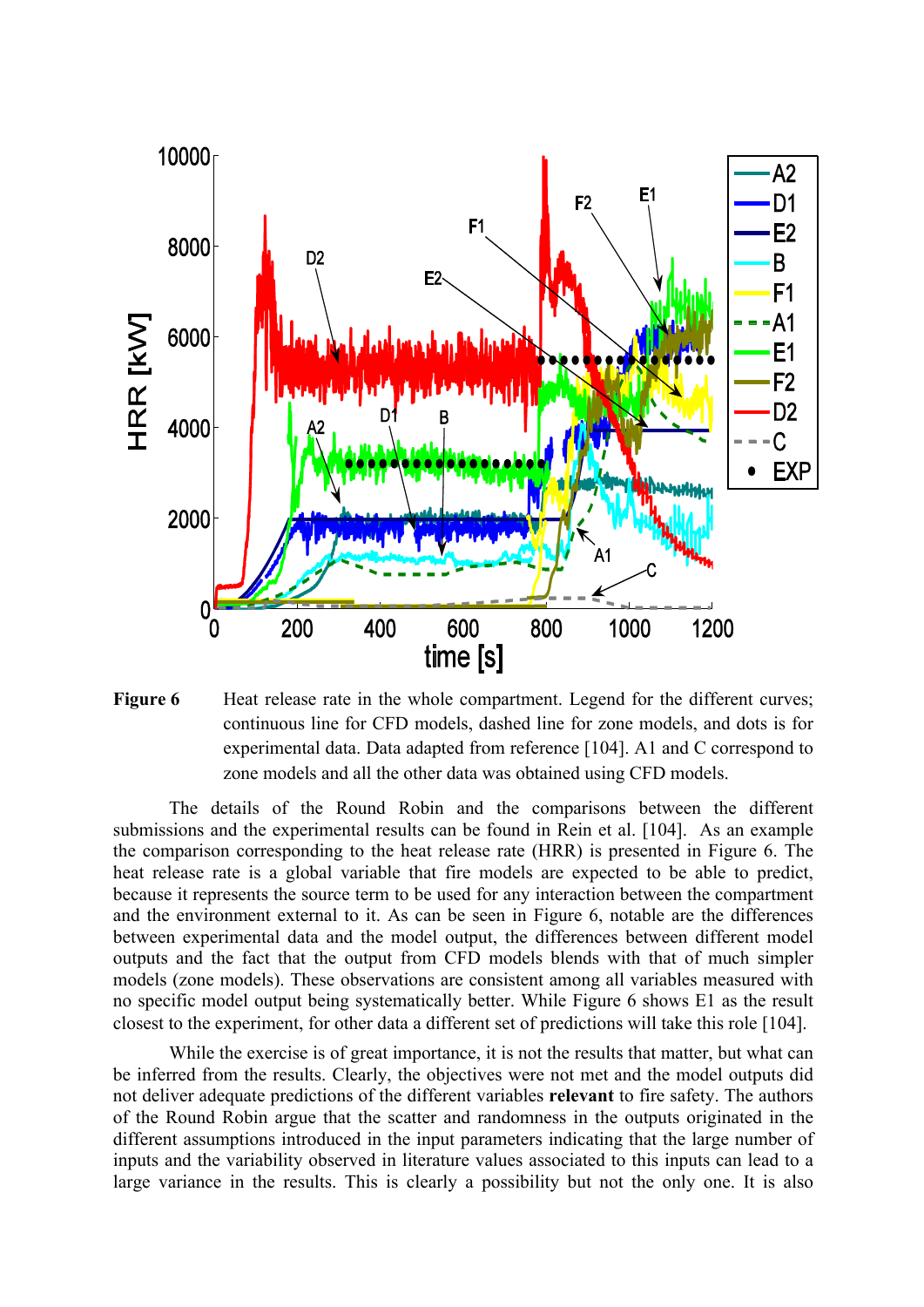possible that the sub-processes emphasized in the Dalmarnock fire tests are not well described in existing fire models or that the couplings between these sub-processes have not been properly modelled. The model outputs and the comparison between the different submissions do not shed light on this issue because the modelling study was not designed for that purpose. It assumed that these sub-processes and couplings were properly included in the fire model and that they were robust to the user. Finally, the experiments can be questioned. As indicated in the previous section, the experiments were deemed, within the scale and complexity, to be repeatable and the data was deemed sufficient and precise enough. Nevertheless, the experiments were limited in that they over emphasized a specific subprocess (the secondary ignition of the bookshelf) thus were designed with only two possible objectives, to establish the accuracy of the sub-processes and couplings involved in the secondary ignition of the bookshelf or to establish a realistic and repeatable scenario to test the robustness of the overall fire modelling process to the user. The later was explored unsuccessfully by the *a priori* Round Robin but the former needs to be explored by means of an *a posterior* modelling analysis that focuses on the secondary ignition process.

# *The "A Posteriori" Modelling Study*

Several studies have been reported where the scenario of the Dalmarnock tests were modelled after the event and with the data available [19, 118-120]. These studies explore, in more or less detail, the different variables influencing the computational outcome. In all cases some level of agreement between model output and data is demonstrated. The agreement observed, while still showing departures, is to a level much greater than that obtained for any of the models in the *a priori* study. The studies concluded that:

- Reducing the qualitative and quantitative disagreement between experiments and model outputs requires significant effort beyond the standard grid sensitivity and parameter selection process. Some of the inputs need to be explored in greater detail and with the information available parameters need to be tailored to the specific application. A typical set of data is presented in Figure 7 showing the comparison between two modelling scenarios for bounding conditions that could possibly represent the test and the experimental data.
- The common practise of prescribing the heat release rate as the source term that enables the introduction of fuel is not sufficient. For the particular scenario it is necessary to correctly specify the area through which the fuel is incorporated. If this is not done with precision then the flame height is not predicted correctly and heat transfer to the bookshelf is misrepresented and secondary ignition is not predicted adequately. Given that this is the dominant sub-process for the particular scenario, changes in this specific output result in drastic changes in the overall outcome. Thus, for the Dalmarnock scenario it is essential to be able to properly predict flame spread. In the simulation by Jahn et al. [120] the burning area was established from video images, thus an effective correction was introduced on the basis of sensor data.
- Very small scenario changes (e.g. a blanket) can result in a significant difference in the overall results [120].
- Discrepancies were of a quantitative and qualitative manner. When field comparisons were made it was established that energy distribution within the compartment was not necessarily correct. Some of the values were within acceptable error bars others were not. Figure 7 shows how the upper layer temperatures were within the bounds of the models while the lower layer temperatures were not. Field comparisons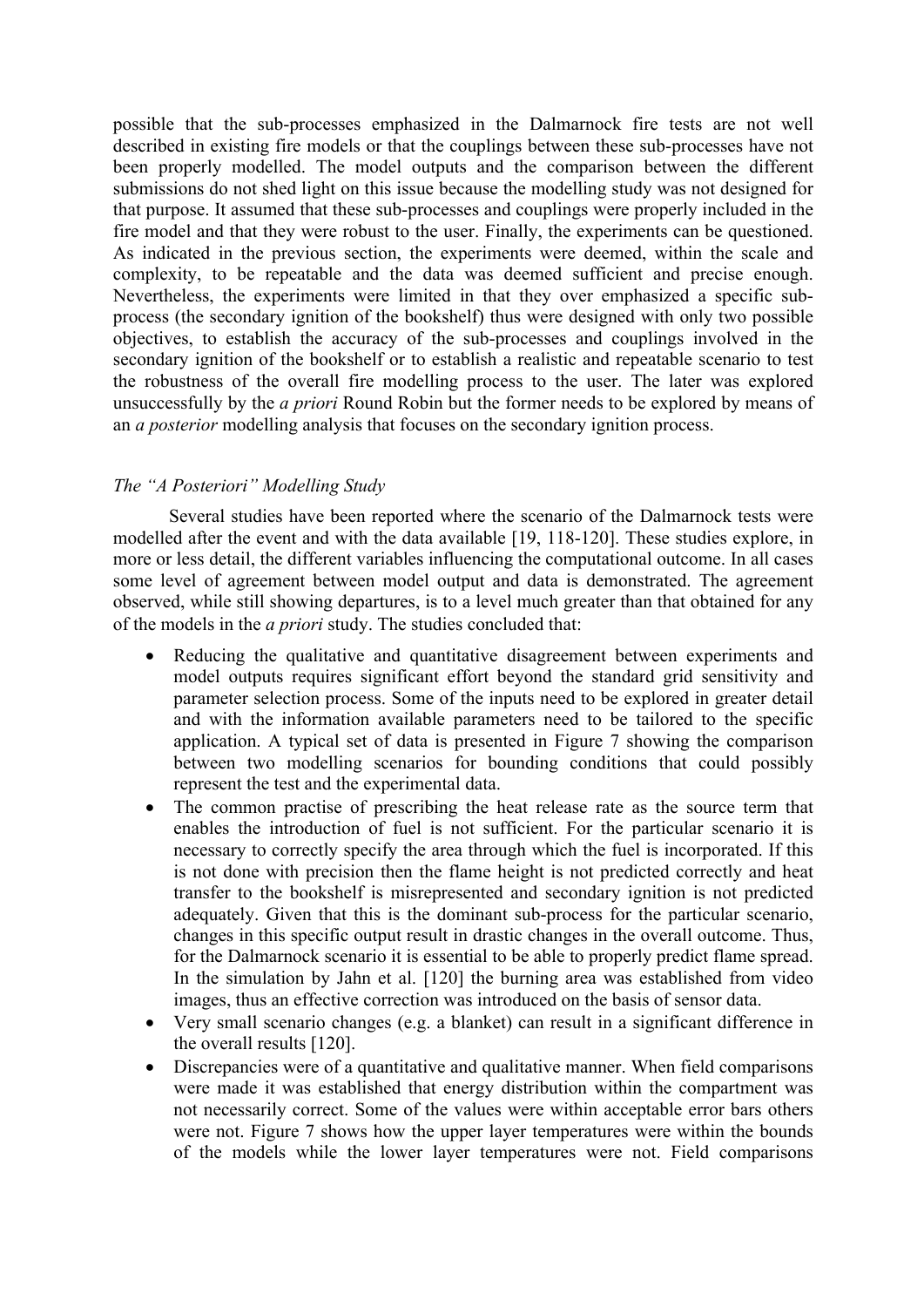provided an added value to the study because they allowed identifying detailed discrepancies.

• It was not possible to identify the sources of error because of the many variables with direct impact on the outcome and the untraceable link between the sub-processes and the outcome. Reference [26] establishes that in this context simulation of fire growth was significantly sensitive to location of the heat release rate, fire area, flame radiative fraction, and material thermal and ignition properties, but these are just a few of the possible sensitivities of the models.

While the *a posterior* exercise remains of value and it is worth reporting, it highlights a fundamental problem that is the essence of the point being made here, validation, verification and improvement experiments need to be defined for a specific purpose that is consistent with the state of the art of the models. The Dalmarnock fire tests, even with all the precautions taken and the extensive data collected, were not designed for the purpose of learning about the model. The tests were designed for a scenario that assumed that all the model sub-processes, input data and couplings were formulated to a level of precision that was **relevant** to fire safety. Thus, fuel packages introduced too much input data uncertainty and the many sub-processes and couplings included in the scenario made it impossible for the modeller to trace back the sources of error. The *a posterior* modelling study only served to highlight the sensitivity of the outcome to several sub-processes (e.g. flame spread) and the fact that small uncertainties in the definition of the scenario can result in major discrepancies in the output. From the perspective of the modeller, this was probably already known and of little help, from the perspective of Fire Safety, it is a reminder that much work still needs to be done in fire modelling.

A final issue of importance is the scenario uncertainty. Fire safety carries, by nature, a significant scenario uncertainty, thus from the present study it can be concluded that detailed CFD modelling is of no **relevance** to fire safety and that further improvements in the subprocesses will always be overruled by the inherent uncertainties of the scenarios studied. From the perspective of the author, this is an incorrect interpretation of the results of this study. What this exercise demonstrates is that variations in the scenario introduce such differences to the outcome that they need to be incorporated in the modelling process. As an example, if the surface area covered by the flames is not predicted correctly, the outcome is drastically different and the potential consequences for fire safety are extraordinary. As clearly demonstrated in Figure 6 where the predictions of the heat release rate (**relevant** variable) cover several orders of magnitude. Thus, being able to establish accurate flame spread rates is essential. Furthermore, the study showed that sensor data (such as video recordings) can be used effectively for this purpose.

# **Predictive Modelling or Inverse Modelling for the Scaling-Up of Fire**

Most current modelling efforts are directed towards predictive modelling. Thus the focus is on improving the models to achieve more robust and precise predictions of a fire event. While this is clearly a necessary approach it does not always lead to results that can be deemed of direct **relevance** to fire safety. The entire process of fire model development, validation, verification and improvement is a tedious, long and expensive process that can only be justified if the improved results lead to a more effective definition of fire safety. This is clearly not the case where variability in the scenario can create errors much greater than the errors associated to the pure modelling exercise. Fire is not the only field where this is a possibility. Other fields such as weather predictions [121] or biological flows [122] also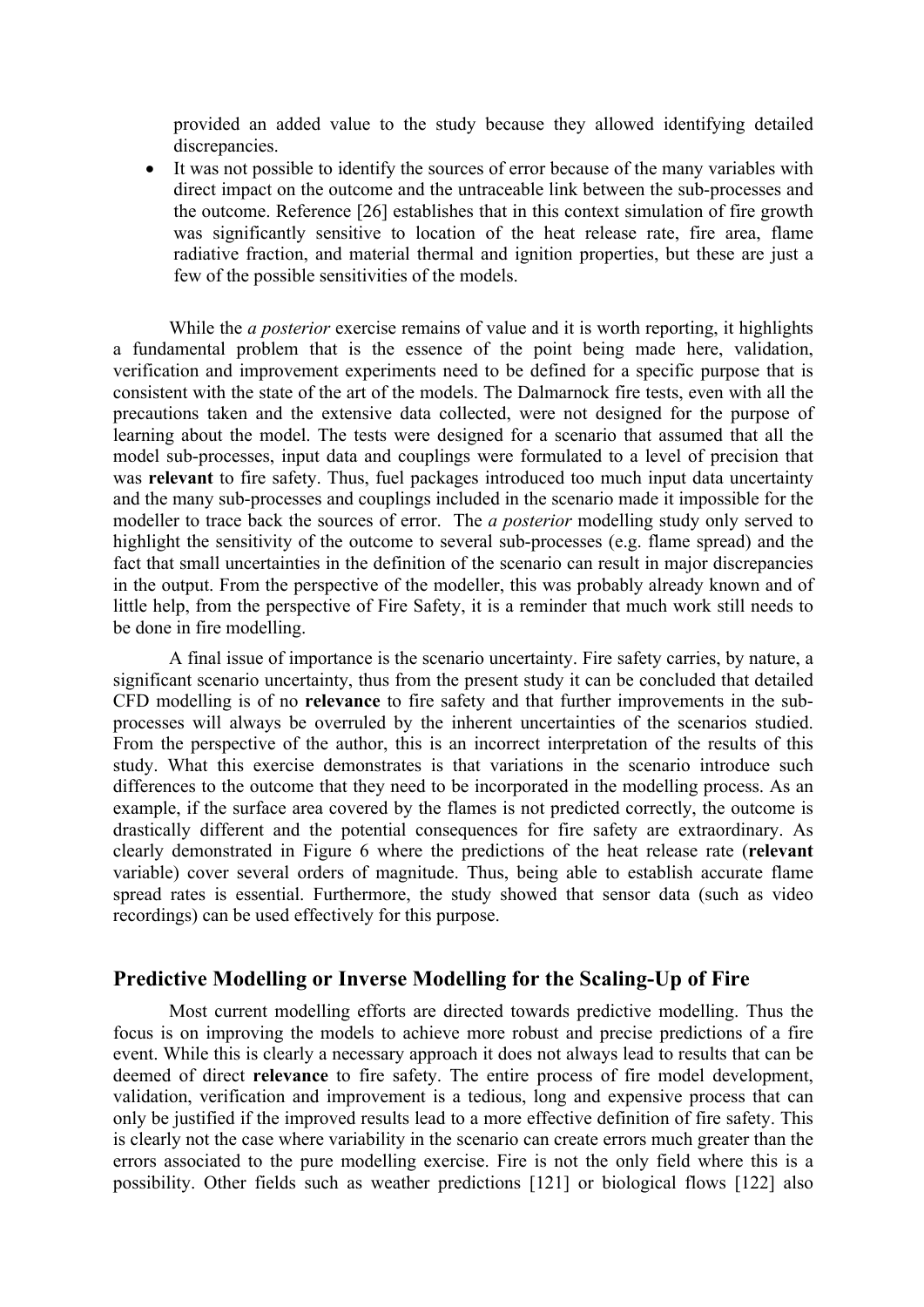encounter similar problems because the changes in the initial or boundary conditions can generate massive changes in the outcome. Thus the impact of model refinements is negligible when compared to that of scenario changes. It is therefore essential to be able to incorporate the particular characteristics of the scenario into the model. Given that the scenario can evolve in time it is necessary to be able to capture the scenario at the onset of the model and through the time period that the model is trying to predict.



**Figure 7** Vertical temperature distribution at a specific time as measured by one of the thermocouple racks of the Dalmarnock Test and as predicted by the model using two bounding heat release rates. Data adapted from reference [120].

Predictive modelling has yet another problem, gas phase (combustion chemistry, heat transfer and fluid mechanics) and solid phase processes (pyrolysis chemistry, phase change, heat transfer, solid mechanics) can have very different characteristic length and time scales, thus fully resolving and coupling all the processes can represent an insurmountable computational burden that requires input parameters that in many cases cannot be obtained. Thus comprehensive fire modelling cannot be justified as **relevant** to fire safety. The common solution to this problem is to simplify certain components of the model. Some simplifications are simple filters that generate compatibility between otherwise incompatible length and time scales (e.g. LES models, Favre Averages, PDF's, etc.[18-21]), some simplifications are physically based and rely on some of the sub-processes being established as negligible (e.g. Low Mach number formulations [18,19], Laminar Smoke Point [123], infinite chemistry [18, 19], etc.), some of them are mathematical leading to solvers that allow coarse grid resolution [29, 35] and some of them simply substitute entire processes by empirical formulations (source terms as empirical burning rates or heat release rates, laws of the wall, etc.[18,19]). An excellent example of the range of simplifications possible is the comparison between the mathematical representation of the problem derived through the development of the Fire Dynamics Simulator [26] (and WFDS [33]), the fire variant of openFOAM [27], the Utah C-SAFE modelling effort [32] or any of the other available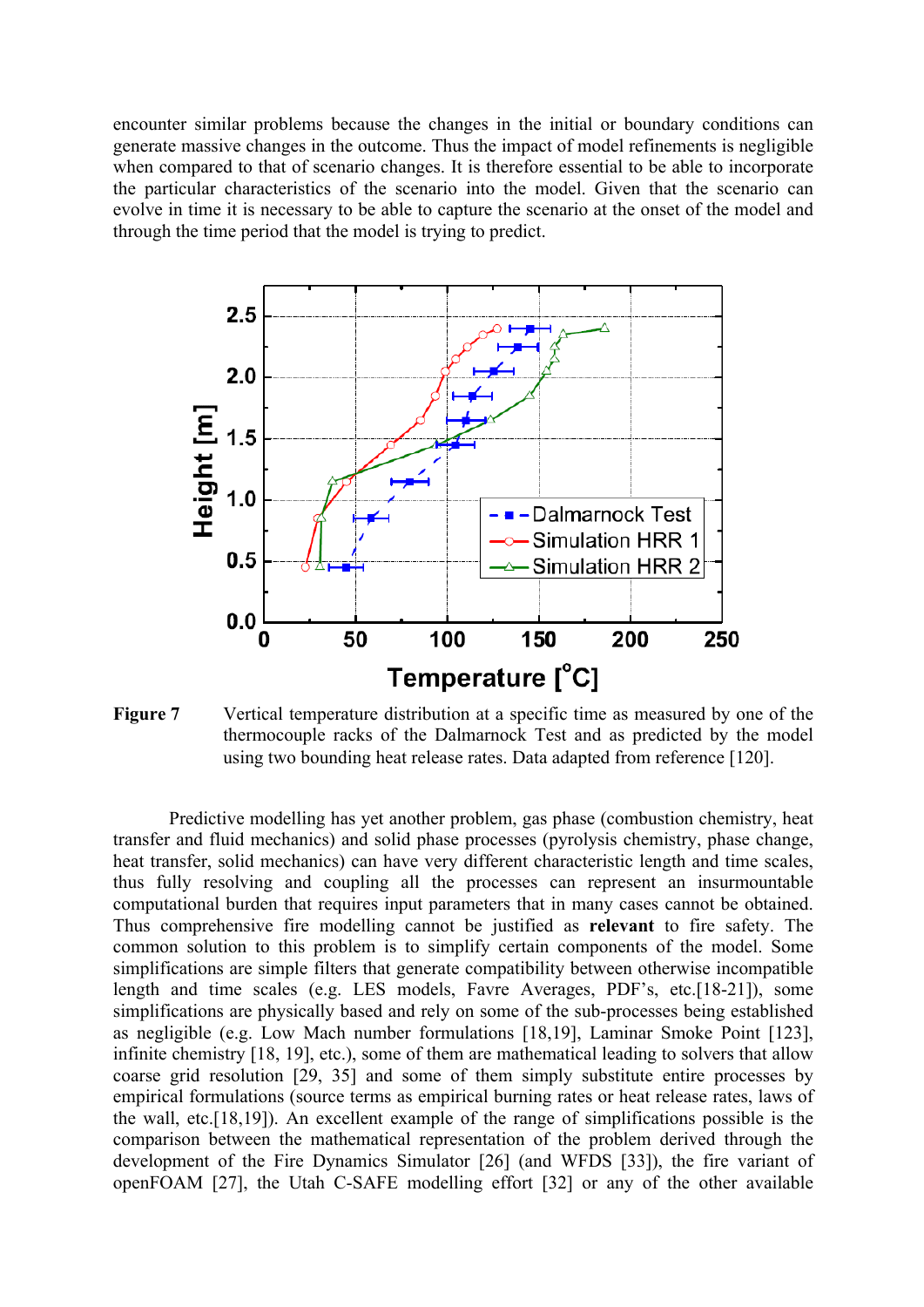computational tools. Each model incorporates numerous simplifications of different nature leading to models with very different limitations, versatility and application prospects.

The author does not intend to state that comprehensive modelling of the type commonly done in the study of combustion (DNS studies, high level combustion chemistry studies, detailed local heat transfer analysis for flame quenching, etc. [20, 21]) has no place in fire safety, nevertheless its role is primarily to inform fire models and not to be fire models. Fire models should introduce simplified sub-processes that are developed from a combination of canonical experiments and detailed models. Only the combination of both will deliver sufficient understanding of the sub-process, provide direct validation and verification of the model and enable the reformulation of sub-process in a simplified manner that is amenable for introduction in the broader framework of a fire model. Important examples of the detailed analysis of these sub-processes abound in the micro-gravity combustion literature [101] and are of great value to the understanding of the sub-processes nevertheless very few of these studies have aimed to deliver a simplified formulation that then can be introduced into a fire model. Removing the dominant role of buoyancy delivered the canonical experiment that enabled to explore in great detail numerous fundamental processes that are masked in a buoyantly dominated fire model. These processes, while masked by buoyancy, still have an important influence on the overall progression of the fire.

When exploring the literature on the advances of chemical kinetics and their contributions to combustion modelling, the use of canonical experiments like the perfectly stirred reactors allowed the development of combustion chemistry under constant turbulence conditions [124]. These studies delivered simplified chemical kinetic models and constants that then could be introduced into detailed combustion models to study the role of turbulence in combustion [125, 126]. Subsequently, reduced mechanisms and turbulent models were applied successfully to realistic problems such as turbine engine combustion [127]. This approach is not only less frequent in fire, but it is less comprehensive, when a simplified model is developed from a combination of a canonical experiment and detailed modelling, it rarely makes its way to the fire model.

With the exception of a few notable cases, much of the knowledge acquired has not managed to migrate into fire models. This is not because the knowledge acquired is not good or relevant but because it has not been possible to demonstrate its **relevance** to fire safety. The argument is simple, what is the point to further understand these sub-processes or their couplings to deliver a better fire model if at the end, scenario variables will introduce variants that will completely overrule the improvements associated to a better definition of the subprocess? As a result fire models continue to rely on simplifications that were developed on the basis of very strong, scenario specific or unverified assumptions. These simplifications (and their coarse nature) were introduced for models with a different level of resolution, where the framework did not merit the detail (e.g. analytical or zone models). Decades of research have demonstrated that more detailed and better defined models cannot produce results that are more **relevant** to fire safety. Scenario uncertainty has always overruled the need for more understanding or better resolution of the sub-processes and their couplings.

Given that fire modelling is no different than any other complex process, predictive modelling requires understanding of the fundamental sub-processes and their couplings. With this understanding, simplifications can be introduced to enable modelling of the combustion process within the context of its environment [128]. It is the fundamental understanding that will deliver the required robustness and will enable linking the sub-processes and couplings to the outcome. Nevertheless, this fundamental scientific path can only be deemed **relevant**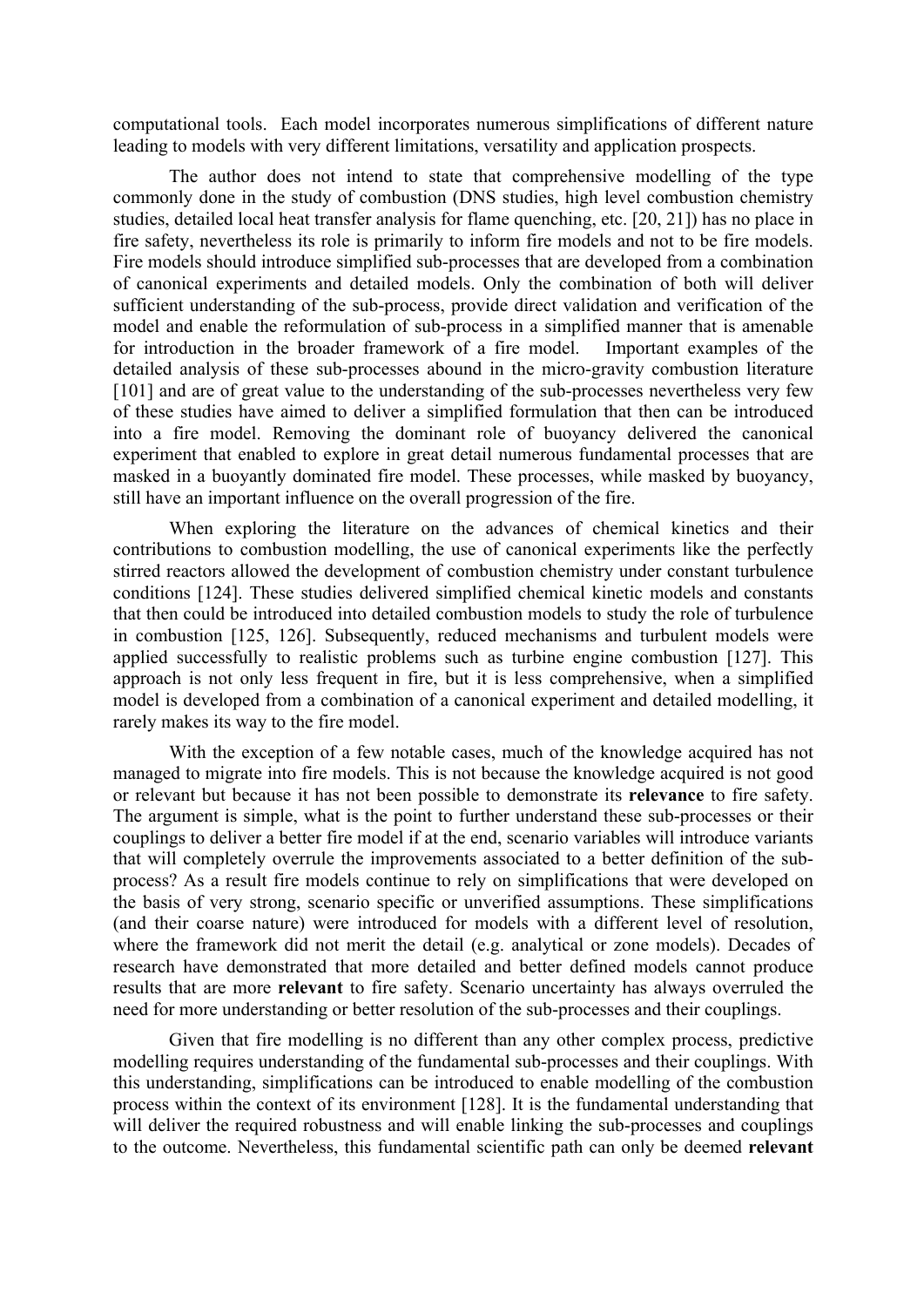to fire safety if the impact of scenario uncertainty is reduced to a level smaller than the uncertainty of the model.

The answer to the problem of scenario uncertainty was first established within the weather forecast community several decades ago. Weather data from all over the world is used to initialize (data assimilation) a model prediction. The model then extrapolates the evolution in time of the weather patterns. As new data is collected, a new model is launched with a new set of initial conditions and a new extrapolation is derived. Most modern weather prediction models assimilate observations during a certain period of time (assimilation window) before starting the forecast. This is done in order to account for the dynamic coupling of the involved processes [129]. When consistency between predictions and acquired data is obtained, then it can be deemed that there is a period of time where the model can effectively reproduce reality with a **relevant** precision (lead time). While this approach is consistent with the needs of fire modelling, the extrapolation from one field to another is not straight forward. In fire, like in weather, conditions evolve in time, thus initializing the simulation by means of data is necessary but not sufficient. The scenario uncertainties are embedded in the boundary conditions but also the fire influences the time evolution of the boundary conditions. Thus, the data being assimilated needs to be sufficient to recreate initial and boundary conditions at a **relevant** level of precision. In this manner the breakage of a window or the presence of a blanket (boundary conditions) can be deducted from the combination of data and modelling.

Several inverse modelling studies have been undertaken in the last few years. Richards et al. [130, 131] used a zone-type model and experimental ceiling jet temperatures to estimate the location of a fire and the coefficient of a quadratic fire growth function such as that presented in Equation (2). The experimental data was obtained from the literature and by using temperature sensitive plates and cameras. The model used an axis-symmetric plume as source term, ceiling jet correlations to establish the spatial decay of the smoke temperature and an optimization algorithm to establish a best fit between sensor data and a library of solutions to the zone model. This data allowed using the model to determine a unique fire size and location at the moment when a detector was activated (temperature criterion). The authors found that the accuracy of the fire growth estimations was very sensitive to the nature of the physical model but that the location of the fire could be established in a much more robust manner. While the study discusses numerous ways to quantify errors they do not establish how the limitations of the physical model, the different sub-models (plume, ceiling jet, etc.) and the nature of the data assimilated affected the potential for the combined data and model to deliver predictions.

Similar zone models were used by Leblanc and Trouvé [132] and by Koo et al. [133] In the former study pre-runs were fed to the model to extract successful estimations of the heat release rate evolution while the latter used experimental data to progressively steer the fire simulations towards the experimentally measured temperatures. Koo et al [132] use a Monte Carlo approach where a set of initial parameters was used for random generation of scenarios. In both cases the data (real or simulated) was used to quantify a series of constants that allow to reproduce the variables of interest but it was not established if these constants were invariant, thus providing a data calibrated model that could deliver a prediction. This final point is of critical importance because, if the physical processes are described with sufficient accuracy and completeness, then the calibrating parameters should attain a constant value after sufficient data has been assimilated. Jahn et al. [134] follow a similar approach but described in an explicit manner three invariants, " $\alpha$ " as per Equation (2), an entrainment constant (C) and a time delay intended to displace the onset of the fire growth curve (Equation (2)). The data used for assimilation was obtained from the results of a CFD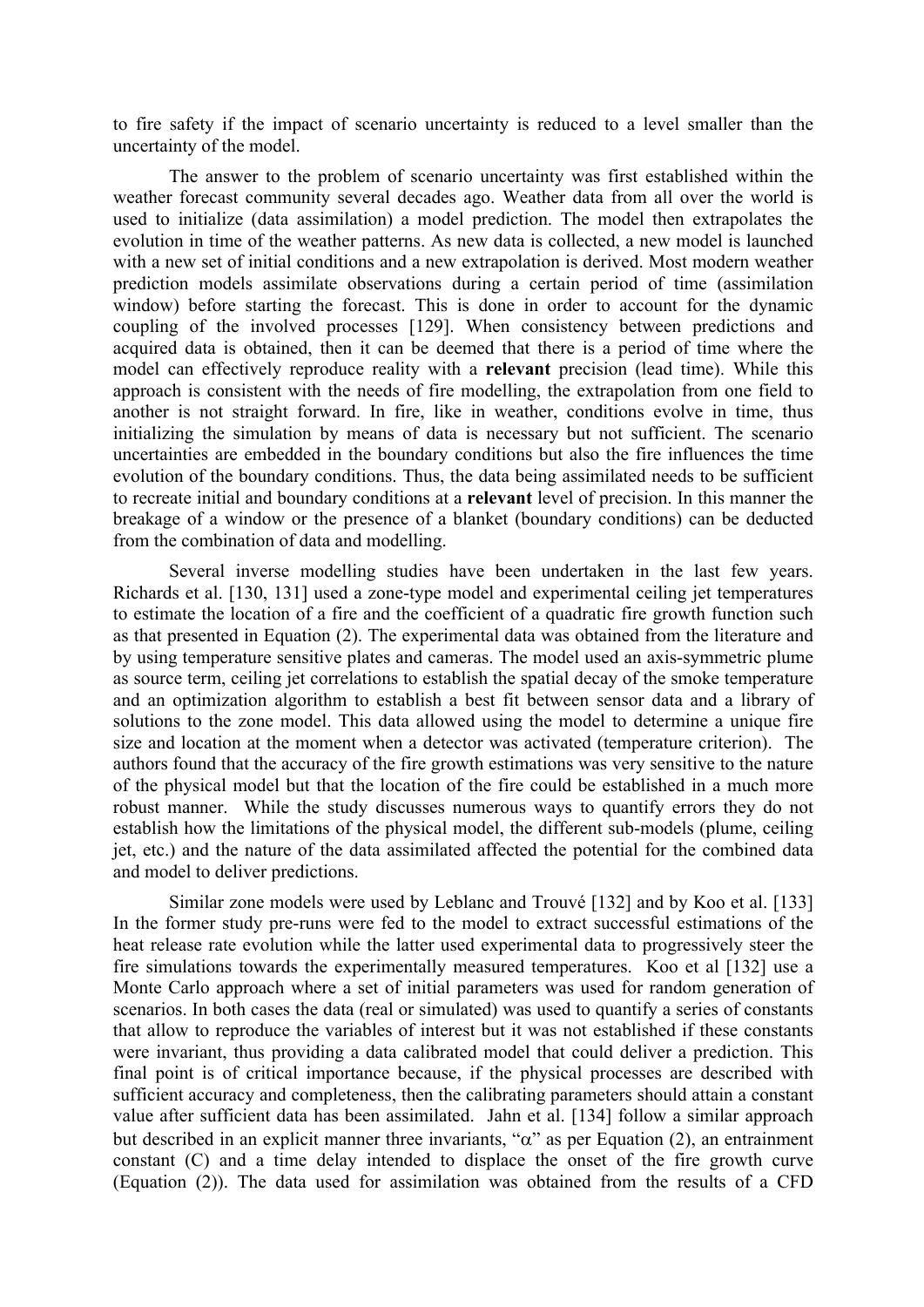simulation for a very simple scenario of a small compartment with homogeneous fuel distribution where the fire spread in a radial manner at a pre-specified rate. Even with a simple formulation, such as a zone model, Jahn et al. [134] managed to establish that convergence of the constants could be achieved. It is clear that the simple nature of the scenario is best fitted for the zone model, thus these results do not necessarily demonstrate that a zone model provides all the necessary physical complexity required for a case such as the Dalmarnock tests. A follow-up to this work used a similar approach but instead of a zone model used a CFD model with a coarse grid resolution [135]. The description of the fire source was initially similar to that presented in the earlier work and the data to be assimilated was generated by a more refined CFD computation. The assimilation process delivered more precise resolution of the different variables albeit at a much higher computational cost. In a final study the same authors use the same model with the Dalmarnock fire data to deliver accurate predictions of all relevant variables with an effective lead time [136]. In this latter scenario it is necessary to introduce a more detailed fire growth formulation that incorporates geometrical features and a flame spread velocity. The flame spread velocity is then addressed independently [137] to demonstrate that a simple model [13, 81] can be used with relevant data to predict the spread of a flame. Only when these components are introduced the invariants converge indicating that the physical processes used suffice to deliver adequate predictions of all **relevant** outputs.

These initial studies have demonstrated that by assimilating sensor data into models it is possible to account for scenario induced uncertainties, but only if the processes and couplings involved are described with sufficient level of detail. Furthermore, the assimilation of data into models enables a better interpretation of tests results, identification of controlling mechanisms and improvement of the sub-processes involved and the couplings that eventually lead to a fire model.

# **Conclusion**

Fire Safety can only be **Scaled-Up** if the combustion process involved can be modelled within the context of their environment (fire modelling). Many forms of fire models exist but only the use of explicit fire models is acceptable in a world that strives for sustainability. Being combustion one of the fundamental processes within fire modelling and a component that could be refined by means of research. The **relevance** of combustion research to Fire Safety is defined by the transparency by which this research can be linked to the precision, completeness and robustness associated to the **Scaling-Up** of Fire.

The link between refinements in the combustion processes involved in fire modelling and the potential improvements in a fire safety strategy is generally blurred by the complexity of the processes involved, the natural incompatibility of time and length scales and the unavoidable scenario uncertainty. In this context the use of CFD as a basis for the **Scaling-up** of fire has a very clear gain. Classic tools, while still relevant, will be limited to the simpler and more conventional applications leaving little motivation for further refinement.

Predictive modelling requires understanding of the fundamental sub-processes and their couplings. With this understanding, simplifications can be introduced to enable modelling of the combustion process within the context of its environment.

Adequate experimentation is critical not only to develop the necessary understanding but also for validation, verification and improvement of fire models. Combined use of models and experiments requires multiple strategies: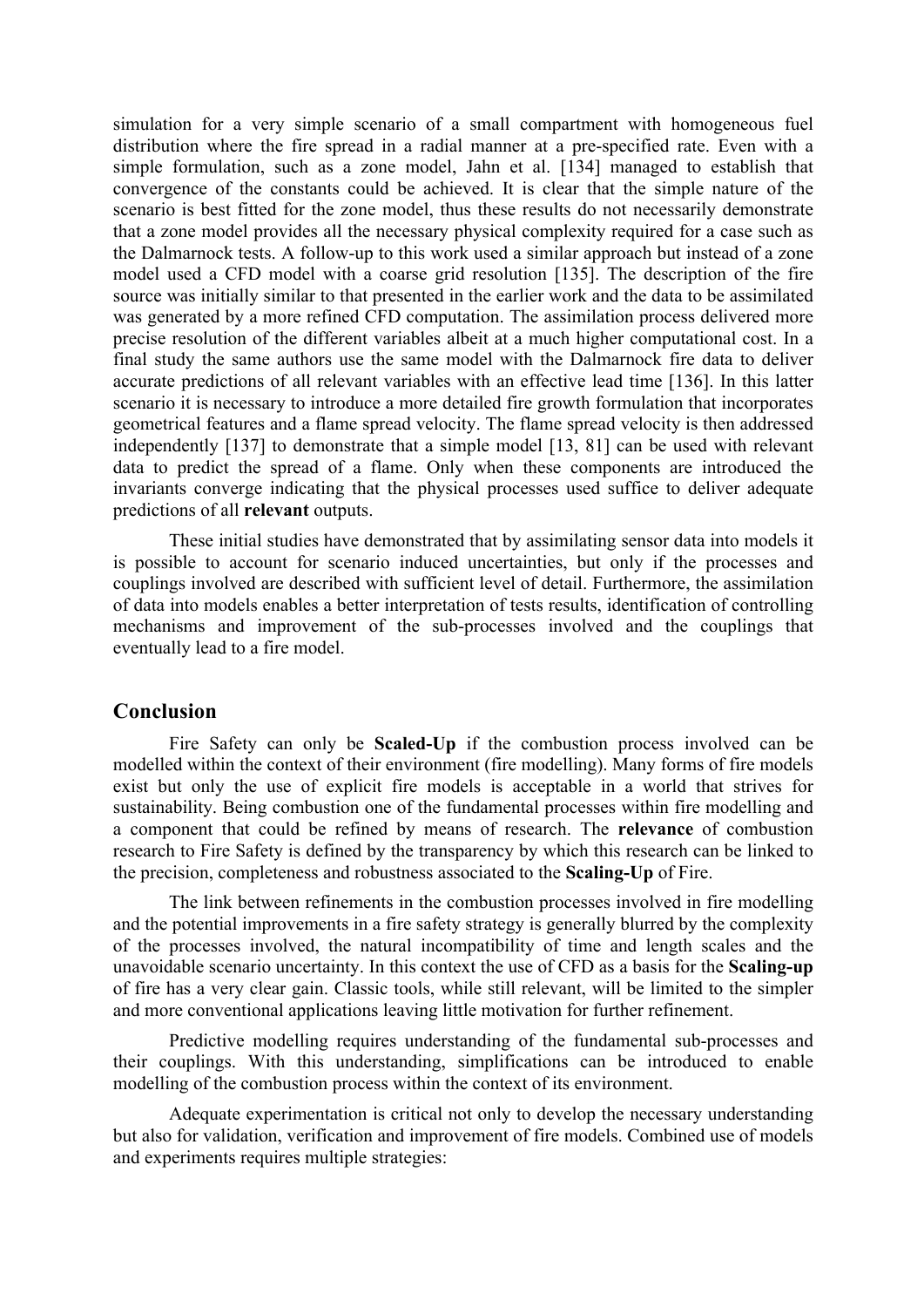- The study of sub-processes in isolation.
- The study of the coupling between the sub-processes and their interaction with their environment using experimental data obtained specifically for the purpose of model validation and of a scale that incorporates relevant complexity and captures all couplings and interactions
- *A priori* studies with a single user should be conducted to assess model capabilities and a Round Robin to establish the robustness of the model to the user
- *A posteriori* studies should be conducted to identify sub-process or couplings that are either properly modelled or that introduce significant errors
- Validation, verification and improvement experiments need to be defined for a specific purpose that is consistent with the state of the art of the models.

Currently, fire models have not been tested following this level of rigour and available experiments have not been defined with this methodology in mind.

In the last 20 years many fundamental studies have been conducted to achieve a better understanding of the sub-processes involved in fire modelling. Nevertheless, most of this knowledge has never been transferred to fire models because its **relevance** has been challenged by the overwhelming impact of scenario uncertainty. Thus, scenario uncertainty represents a major challenge to the **relevance** of combustion research for Fire Safety applications.

An effective means of tackling scenario uncertainty is data driven inverse modelling. Data driven inverse modelling requires the assimilation of adequate input data but also fire models that are specifically designed for that purpose. Through the assimilation of **relevant**  data the output will be no longer subdued to scenario uncertainty.

It is at the level of the fundamental processes that predictive fire modelling and data driven inverse modelling meet. A fundamental understanding of the combustion processes enables the introduction of all the necessary variables that affect the outcome of a specific sub-process as well as the couplings between the sub-processes. It is this understanding that then enables confident reformulation of the model in a manner that provides the resolution required by a fire model or in a form that is amenable for data assimilation. The link between the sub-processes, their couplings and the output can then be established through a fire model and any improvements or refinements can be directly linked to an improved output. The improved output can then be used for a better definition or assessment of a fire safety strategy establishing the **relevance** of combustion research in Fire Safety. It is by means of this approach that **Scaling-Up** of fire can be achieved.

# **Acknowledgements**

It is impossible to direct acknowledgements to individuals without forgetting someone, in my case the list of names is extremely long, thus I will refrain from mentioning any names in the acknowledgements. Nevertheless, I will like to express my most sincere gratitude to those "senior colleagues" who shared their wisdom with me throughout the years, those "contemporaries" who travelled the professional path with me enabling me to benefit from their ideas and knowledge and those "junior colleagues" who gave me their energy, enthusiasm and imagination. Finally, I want to thank all of those who needed me and patiently waited for me when my obsession for fire safety was taking me away from them.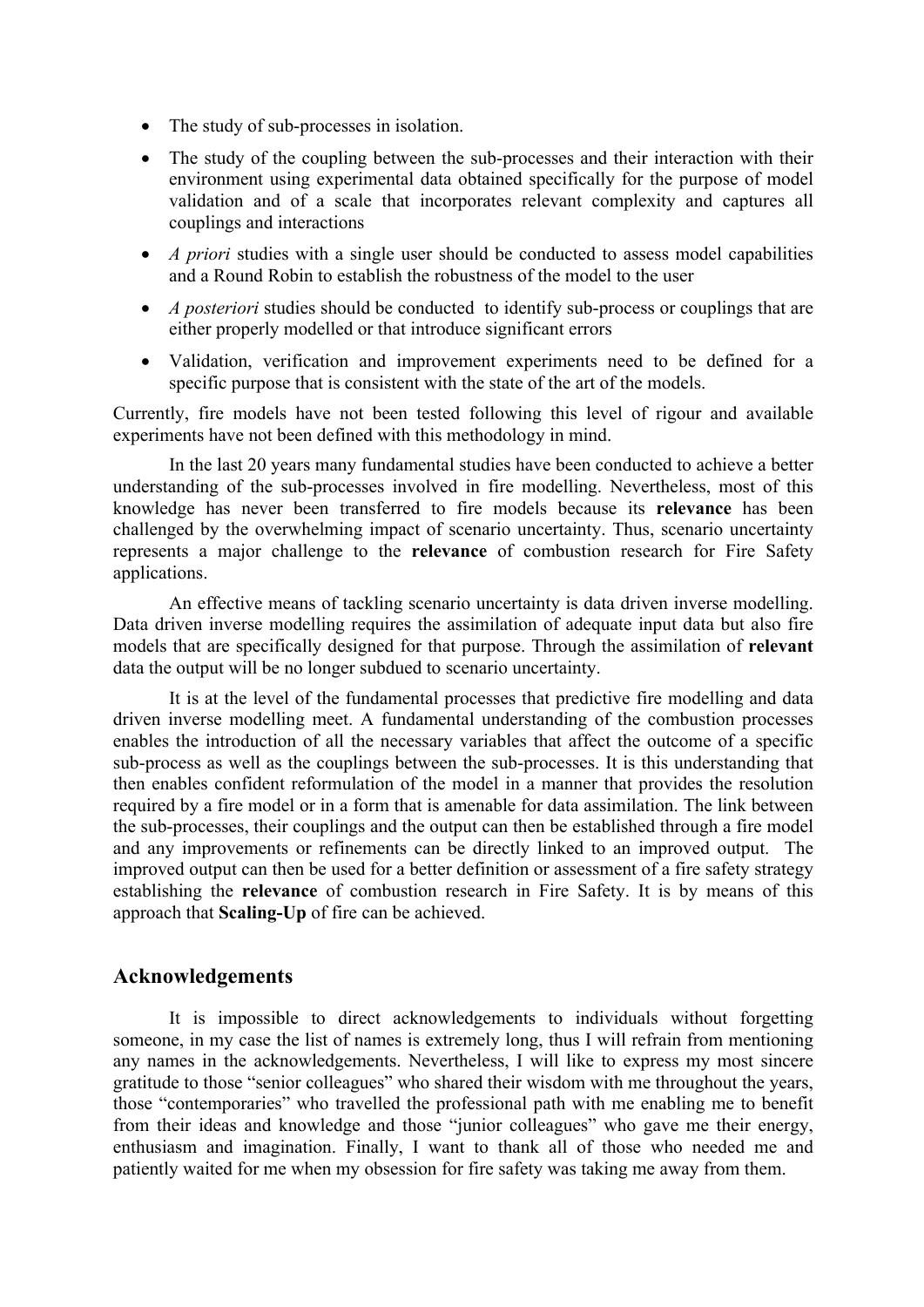My most sincere gratitude to all the funding agencies who supported my research through the years. This paper was written while the author was on sabbatical at Ecole Polytechnique Fédéral de Lausanne holding the Landolt & Cia Visiting Chair in Innovation for a Sustainable Future.

# **References**

- 1. May, M.R., "Uses and Abuses of Mathematics in Biology," *Science*, 303, pp.790- 793, 2004.
- 2. Neyman, J. "Statistics –Servant of all Science," *Science*, 122, pp. 401-406, 1955.
- 3. Thomas, P.H., "Fire Modelling: A Mature Technology," *Fire Safety Journal*, 19, pp. 125-140, 1992.
- 4. Emmons, H.W., "The Further History of Fire Science," *Combustion Science and Technology*, Volume 40, Issue 1-4, pp. 167-174, 1984.
- 5. Gann, D.M., "Building Innovations: Complex Constructs in a Changing World," Thomas Telford, London, 2000.
- 6. Van Ginkel, H., "Urban Future," *Nature*, 453, pp. 32-33, 2008.
- 7. Rasbash, D.J. "Fire Safety Objectives for Buildings," *Fire Technology*, 32, 4, pp. 348-350, 1996.
- 8. Bryan, J.L., "Human Behaviour in Fire: The Development and Maturity of a Scholarly Study Area," *Fire and Materials*, 23, pp. 249-253, 1999.
- 9. Buchanan, A. H., *Structural Design for Fire Safety,* John Wiley and Sons, New York, 2002.
- 10. Rasbash, D.J., Ramachandran, G., Kandola, B., Watts, J., Law, M. "Evaluation of Fire Safety," John Wiley and Sons Ltd. New York, 2004.
- 11. Drysdale, D., *An Introduction to Fire Dynamics*. Third Edition. John Wiley and Sons, New York, 2011.
- 12. The SFPE Handbook of Fire Protection Engineering, Fourth Edition, DiNenno, Drysdale, Beyler, Walton, Custer, Hall and Watts Editors, Society of Fire Protection Engineers, National Fire Protection Association, Quincy, Massachusetts, 2008.
- 13. Combustion Fundamentals of Fire, G. Cox Editor, Academic Press, New York, 1995.
- 14. Transport Phenomena in Fire, Faghri and Sundén Editors, WIT Press, Southampton, Boston, 2008.
- 15. Olenick, S.M., Carpenter, D.J., "An Updated International Survey of Computer Models for Fire and Smoke," *Journal of Fire Protection Engineering*, 13, pp.87- 110, 2003.
- 16. Tanaka, T., "Integration of Fire Risk Concept into Performance-Based Evacuation Safety Design of Buildings," Proceedings of the Tenth (10<sup>th</sup>) International Symposium, International Association for Fire Safety Science (IAFSS), 19-24 June, Maryland, USA, Spearpoint Editor, pp. 3-21, 2011.
- 17. K. Hill, J. Dreisbach, F. Joglar, B. Najafi, K. McGrattan, R. Peacock, and A. Hamins. Verification and Validation of Selected Fire Models for Nuclear Power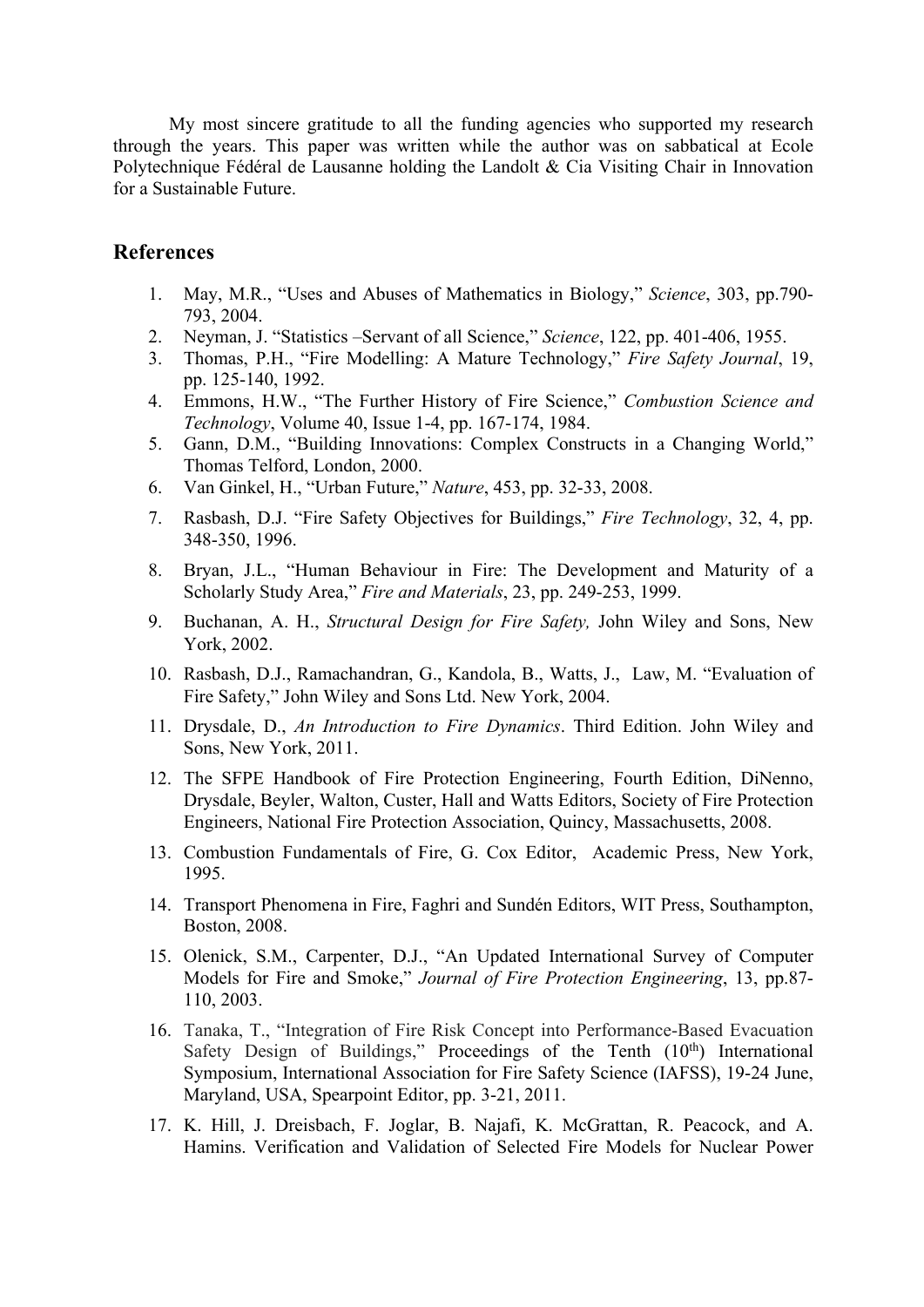Plant Applications. NUREG 1824, United States Nuclear Regulatory Commission, Washington, DC, 2007.

- 18. McGrattan, K. B., "Fire Modeling: Where Are We? Where Are We Going?" Fire Safety Science. Proceedings of the Eighth (8<sup>th</sup>) International Symposium, International Association for Fire Safety Science (IAFSS). September 18-23, 2005, Beijing, China. Gottuk, D. T.; Lattimer, B. Y., Editors, pp. 53-68, 2005.
- 19. Trouvé, A., Wang, Yi, "Large Eddy simulation of compartment fires," *International Journal of Computational Fluid Dynamics*, 24, 10, pp.449-466, 2010.
- 20. Chen, J.H., "Petascale direct numerical simulation of turbulent combustion fundamental insights towards predictive models," *Proceedings of the Combustion Institute*, 33, pp. 99–123, 2011.
- 21. Westbrook, C.K., Mizobuchi, Y., Poinsot, T.J., Smith, P.J., Warnatz, J., "Computational combustion," *Proceedings of the Combustion Institute*, 30, pp. 125–157, 2005.
- 22. Baum, H.R., McCaffrey, B.J., "Fire Induced Flow Field Theory and Experiment," Fire Safety Science. Proceedings of the Second (2<sup>nd</sup>) International Symposium, International Association for Fire Safety Science (IAFSS). June 13-17, 1988, Tokyo, Japan. Hemisphere Publishing Corp, New York, Wakamatsu, T., Hasemi, Y., Sekizawa, A., Seeger, P. G., Editors, pp.129-148, 1988.
- 23. Baum, H. R., Rehm, R. G. "Calculations of Three Dimensional Buoyant Plumes in Enclosures," *Combustion Science and Technology*, 40, 1-4, pp. 55-77, 1984.
- 24. McGrattan, K. B.; Rehm, R. G.; Baum, H. R. , "Fire-Driven Flows in Enclosures," *Journal of Computational Physics*, 110, 2, pp. 285-291, 1994.
- 25. Joglar, F., Mowrer, M., Modarres, M., "A Probabilistic Model for Fire detection with Applications," *Fire Technology*, 41, pp. 151–172, 2005.
- 26. McGrattan, K., Hostikka, S., Floyd, J., Baum, H., Rehm, R., Mell, W., McDermott, R. "Fire Dynamics Simulator (Version 5)- Technical Reference Guide," NIST Special Publication 1018-5, October 29, 2010.
- 27. FireFOAM, Available from: <http://code.google.-com/p/firefoam-dev/>.
- 28. OpenFOAM, Available from: <http://www.opencfd.co.uk/openfoam/>.
- 29. Van Maele, K. and Merci, B. "Application of RANS and LES Field Simulations to Predict the Critical Ventilation Velocity in Longitudinally Ventilated Horizontal Tunnels", *Fire Safety Journal*, Vol. 43 (8), pp. 598-609, 2008.
- 30. Morandini, F., Simeoni, A., Santoni, P.A., Balbi, J.H., "A model for the spread of fire across a fuel bed incorporating the effects of wind and slope," *Combustion Science and Technology,* 177, 7, pp. 1381-1418, 2005.
- 31. DesJardin, P.E., "Modeling of Conditional Dissipation Rates for Flamelet Models with Application to Large Eddy Simulation of Fire Plumes," *Combustion Science and Technology*, 177, pp.1883–1916, 2005.
- 32. Henderson, T. C., McMurtry, P.A., Smith, P.J., Voth, G.A., Wight, C.A., Pershing, D.W., "Simulating Accidental Fires and Explosions," *Computing in Science and Engineering*, March/April, pp.64-76, 2000.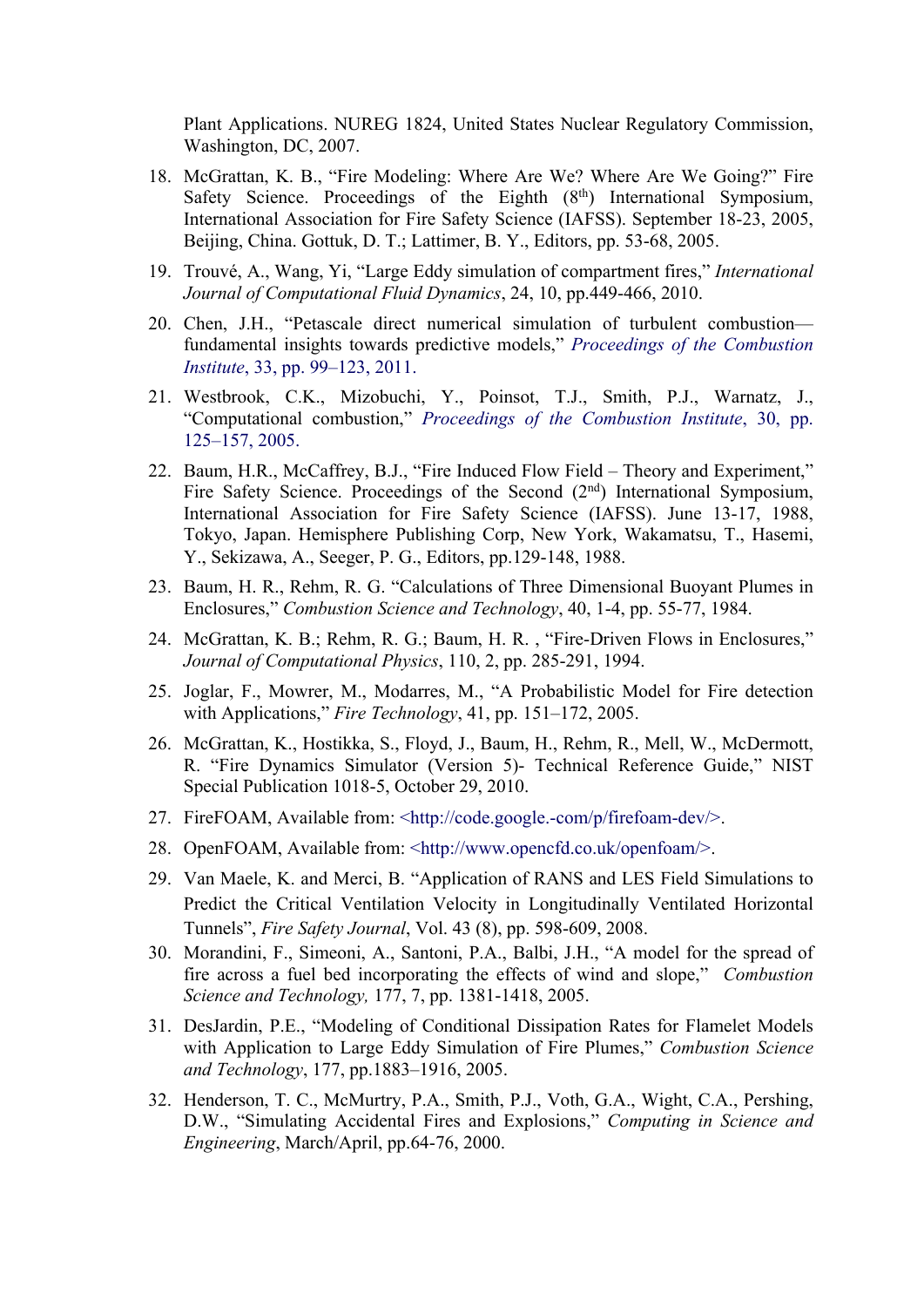- 33. Rehm, R.G, Mell, W.E. "A simple model for wind effects of burning structures and topography on WUI surface-fire propagation," *International Journal of Wildland Fire,* 18, pp. 290–301, 2009.
- 34. Dupuy, J.L., Morvan, D., "Numerical study of the a crown fire spreading toward a fuel break using a multiphase physical model," *International Journal of Wildland Fire*, 14, pp. 141–151, 2005.
- 35. Linn, R. Reisner, J., Colman, J.J., Winterkamp, J., "Studying wildfire behavior using FIRETEC," *Internbational Journal of Wildland Fire,* 11, pp. 233–246, 2002.
- 36. Porterie, B., Consalvi, J.L., Loraud, J-C., Giroud, F., Picard, C., "Dynamics of wildland fires and their impact on structures," *Combustion and Flame*, **149**, Issue 3, pp. 314-328, 2007.
- 37. Séro-Guillaume, O., Ramezani, S., Margerit, J., Calogine, D., "On large scale forest fires propagation models," *International Journal of Thermal Sciences*, 47, 6, pp.680-694, 2008.
- 38. Colella, F. Rein, G., Verda, V., Borchiellini, R., "Multiscale Modelling of the Transient Flows from Fire and Ventilation in Long Tunnels," *Computers and Fluids*, 51 (1), pp. 16-29, 2011.
- 39. Di Blasi C., "Modeling and Simulation of Combustion Processes of Charring and Non-Charring Solid Fuels," *Progress in Energy and Combustion Science*, 19, pp. 71–104, 1993.
- 40. Di Blasi, C., "Modeling Chemical and Physical Processes of Wood and Biomass Pyrolysis," *Progress in Energy and Combustion Science*, 34, pp. 47–90, 2008.
- 41. Lautenberger, C. and Fernandez-Pello, C., "Generalized Pyrolysis Model for Combustible Solids," *Fire Safety Journal*, 44, pp. 819–839, 2009.
- 42. Nyden, M.R., Stoliarov. S.I., Westmoreland, P.R. Guoc, Z.X., Jee, C., "Applications of Reactive Molecular Dynamics to the Study of the Thermal Decomposition of Polymers and Nanoscale Structures," *Materials Science and Engineering*, A365, pp. 114–121, 2004.
- 43. Stoliarov, S.I., Lyon, R.E., Nyden, M.R., "A Reactive Molecular Dynamics Model of Thermal Decomposition in Polymers. II. Polyisobutylene," *Polymer*, 45, pp. 8613–8621, 2004.
- 44. McGurn, M.T., DesJardin, P.E., Dodd, A.B., "Numerical Simulation of Expansion and Charring of Carbon-Epoxy Laminates in Fire Environments," *International Journal of Heat and Mass Transfer,* 55, pp.272–281, 2012.
- 45. Wasan, S., Rauwoens, P., Vierendeels, J., Merci, B., "An Enthalpy-Based Pyrolysis Model for Charring and Non-Charring Materials in Case of Fire", *Combustion and Flame*, 157, pp. 715-734, 2010.
- 46. Wang, H. "Formation of Nascent Soot and Other Condensed-phase Materials in Flames," *Proceedings of the Combustion Institute*, 33, pp. 41–67, 2011.
- 47. DeRis, J. "Fire radiation—A review," *Seventeenth Symposium (International) on Combustion*, pp. 1003–1016, 1979.
- 48. Hostikka, S., McGrattan, K.B. and Hamins, A., "Numerical Modeling of Pool Fires using LES and Finite Volume Method for Radiation," Proceedings of the Second (7th) International Symposium, International Association for Fire Safety Science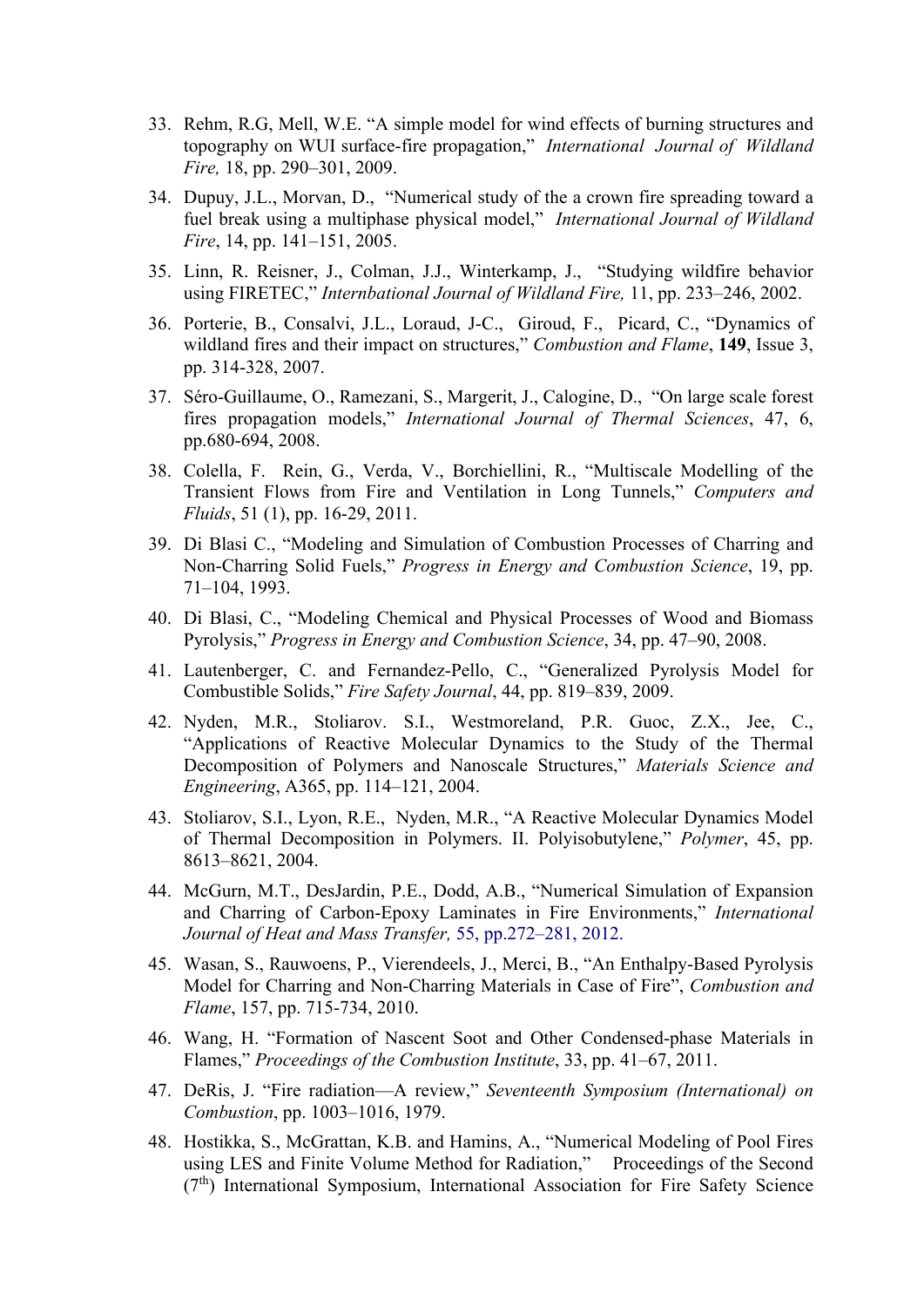(IAFSS). June 15-19, 2002, Worcester, MA, USA. Evans, D. Editor, pp.383-394, 2003.

- 49. Krishnamoorthy, G., Rawat, R., Smith, P.J., "Parallel Computations of Radiative Heat Transfer Using the Discrete-Ordinates Method," *Numerical Heat Transfer B*, 47, pp. 19-38, 2005.
- 50. Krishnamoorthy, G., Rawat, R., Smith, P.J., "Parallel Computations of Non-Grey Radiative Heat Transfer," *Numerical Heat Transfer B*, 48, pp. 191-211, 2005.
- 51. Grant, G., Brenton, J., Drysdale, D.D., "Fire Suppression by Water Sprays," *Progress in Energy and Combustion Science*, 26, 2, pp. 79–130, 2000.
- 52. Haynes , K., Handmer, J., McAneney, J., Tibbits, A., Coates, L., "Australian bushfire fatalities 1900–2008: exploring trends in relation to the 'Prepare, stay and defend or leave early' policy," *Environmental Science and Policy*, 13, pp.185-194, 2010.
- 53. Torero, J.L. "The Risk Imposed by Fire to Buildings and how to Address it," The Protection of Civil Infrastructure from Acts of Terrorism, NATO Advanced Science Institute series, Kluwer Academic Publishers, Frolov and Becker Eds. Pp. 37-56, 2006.
- 54. Quintiere, J.G.,"Principles of Fire Behavior," Delmar Publishers, 1998.
- 55. Zhang, W., Olenick, S.M., Klassen, M.S., Carpenter, D.J., Roby R.J. and Torero, J.L. "A Smoke Detector Activation Algorithm for Large Eddy Simulation Fire Modelling," *Fire Safety Journal*, 43, 2, 96-107, 2008.
- 56. Milarcik, E.L., Olenick, S.M., Roby, R.J., "A Relative Time Analysis of the Performance of Residential Smoke Detection Technologies," *Fire Technology*, 44, pp. 337-349, 2008.
- 57. Ren, N., Baum, H.R., Marshall, A.W., "A comprehensive methodology for characterizing sprinkler sprays," *Proceedings of the Combustion Institute*, 33, pp. 2547-2554, 2011.
- 58. Xia, J., Luo, K.H., "Direct numerical simulation study of evaporation effects in combustion suppression by inert droplets," *Proceedings of the Combustion Institute*, 33, pp. 2581-2590, 2011.
- 59. Arias, P.G., Im, H.G., Narayanan, P., Trouvé, A., "A computational study of nonpremixed flame extinction by water spray," *Proceedings of the Combustion Institute*, 33, pp. 2591-2597, 2011.
- 60. Sunder, S.S. Gann, R.G., Grosshandler, W.L., Averill, J.D., Bukowski, R.W., Cauffman, S.A., Evans, D.D., Gayle, F.W., Gross, J.L., Lawson, J.R., Lew, H.S., McAllister, T.P., Nelson, H.E., Sadek, F., "Federal Building and Fire Safety Investigation of the World Trade Center Disaster Final Report of the National Construction Safety Team on the Collapses of the World Trade Center Towers," NIST, 2006.
- 61. Prasad, K. and Baum, H.R., Coupled fire dynamics and thermal response of complex building structures, *Proceedings of the Combustion Institute*, 30, pp. 2255- 2262, 2005.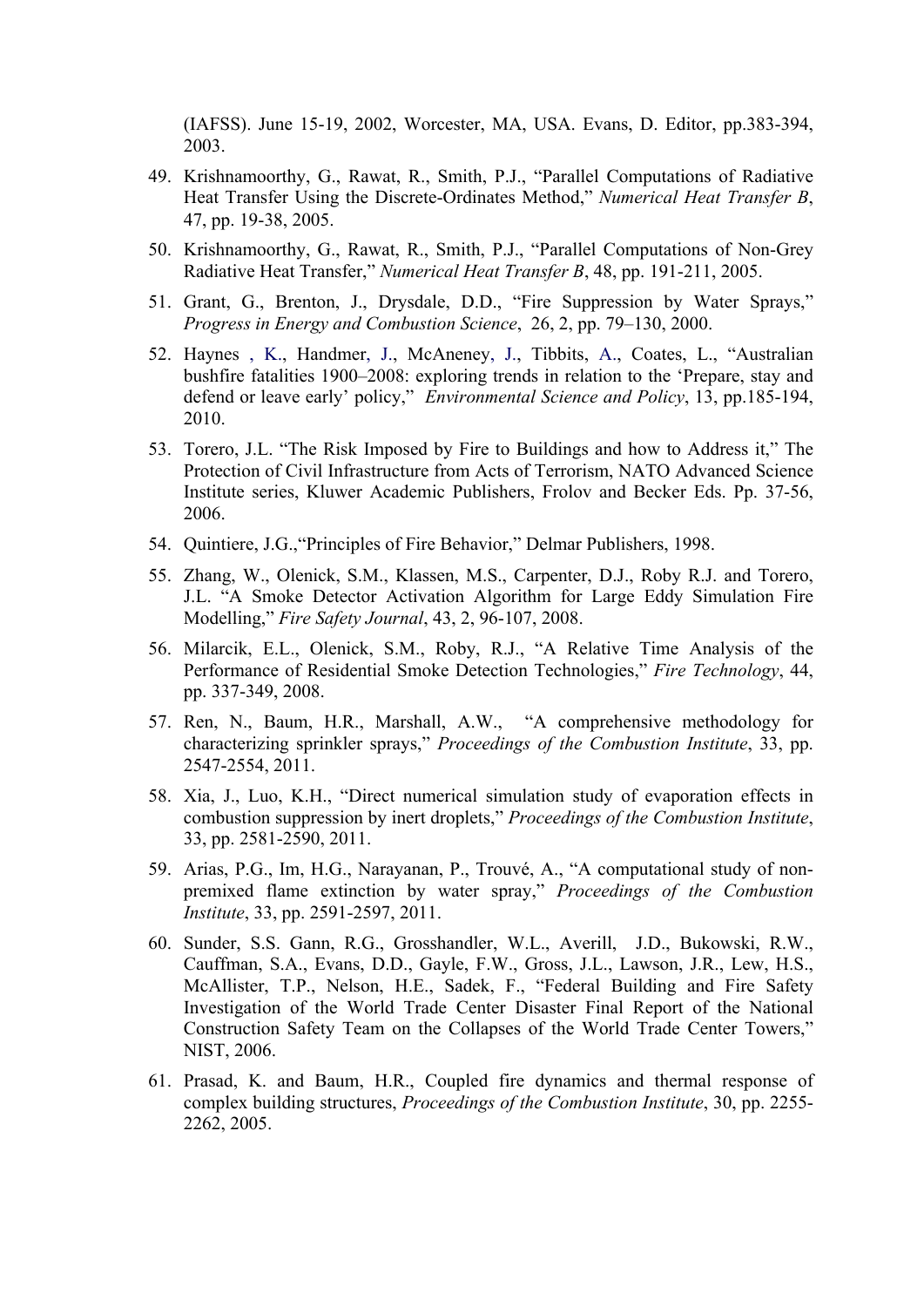- 62. Hottel, H.C., "Stimulation of Fire Research in the United States After 1940 (A Historical Account)," *Combustion Science and Technology*, Volume 40, Issue 1-4, pp. 1-10, 1984.
- 63. Ingberg, S.H., "Tests of the Severity of Building Fires," National Fire Protection Association, 22, pp. 43-61, 1928.
- 64. History of Fire Protection Engineering, J.K. Richardson, Editor, National Fire Protection Association, Quincey, USA, 2003.
- 65. Karlsson, B., Quintiere, J.G., "Enclosure Fire Dynamics," CRC Press LLC, Boca raton, FL, USA, 2000.
- 66. Quintiere, J.G., "Fundamentals of Fire Phenomena," John Wiley and Sons Ltd. New York, 2006.
- 67. Thomas, P.H., Heselden, A.J.M. "Behaviour of fully-developed fire in an enclosure," *Combustion and Flame*, 6, 3, pp. 133-132, 1962.
- 68. Thomas, P.H., Nilsson, L. "*Fully-developed compartment fires: new correlations of burning rates*," Fire Research Note 979, Fire Research Station, Borehamwood, England, UK, 1973.
- 69. Thomas P.H., "*Fully-developed compartment fires - 2 kinds of behaviour*," Fire Research Technical Paper Nº 18, Ministry of Technology and Fire Offices Committee, Joint Fire Research Organization, Fire Research Station, London, England, UK, 1967.
- 70. Magnusson, S. E. and Thelandersson, S., "A Discussion of Compartment Fires," *Fire Technology*, Vol. 10, Nº 3, pp. 228-246, August 1974.
- 71. Harmathy, T. Z. "*The Role of Thermal Feedback in Compartment Fires*," *Fire Technology*, Vol. 11, Nº 1, pp. 48-54, February 1975.
- 72. Thomas, P.H. "Old and New Looks at Compartment Fires," *Fire Technology*, Vol. 11, Nº 1, pp. 42-47, February 1975.
- 73. Yokoi, S., "Study of the Prevention of Fire Spread Caused by Hot Upward Currents," Building Research Institute, Report No. 34, Tokyo, Japan, 1960.
- 74. Heskestad, G. "Engineering Relations for Fire Plumes," Society of Fire Protection Engineering, Technology Report 82-8, 1982.
- 75. Heskestad, G., Delichatsios, M.A., "The Initial Convective Flow in a Fire," Seventeenth Symposium (International) on Combustion, pp. 1113–1123, 1979.
- 76. Law. M. "Some Selected Papers by Margaret Law". London: Arup, 2002.
- 77. Williams, F.A., "Mechanisms of Fire Spread," *Sixteenth Symposium (International) on Combustion*, pp. 1281-1294, 1977.
- 78. Pagni P. J. and T. M. Shih, T.M., "Excess Pyrolyzate," *Sixteenth Symposium (International) on Combustion*, The Combustion Institute, pp.1329-1339, 1977.
- 79. ASTM 1321-97a, Standard Test Method for Determining Material Ignition and Flame Spread Properties," American Society for Testing and Materials, Philadelphia, 1997.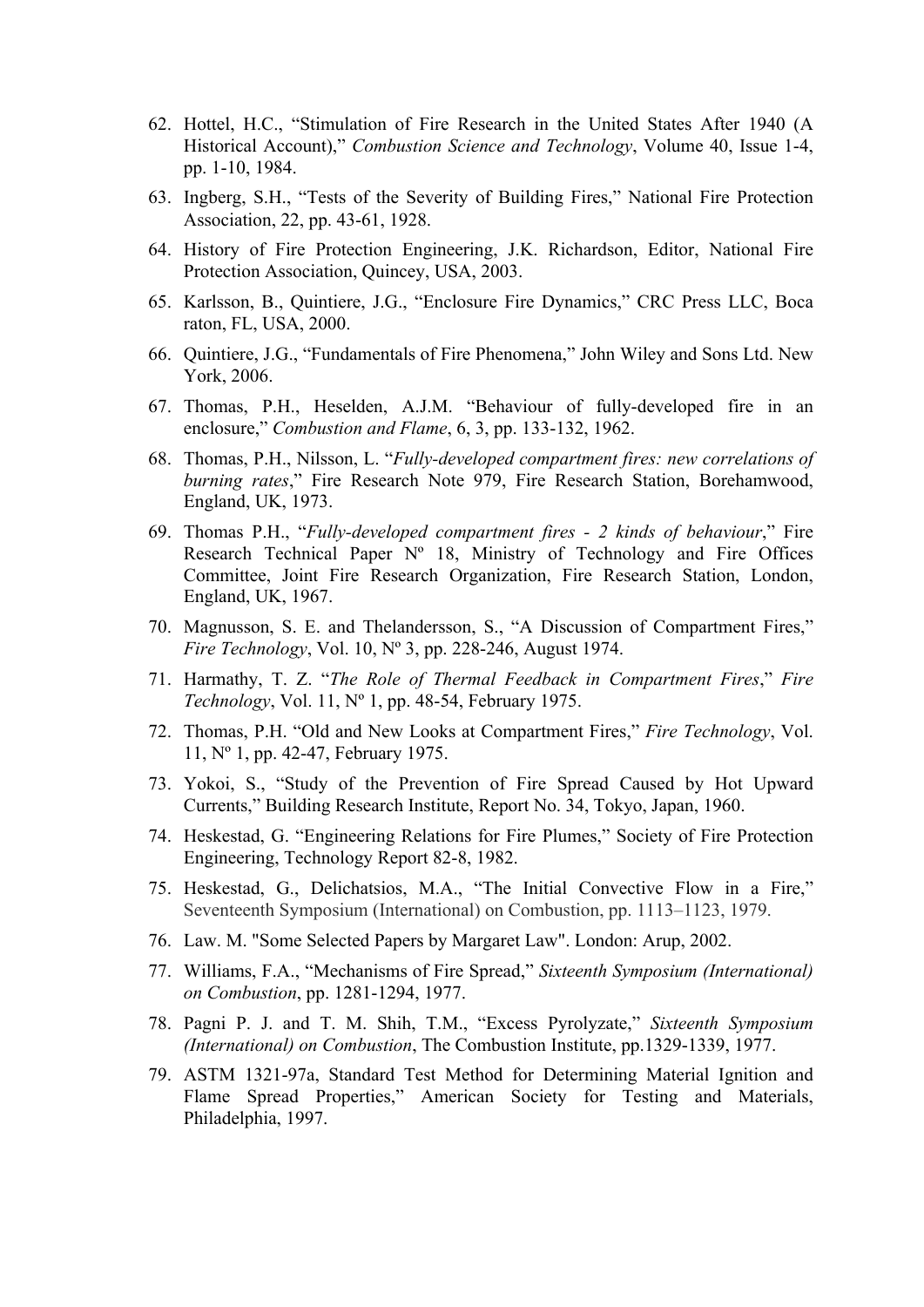- 80. Quintiere, J.G., "A Simplified Theory for Generalizing Results from a Radiant Panel Rate of Flame Spread Apparatus," *Fire and Materials*, Vol.5, No.2, pp. 52- 60, 1981.
- 81. Fernandez-Pello, A.C. and Hirano, T., "Controlling Mechanisms of Flame Spread," *Combustion Science and Technology*, 32, pp. 1-31, 1983.
- 82. ASTM E-1354-03, Standard Test Method for Heat and Visible Smoke Release Rates for Materials and Products Using an Oxygen Consumption Calorimeter," American Society for Testing and Materials, Philadelphia, 2003.
- 83. Babrauskas, V., Peacock, R. D. "Heat release rate. The single most important variable in fire hazard", *Fire Safety Journal*,18, 3, pp. 255 – 272, 1992.
- 84. Thornton, W.M., "The Relation of Oxygen to the Heat of Combustion of Organic Compounds", *Philos. Mag. Ser.*, 6, 33, 196 – 203, 1917.
- 85. Huggett, C., "Estimation of Rate of Heat Release by means of Oxygen Consumption Calorimetry", *Fire and Materials*, 4, 2, pp.61 – 65, 1980.
- 86. Fire Retardancy of Polymeric Materials, Wilke and Morgan Editors, CCR Press, London, 2009.
- 87. Hopkins Jr, D., Quintiere, J.G., "Material fire properties and predictions for thermoplastics," *Fire Safety Journal*, 26, 3, pp. 241-268, 1996.
- 88. Wickstrom, U., Goransson, U., "Prediction of heat release rates of surface materials in large-scale fire tests based on cone calorimeter results," *ASTM Journal for Testing and Evaluation*, 15, pp. 6-16, 1987.
- 89. Pettersson O., Magnusson S.E. and Thor J. "Fire engineering design of steel structures," Publication 50, Swedish Institute of Steel Construction, Stockholm, 1976.
- 90. ISO. *Fire Resistance Tests. Elements of Building Construction*. ISO 834. International Organization for Standardization. Geneva. 1975.
- 91. CEN Eurocodes 0-9, BS EN 1990-1999, British Standards Institution, London, 2005.
- 92. Stern-Gottfried, J. Rein, G., Bisby, L., Torero, J.L., "Experimental Review of the Homogeneous Temperature Assumption in Post-Flashover Compartment Fires," *Fire Safety Journal*, 45, pp. 249–261, 2010.
- 93. Usmani, A.S., Rotter, J. M., Lamont, S., Sanad, A.M. and Gillie, M. Fundamental principles of structural behaviour under thermal effects", *Fire Safety Journal*, 36, 721-744, 2001.
- 94. SFPE, Engineering Guide to Performance-Based Fire Protection, 2nd Edition, Society of Fire Protection Engineers, 2007.
- 95. Franssen, J-M., "Structures in Fire: yesterday, today and tomorrow," Proceedings of the Eighth (8th) International Symposium, International Association for Fire Safety Science (IAFSS). September 18-23, 2005, Beijing, China. Gottuk, D. T.; Lattimer, B. Y., Editors, pp. 21-36, 2005.
- 96. Steckler, K.D., Quintiere, J.G., Rinkinen, W.J., "Flow Induced By a Fire in a Compartment," *Nineteenth Symposium (International) on Combustion*, pp. 913-920, 1982.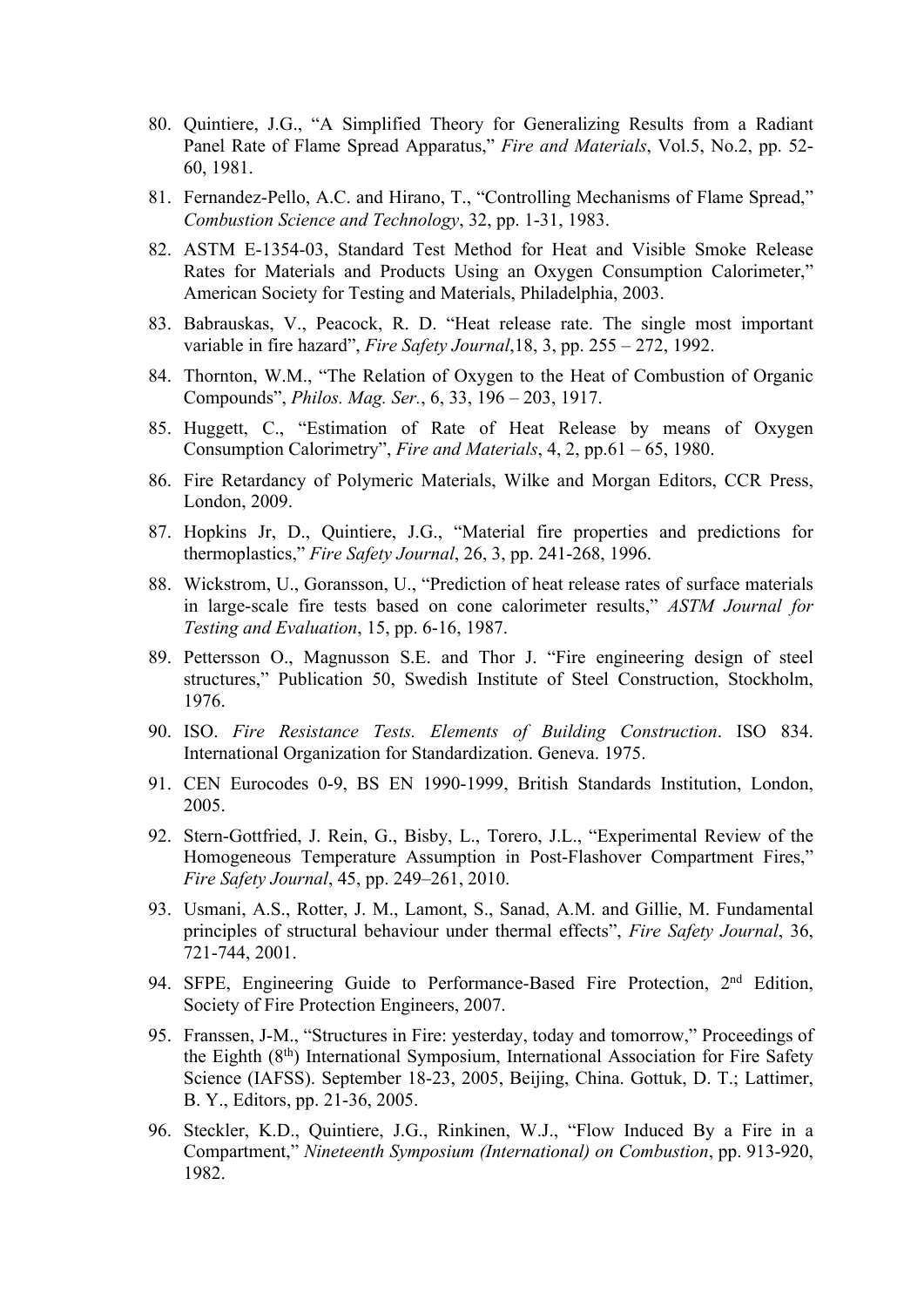- 97. Karpetis, A.N., Barlow, R.S., "Measurements of flame orientation and scalar dissipation in turbulent partially premixed methane flames," *Proceedings of the Combustion Institute*, 30, pp. 665–672, 2005.
- 98. Barlow, R.S. Frank, J.H., "Effect of turbulence on species mass fractions in methane/air jet flames," Proceedings of the Combustion Institute, 27, pp. 1087- 1095, 1998.
- 99. Sheikhi, M.R.H., Drozda, T.G.<sup>,</sup> P., F.A., S.B., "Large eddy simulation of a turbulent nonpremixed piloted methane jet flame (SandiaFlame D)," *Proceedings of the Combustion Institute*, 30, pp. 549–556, 2005.
- 100. Pitsch, H., Steiner, H., "Large-eddy simulation of a turbulent piloted methane/air diffusion flame (Sandia flame D),"*Physics of Fluids*, 12, 10, pp. 2541–2554, 2000.
- 101.Micro-Gravity Combustion: Fire in Free Fall, Ross, H.D. Editor, Academic Press, London, UK, 2001.
- 102.Abecassis Empis, C., Reszka, P., Steinhaus, T., Cowlard, A., Biteau, H., Welch, S., Rein G., and Torero, J.L., "Characterization of Dalmarnock Fire Test One," *Experimental Thermal and Fluid Science,* 32, Issue 7, pp. 1334-1343, 2008.
- 103.The Dalmarnock Fire Tests: Experiments and Modelling, Editors: G. Rein, C. Abecassis-Empis and R. Carvel, 221 pages, University of Edinburgh, 2007. ISBN 978-0955749704.
- 104.Rein, G., Torero, J.L., Jahn, W., Stern-Gottfried, J., Ryder, N.L., Desanghere, S., Lazaro, M., Mowrer, F., Coles, A., Joyeux, D., Alvear, D., Capote, J.A., Jowsey, A., Abecassis-Empis, C., Reszka, P., "Round-Robin Study of a priori Modelling Predictions of The Dalmarnock Fire Test One," *Fire Safety Journal*, 44, 4, pp. 590- 602, 2009.
- 105.Norton, T.S., Smyth, K.C., Miller, J.H., Smooke. M.D., "Comparison of Experimental and Computed Species Concentration and Temperature Profiles in Laminar, Two-Dimensional Methane/Air Diffusion Flames," *Combustion Science and Technology*, 90, pp. 1–34, 1993.
- 106. Smyth. K.C., "NO Production and Destruction in a Methane/Air Diffusion Flame," *Combustion Science and Technology*, 115, pp.151–176, 1996.
- 107.Tieszen, S.R., O'Hern, T.J., Schefer, R.W., Weckman, E.J., Blanchat. T.K., "Experimental study of the flow field in and around a one meter diameter methane fire. Combustion and Flame, 129, pp.378–391, 2002.
- 108.Tieszen, S.R., O'Hern, T.J., Weckman, E.J., Schefer. R.W., "Experimental study of the effect of fuel mass flux on a 1-m-diameter methane fire and comparison with a hydrogen fire," *Combustion and Flame*, 139, pp.126–141, 2004.
- 109.Hsu, S-Y., T'ien, J.S., "Flame spread over solids in buoyant and forced concurrent flows: Model computations and comparison with experiments," *Proceedings of the Combustion Institute*, 33, pp. 2433-2440, 2011.
- 110.Bhattacharjee, S., Takahashi, S., Wakai, K., Paolini, C. P., "Correlating flame geometry in opposed-flow flame spread over thin fuels," *Proceedings of the Combustion Institute*, 33, pp. *2465-2472*, 2011.
- 111.Xie, W., DesJardin, P.E., "An embedded upward flame spread model using 2D direct numerical simulations," *Combustion and Flame*, 156, pp. 522–530. 2009.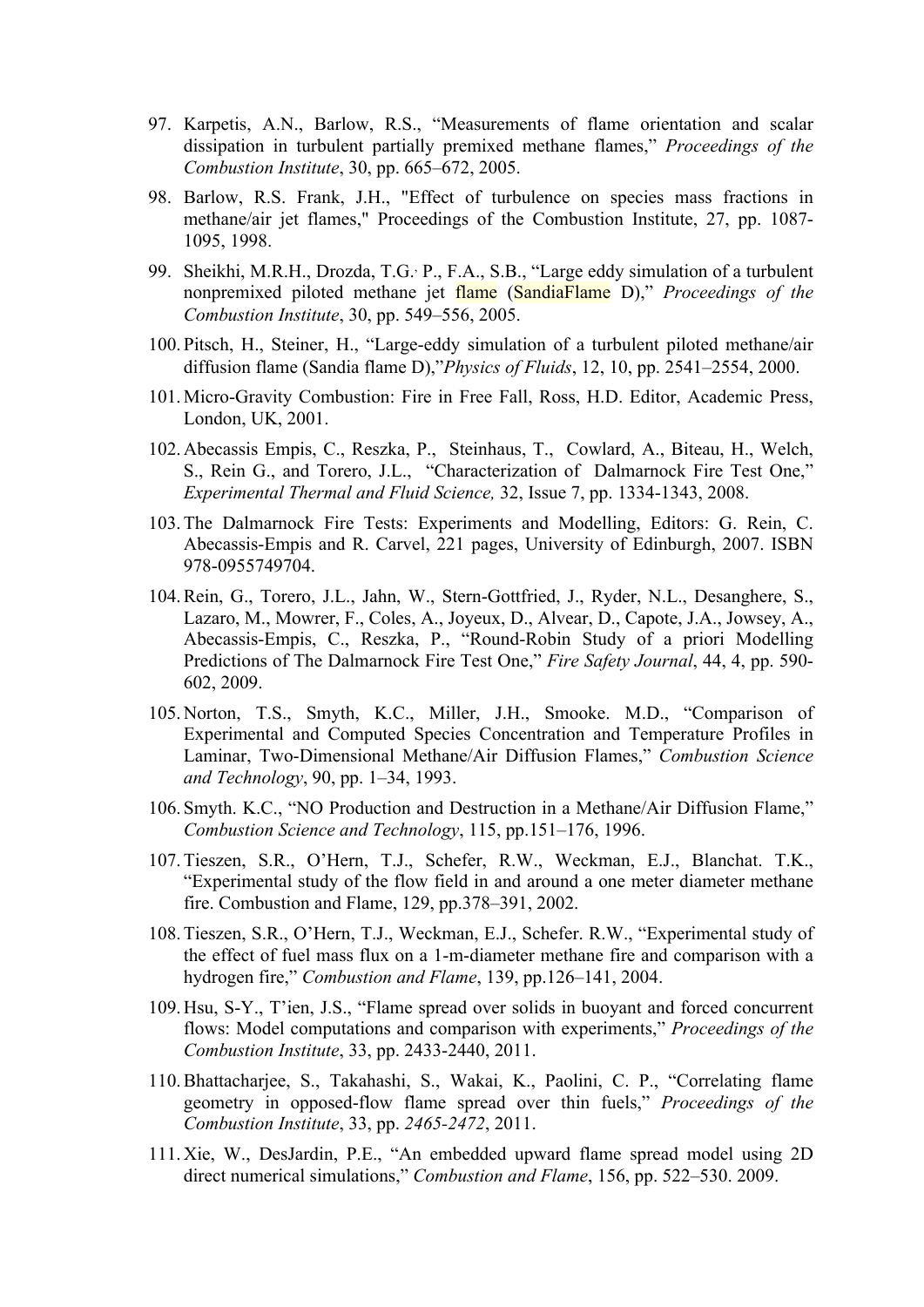- 112.Raghavan, V., Rangwala, A.S., Torero, J.L. "Laminar Flame Propagation on a Horizontal Fuel Surface - Analysis of Classical Emmons Solution," *Combustion Theory and Modelling*, 13, 1, pp.121-141, 2009.
- 113.Chaos, M. Khan, M.M., Krishnamoorthy, N., de Ris, J.L., Dorofeev, S.B., Evaluation of optimization schemes and determination of solid fuel properties for CFD fire models using bench-scale pyrolysis tests," *Proceedings of the Combustion Institute*, 33, pp. 2599-2606, 2011.
- 114.Lautenberger, C., Rein, G., Fernandez-Pello, A.C., "The application of a genetic algorithm to estimate material properties for fire modeling from bench-scale fire test data," *Fire Safety Journal*, 41, 3, pp. 204-214, 2006.
- 115.Zhang, J., Delichatsios, M.A., Bourbigot, S., "Experimental and numerical study of the effects of nanoparticles on pyrolysis of a polyamide 6 (PA6) nanocomposite in the cone calorimeter," *Combustion and Flame*, 156, 2056-2062, 2009.
- 116.Rogaume, T., Bustamante Valencia, L., Guillaume, E., Richard, F., Luche, J., Rein, G., "Development of the thermal decomposition mechanism of polyether polyurethane foam using both condensed and gas phase release data", *Combustion Science and Technology*, 183, pp. 627-644, 2011.
- 117.American Society for Testing and Materials, West Conshohocken, Pennsylvania. ASTM E 1355-04, Standard Guide for Evaluating the Predictive Capabilities of Deterministic Fire Models, 2004.
- 118.Lazaro, M., Boehmer, H., Alvear, D., Capote, J.A., Trouve, A. "Numerical simulation of fire growth, transition to flashover, and post-flashover dynamics in the Dalmarnock fire test," Proceedings of the Ninth  $(9<sup>th</sup>)$  International Symposium, International Association for Fire Safety Science (IAFSS), 21-26 September, Karlsruhe, Germany, Gottuk and Lattimer Editors, pp. 1377-1388, 2008.
- 119.Jahn, W., Rein, G., Torero, J.L. "The Effect of Model Parameters on the Simulation of Fire Dynamics," Proceedings of the Ninth  $(9<sup>th</sup>)$  International Symposium, International Association for Fire Safety Science (IAFSS), 21-26 September, Karlsruhe, Germany, Gottuk and Lattimer Editors, pp. 1341-1352, 2008.
- 120.Jahn, W., Rein, G., Torero, J.L. "A Posteriori Modelling of the Growth Phase of Dalmarnock Fire Test One," *Building and Environment*, 46, 5, pp.1065-1073, 2011.
- 121.Lorenz, E., "Deterministic Nonperiodic Flow," *Journal of the Atmospheric Sciences*, 20, 2, pp. 130–141, 1963.
- 122. Swillens, A., De Santis, G. , Degroote, J.*,* Lovstakken, L., Vierendeels, J., Segers, P., "Accuracy of carotid strain estimates from ultrasound wall tracking : a study based on multiphysics simulations and in-vivo data, " *IEEE Transactions on Medical Imaging*, 31, 1, 131-139, 2012.
- 123.Lautenberger, C.W., de Ris, J.L., Dembsey, N.A., Barnett, J.R., Baum, H.R. "A simplified model for soot formation and oxidation in CFD simulation of nonpremixed hydrocarbon flames," *Fire Safety Journal*, 40, pp. 141–176, 2005.
- 124.Barlow, R.S., "Laser diagnostics and their interplay with computations to understand turbulent combustion," *Proceedings of the Combustion Institute*, 31, pp. 49–75, 2007.